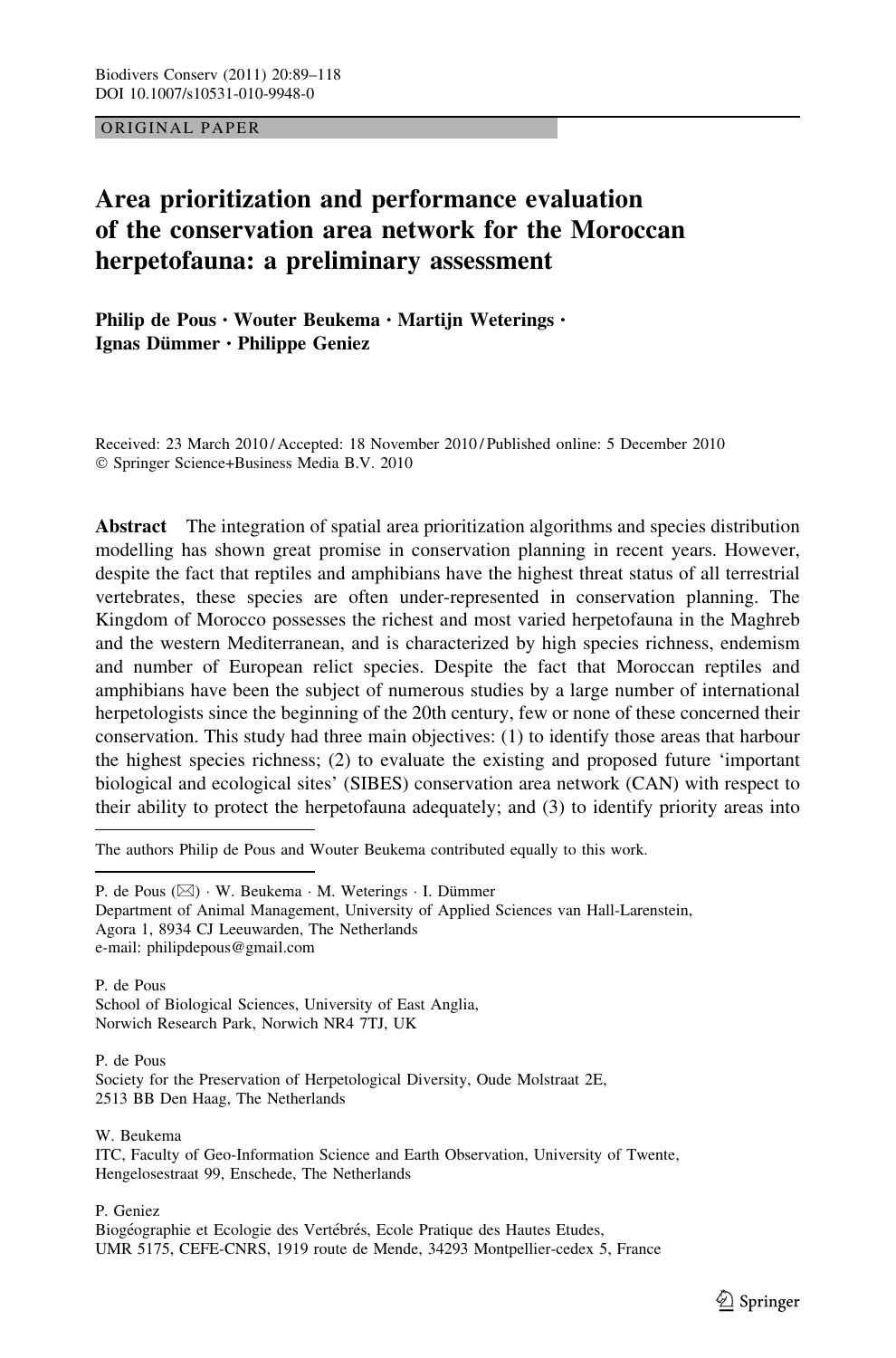which the existing protected areas can be augmented. We used maximum-entropy species distribution modelling to run distribution models for 11 amphibian and 86 reptile species (27.6% endemics and 12.4% threatened) for which we had 2,170 single geographic records. A total of 97 models were used to create a richness map of the Moroccan herpetofauna and thereby detect both areas of high species richness and the distribution patterns of individual species. This map was subsequently used as a basis for performance evaluation of the CAN and area prioritization using the ConsNet conservation planning software initialized by "Rarity" first, while using representation targets of 5% and 10%. Additionally, the proposed future Moroccan CAN (SIBES) was evaluated in terms of its overlay and proximity with ConsNet solutions using visual interpretation and distance measurements in a GIS. Our results show that Moroccan herpetofauna is poorly protected under the existing and future CAN. Prioritization of areas shows that a major increase in conservation area is required to guarantee the persistence of individual herpetofauna species even with a global minimum representation target of only 10%. An increase of the existing CAN is especially needed along parts of the Atlantic coast, in the north-western Mediterranean region, on the north-eastern Moroccan coast, as well as in several areas in the Sahara, notably vast proportions of the Vallée du Haut and Bas Drâa.

Keywords Morocco · Conservation planning · Species distribution modelling · Maxent · ConsNet · Species richness

#### Introduction

The 'political' approach to selecting protected areas has traditionally been ad hoc or opportunistic and is primarily determined by economic and cultural factors (Margules [1989;](#page-27-0) Pressey [1994](#page-28-0); Margules and Sarkar [2007\)](#page-27-0). Despite the fact that many important natural areas have been given protective status based on these factors, they do not ensure regional conservation of biodiversity (Bakarr and Lockwood [2006;](#page-25-0) Meynard et al. [2009](#page-27-0)), which means that established protected areas therefore have to be complemented by reserves that incorporate the objectives of representativeness and persistence (see Margules and Pressy 2000; Margules and Sarkar [2007](#page-27-0)), alongside the three key concepts of complementarity, irreplaceability and vulnerability (Sarkar et al. [2006\)](#page-28-0). In order to meet these objectives, it is important that conservation planning takes into account not only the location of reserves in relation to natural, physical and biological patterns, but also the design of these reserves, especially their shape, size, proximity and connectivity (Peres and Terborgh [1995](#page-28-0); Shafer [1999;](#page-28-0) Margules and Pressey [2000](#page-27-0); Haight and Snyder [2009\)](#page-26-0).

Although species richness is known to be the most popular measure of conservation importance among field biologists, policy makers and the general public (Gaston [1996](#page-26-0)), the distribution patterns of individual species are equally important for conservation analyses (Margules and Pressey [2000](#page-27-0)), especially if these species are rare or have limited distributions within the study area (Margules and Sarkar [2007](#page-27-0)). It is often challenging to obtain a good representation of the distribution of individual species due to numerous factors such as landscape heterogeneity and the abundance, rarity and cryptic behaviour of these species (e.g. Gibbons et al. [1997\)](#page-26-0). The use of distribution modelling algorithms has been shown to help overcome the Wallacean shortfall as it uses occurrence records alongside environmental variables to produce an index of habitat suitability for a species within a defined area (but see Cayuela et al. [2009\)](#page-25-0). The integration of systematic area prioritization algorithms and species distribution modelling has shown great promise for achieving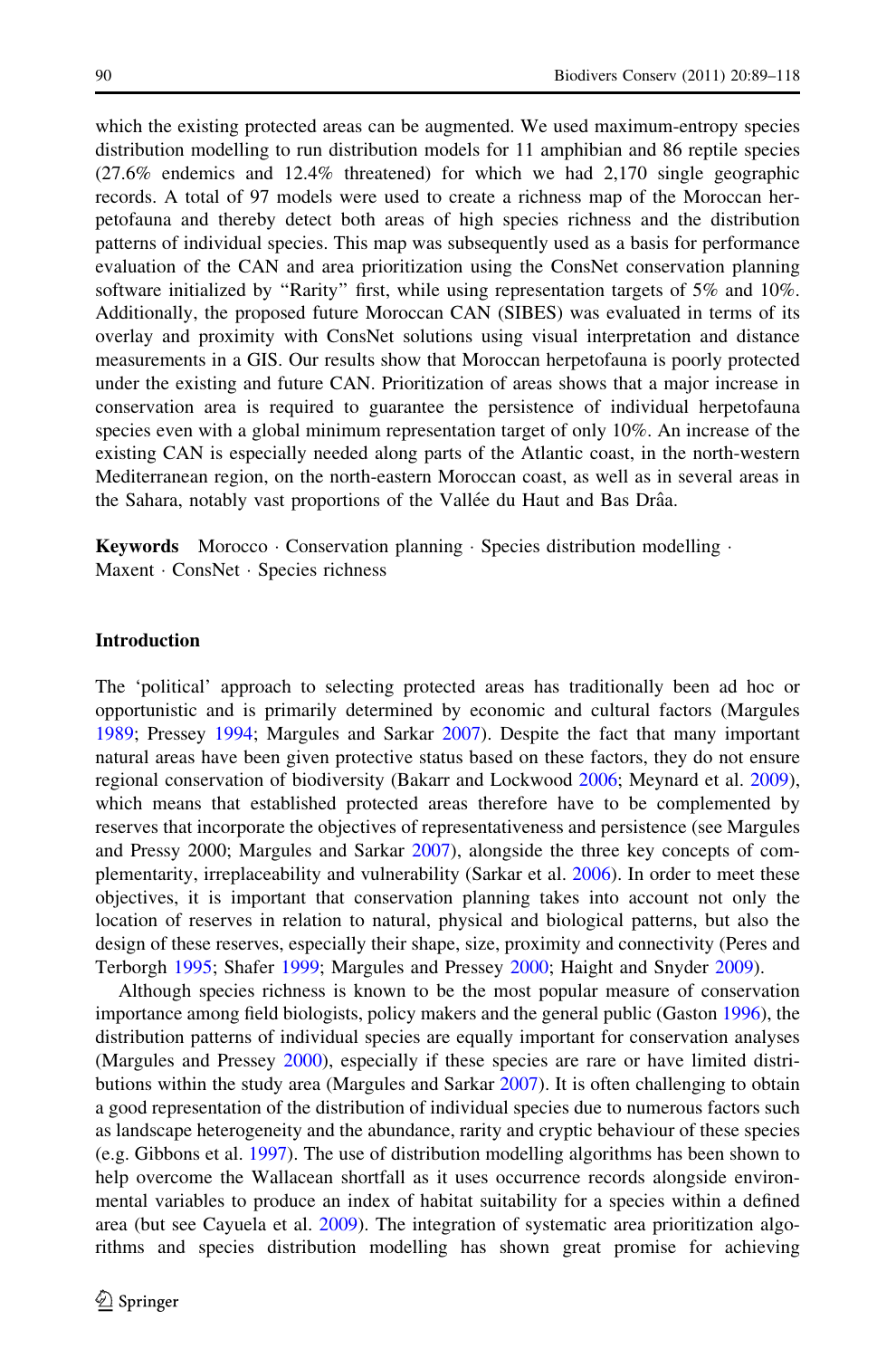conservation goals in recent years (Sánchez-Cordero et al. [2005](#page-28-0); Fuller et al. [2006;](#page-26-0) Sarkar et al. [2009](#page-28-0)), and has successfully been implemented using reptiles and amphibians (Pawar et al. [2007;](#page-28-0) Ochoa-Ochoa et al. [2009;](#page-27-0) Urbina-Cardona and Flores-Villela [2010\)](#page-29-0). Systematic area prioritization aims to select conservation area networks (CANs) based on species distributions using algorithms that seek to maximize biodiversity representation in the smallest area of land possible (minimum area problem) whilst incorporating the concepts of complementarity, representativeness, persistence and other spatial criteria such as the size or compactness (economy) of each individual area (Margules et al. [2002;](#page-27-0) Margules and Sarkar [2007](#page-27-0)).

Reptiles and amphibians are important components of biodiversity, and amphibians are particularly valuable as bio-indicators (e.g. Hyne et al. [2009](#page-27-0)). These species are, however, often under-represented in conservation planning (Pawar et al. [2007;](#page-28-0) Urbina-Cardona [2008\)](#page-29-0) despite having the highest threat status of all terrestrial vertebrates, with significantly more species at risk than either birds or mammals (Gascon et al. [2005](#page-26-0); Cuttelod et al. [2008\)](#page-25-0). The Kingdom of Morocco possesses the richest and most varied herpetofauna of the Maghreb and the western Mediterranean, which is characterized by high species richness (reptiles), endemism and European relict species (Bons and Geniez [1996\)](#page-25-0). This is a direct effect of the Rif and Atlas Mountains, which divide the country into several biogeographic regions, thus resulting in a large number of climatic zones on a relatively small geographic area (Sobrino and Raissouni [2000](#page-28-0)) and the formation of several geographic barriers that allowed allopatric speciation (e.g. Brown et al. [2002;](#page-25-0) Fritz et al. [2005;](#page-26-0) Recuero et al. [2007\)](#page-28-0). However, despite the fact that Moroccan reptiles and amphibians have been the subject of numerous studies by a large number of international herpetologists since the beginning of the 20th century (e.g. Boulenger [1891;](#page-25-0) Werner [1931](#page-29-0); Hediger [1935](#page-26-0); Aellen [1951;](#page-24-0) Pasteur and Bons [1959;](#page-28-0) Bons [1960,](#page-25-0) [1972](#page-25-0), [1973](#page-25-0); Mellado and Dakki [1988\)](#page-27-0), few or none of these studies were directed at conservation (Bons and Geniez [1996\)](#page-25-0). Phylogenetic analyses performed over the last decade have identified a multitude of evolutionary lineages in the Moroccan herpetofauna, several of which represent new (cryptic) species or species complexes (e.g. Harris et al. [2003;](#page-26-0) Perera et al. [2007](#page-28-0); Carranza et al. [2008;](#page-25-0) Pinho et al. [2008;](#page-28-0) Fonseca et al. [2008,](#page-26-0) [2009\)](#page-26-0). Furthermore, the large amounts of new distribution data presented have occasionally allowed certain species to be identified in new areas (e.g. Fahd et al. [2007](#page-26-0); Harris et al. [2008\)](#page-26-0). While Pleguezuelos et al. ([2010\)](#page-28-0) recently provided a regional red list of the herpetofauna from Morocco and the Western Sahara based on ranges displayed in Bons and Geniez [\(1996](#page-25-0)) and Geniez et al. ([2004\)](#page-26-0), evaluation of the performance of the CAN in respect to the herpetofauna is non-existant.

The Moroccan government established the SIBES (important biological and ecological sites) network in the framework of ''The Study of Protected Areas of Morocco'' (BCEOM-SECA, [1995\)](#page-25-0) as an addition to the existing CAN (National Parks and Reserves). This study followed a clear approach on an ecosystem level but the designation of reserves was based solely on expert opinion. The SIBES network, which was divided into three priority levels and classified into continental wetlands, coastal wetlands and terrestrial sites, will eventually become part of the existing CAN, despite the fact that it is not known whether the existing and future CAN perform well in terms of protecting the biodiversity contained within it. More recently, Kark et al. [\(2009](#page-27-0)) included Moroccan herpetofauna (species richness) in their spatial prioritization study for the entire Mediterranean region. This study used IUCN distribution data and taxonomy but did not cover the entire Kingdom of Morocco. Moreover, these authors argued that refining the database on North Africa would be an important step towards a coordinated plan for the entire Mediterranean region.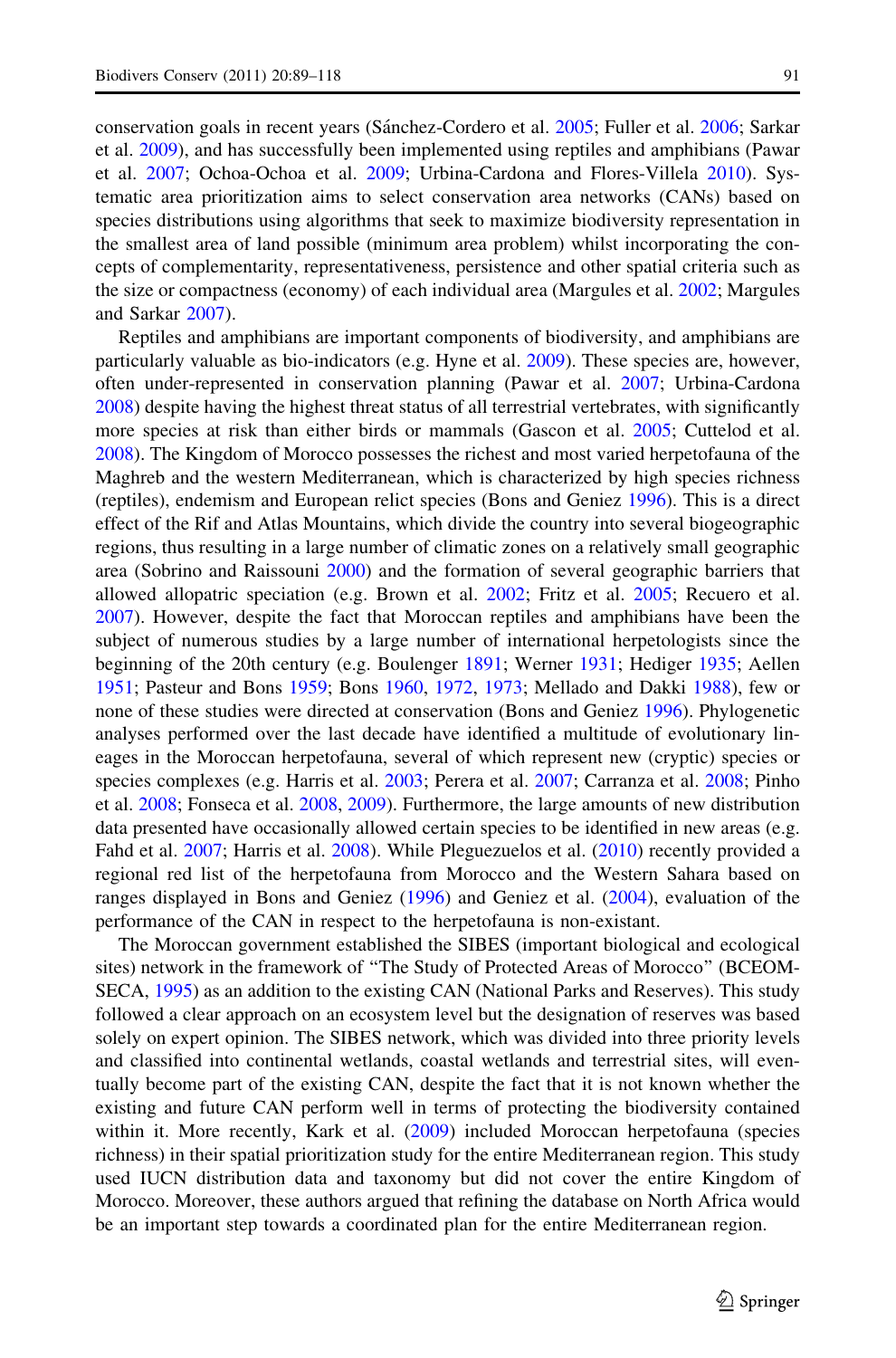In order to assess the CAN in respect to the diverse Moroccan herpetofauna on a more detailed scale, this study has three main objectives: (1) to identify those areas that harbour the highest species richness; (2) to evaluate the existing and future (SIBES) CANs with respect to their ability to protect the herpetofauna adequately; and (3) to identify priority areas into which the existing conservation areas can be augmented.

#### **Methods**

#### Study area

The study area comprised the Kingdom of Morocco  $(407,160 \text{ km}^2)$  in the current analyses based on  $1 \times 1$  km rasterization, see Fig. [1a](#page-4-0)) but excluded the Western Sahara due to its large geographical size and the lack of fine-scaled occurrence data. Morocco is situated on the African continent at the extreme north-western edge of the Mediterranean Basin conservation hotspot (sensu Myers et al. [2000\)](#page-27-0), and is bordered to the west and north by the Atlantic Ocean and Mediterranean Sea, respectively. The southern and partially eastern boundaries are located in the Sahara desert. According to Franchimont and Saadaoui ([2001\)](#page-26-0), the country can be divided into three areas: the mountains (Rif and Atlas), the Atlantic plain and the semi-arid and arid regions of the south and east. Morocco has a number of terrestrial ecoregions including Mediterranean dry woodlands and steppe, Mediterranean woodlands and forests, Mediterranean acacia-argania dry woodlands and succulent thickets, as well as temperate coniferous forests, Mediterranean conifer and mixed forests, montane grasslands and shrublands, Mediterranean High Atlas juniper steppe, deserts and xeric shrublands and North Saharan steppe and woodlands (Burgess et al. [2004](#page-25-0)). Freshwater ecosystems include permanent and temporary Maghreb (Thieme [2005\)](#page-28-0). Several ecosystems such as Quercus suber, Argania spinosa and Abies pinsapo forests have seen major decreases in the past and are still under severe threat by deforestation (e.g. Mikesell [1960](#page-27-0); Ajbiloua et al. [2006](#page-24-0); Esteban et al. [2010\)](#page-26-0). Moreover, the Moroccan landscape is subject to land degradation, desertification and ecosystem degra-dation (Barbero et al. [1990;](#page-25-0) Messerli and Winiger [1992;](#page-27-0) Puigdefábregas and Mendizabal [1998;](#page-28-0) Parish and Funnell [1999](#page-27-0); Sobrino and Raissouni [2000](#page-28-0); McGregor et al. [2009](#page-27-0)). Morocco has a number of protected terrestrial areas that are divided under several designations; National Park (11), Biological Reserve (5), Nature Reserve (13), Reserve (4), Natural Park (2), Botanical Park (1) and Forest Sanctuary (1) (World Database of Protected Areas [WDPA] Consortium [2009](#page-25-0) version). Additionally, there is a network with 153 SIBES that will be upgraded to protected areas in the future.

The herpetofauna of Morocco is characterized by high endemism (27.6%) and species richness (at least 98 species) and harbours centres of diversity for some reptile genera, such as Acanthodactylus, Chalcides and Blanus. Several species are threatened (9.7%) under IUCN Global Category and Criteria, while this percentage increases to 12.4% when applying Regional Category and Criteria (Pleguezuelos et al. [2010](#page-28-0)).

#### Sources of data

#### Occurrence data

Species occurrence records were collected in an exhaustive information search using both literature (Appendix 1) and personal field data, complemented by unpublished personal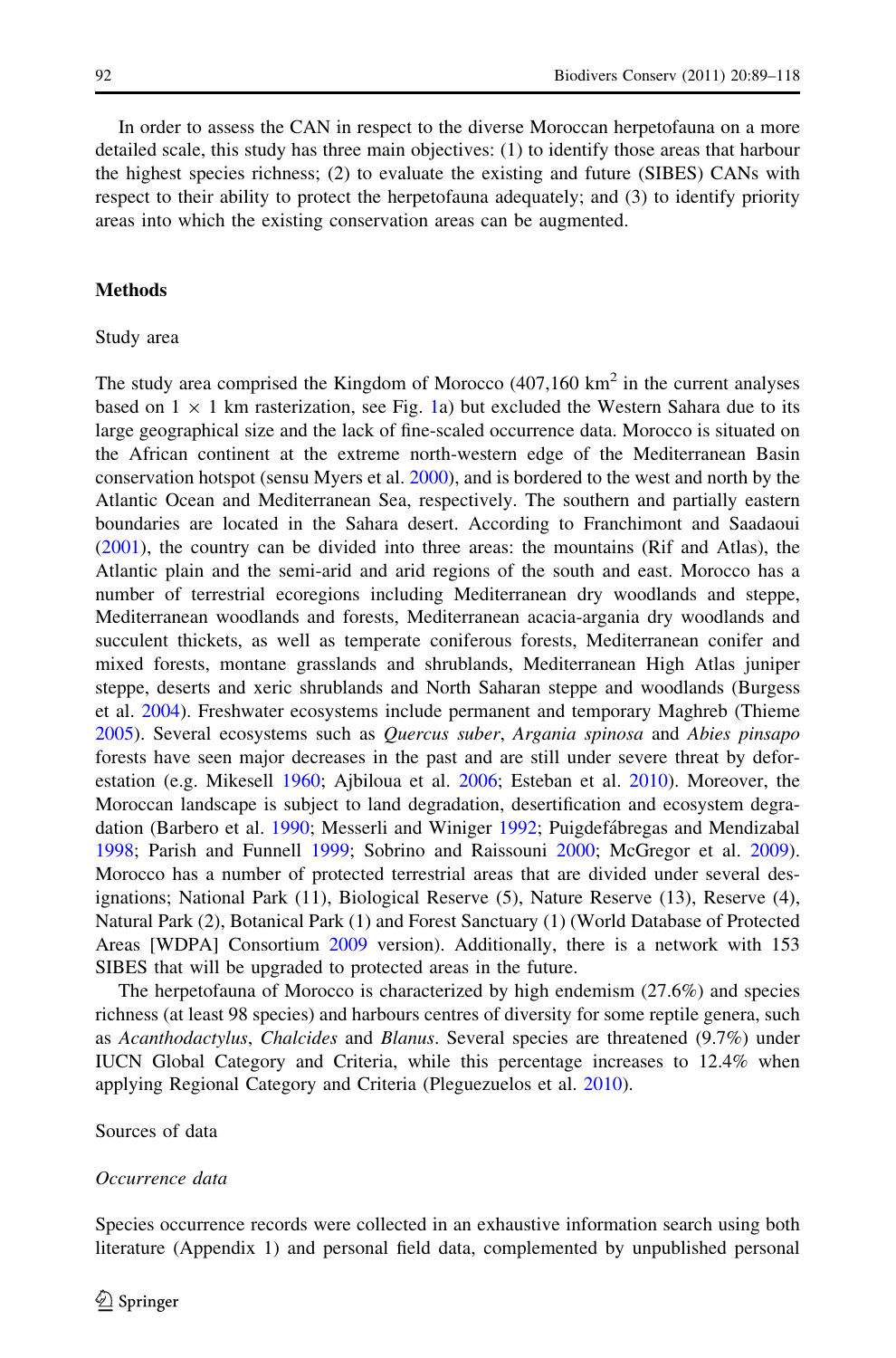<span id="page-4-0"></span>

Fig. 1 Elevation map of Morocco showing (a) the main geographical features and cities treated in the text, and (b) the Moroccan CAN composed of present and future (SIBES) National Parks and different SIBES priority levels

field data provided by David Donaire-Barosso, Serge´ Bogaerts and Salvador Carranza. Only literature sources and field data from 1980 onwards were used, except for some rare species with few occurrence records over time. Several species of doubtful occurrence in Morocco, or those characterized by only very few records were omitted from the analyses (Tarentola annularis, T. hoggarensis, Trapelus tournevillei, Mesalina pasteuri, Acanthodactylus savignyi, Chalcides ebneri, Scincopus fasciatus, Eryx jaculus and Spalerosophis diadema). All occurrence records obtained were converted in ArcGIS 9.2 to degreesminutes-seconds and plotted into the UTM coordinate system ED50. The final database used in the study comprised 97 point files for Moroccan reptiles and amphibian species and subspecies, with a total of 2,170 occurrence records. Separate point files were constructed (see Appendix 2) for several highly genetically divergent lineages within a single species with an allopatric distribution (e.g. Brown et al. [2002](#page-25-0); Fritz et al. [2005](#page-26-0)), following the principle of lineage-specific modelling (e.g. Arntzen and Alexandrino [2004](#page-25-0); Tarkhnishvili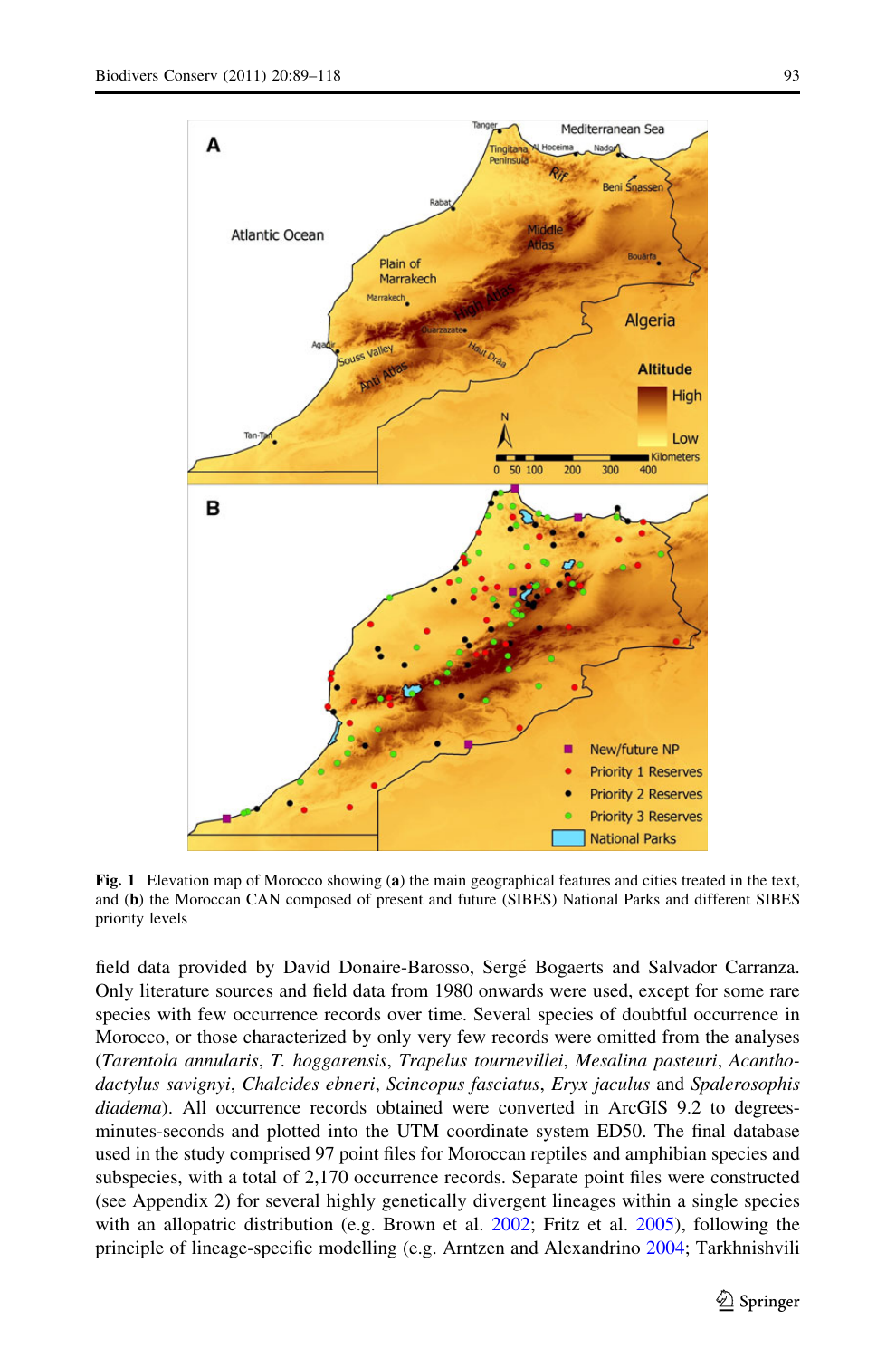et al. [2008;](#page-28-0) Beukema et al. [2010](#page-25-0)). Other species were grouped together due to reasons of taxonomic uncertainty or a lack of occurrence records (see Table [3](#page-16-0)).

## Environmental parameters

Four types of environmental variables were used in this study: climatic variables, altitude, NDVI and geology (Appendix 3).

A total of 19 climatic variables were downloaded from the WorldClim database version 1.4 [\(http://www.worldclim.org/\)](http://www.worldclim.org/) to form the climatic dataset (Hijmans et al. [2005](#page-26-0)), and an altitude variable was obtained from the US Geological Survey (<http://edc.usgs.gov>). All variables were downloaded at a resolution of  $1 \times 1$  km (30 arc seconds). Stepwise linear regression (backward) of the continuous variables was performed with SPSS 16 until the first variable reached a variance inflation factor (VIF) of less than 10 in order to exclude correlating variables (Belsley et al. [1980](#page-25-0)). The application of categorical variables was selected a priori for each species by expert judgment as models of heterogeneously distributed species could give biased results if the number of species localities does not cover all categories (e.g. Kadmon et al. [2004](#page-27-0)). A categorical normalized difference vegetation index (NDVI) was used to assess the influence of vegetation on the distribution of several species. The NDVI contains image data for each tenth day during the period from the 1st of April 1998 to the 1st of May 2008 (de Bie et al. [2008;](#page-26-0) Beukema et al. [2010\)](#page-25-0). Unsupervised classification in ERDAS IMAGING with a maximum of 50 iterations and a convergence threshold of one was used for data reduction of the NDVI classes. Signature editor evaluation assessed by the minimum and average divergence of each class revealed an optimum of 75 vegetation classes for the study area. The superficial, categorical classified geology (35 classes within the study area) of North Africa was downloaded from <http://www.northafrica.de/gis.htm> (Persits et al. [2002](#page-28-0)).

Distribution modelling and model validation

#### Distribution modelling

Maximum entropy modelling (Maxent) of species' geographic distributions was used to predict the distribution of each species in combination with selected environmental parameters and occurrence records (Phillips et al. [2006](#page-28-0), Maxent version 3.3.1). Maximum entropy is achieved by the constraint that the expected value of each variable must equal the mean value at the presence points (the empirical average) (Phillips et al. [2006\)](#page-28-0). The model output displays the relative occurrence probability of a species within the grid cells of the study area. Maxent was used with default settings, configuring the algorithm to use 75% of the species records for training and 25% for testing the model. Ten replicates were run per species in order to gain an average prediction (i.e. ensemble forecasting, see Arau´jo and New [2007\)](#page-25-0).

## Model validation

All models were tested with receiver operating characteristics (ROC) curve plots, which plot the true-positive rate against the false-positive rate. The average area under the curve (AUC) of the ROC plot for ten models was taken as a measure of the overall fit for each model. Due to the fact that Maxent operates with presence records only, the AUC is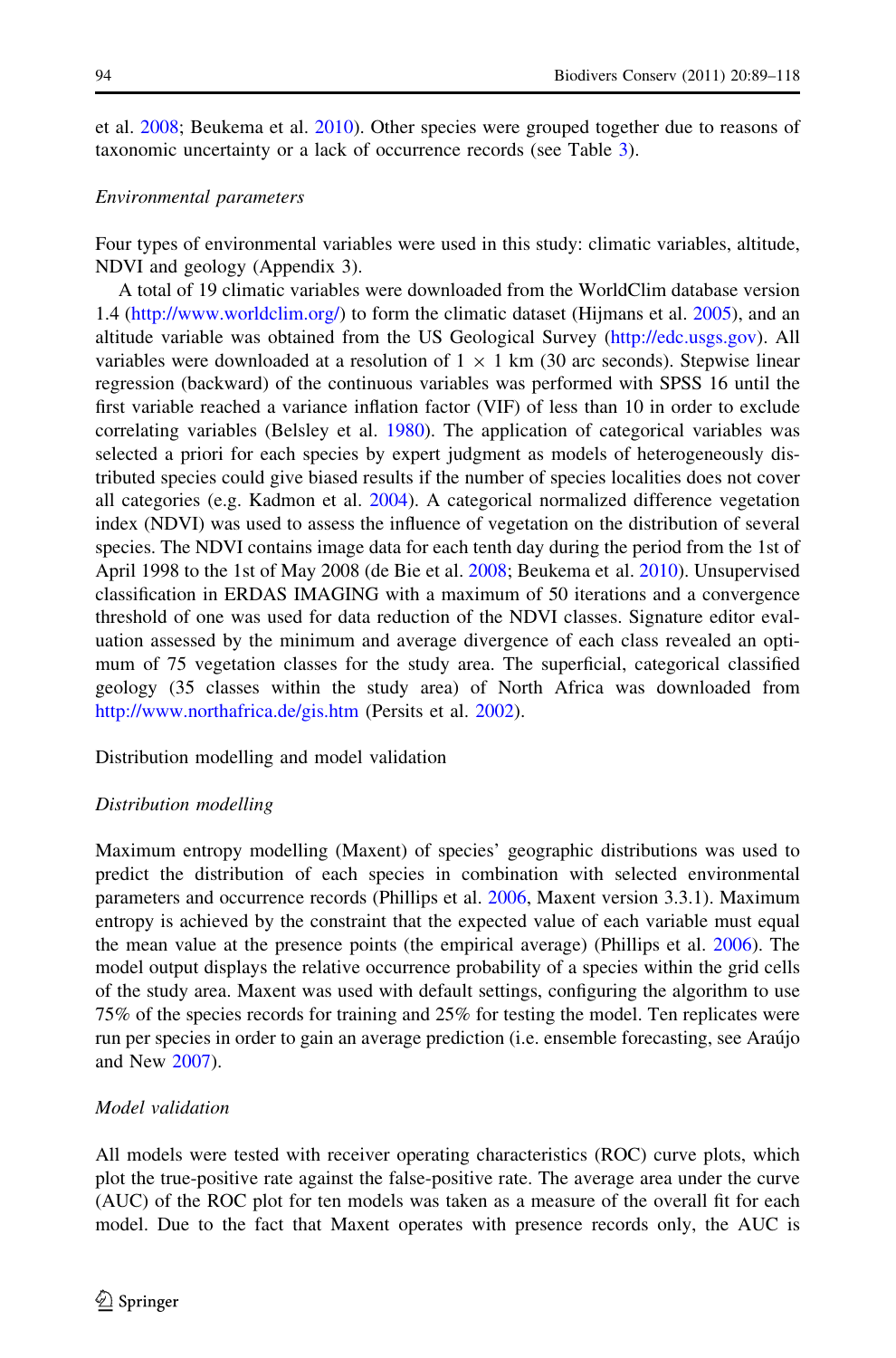calculated using pseudo-absences chosen at random from the study area (Phillips et al. [2006\)](#page-28-0). The AUC is an index of habitat suitability ranging between 0.00 (highly unsuitable) and 1.00 (highly suitable) and displays the probability that a randomly chosen presence site will be ranked above a randomly chosen absence site (Phillips et al. [2006](#page-28-0)). Models with AUC values above 0.7–0.75 are considered potentially useful (Pearce and Ferrier [2000;](#page-28-0) Elith [2002](#page-26-0)).

#### Richness mapping

In order to combine all models for richness mapping, each logistic map displaying an index of habitat suitability was converted into binary format. Following the assumption that ten percent of the records were either wrongly identified or georeferenced (Raes et al. [2009](#page-28-0)), we used the average ten percentile threshold obtained by ensemble forecasting to convert maps, meaning, the 10% of data with the lowest predicted probabilities fall into the 'absence' region of the thresholded model, and 'presence' regions include the 90% of distribution records with the highest model values (Marske et al. [2009](#page-27-0)). All binary maps were superimposed to produce a richness map of the Moroccan herpetofauna. In order to identify regions of discrepancy (Graham and Hijmans [2006](#page-26-0); Costa et al. [2010](#page-25-0)), the predictive richness map and the observed richness of Bons and Geniez [\(1996](#page-25-0)) were also visually compared.

#### ConsNet

## ConsNet input data

The algorithm ''Maxent to ResNet'' (Fuller [2008](#page-26-0)) was used to convert the 97 species binary presence–absence maps into ConsNet input data. Data for the protected areas of Morocco were obtained from the WDPA Consortium ([2009](#page-25-0) version). Although several conservation areas have been elevated from SIBES to national park (NP) status in recent years (Jbel Moussa NP, Iriqui NP, Lagune de Khnifiss, Al Hoceima NP and Haut Atlas Oriental NP), these parks have not yet been gazetted (e.g. Birdlife International [2009](#page-25-0)) or incorporated into the WDPA database. These NPs were therefore excluded from the analyses in this study. Individual surface pixels of the available parks within the  $1 \times 1$  km grid of Morocco were extracted and formatted into the permanently included cells  $(n = 2.883)$  file for ConsNet. Landcover data for Morocco was downloaded from [www.landcover.org](http://www.landcover.org) (last accessed 22 November 2009) and reclassified to only represent the populated areas of the country. Individual surface pixel values of the populated areas (cities) within the  $1 \times 1$  km grid of Morocco were extracted and formatted into the permanently excluded cells  $(n = 354)$  file for ConsNet using the "Maxent to ResNet" algorithm.

#### ConsNet

The ConsNet conservation planning program was implemented to evaluate the performance of the existing CAN and area prioritization. As the current objective is to determine the smallest set of cells such that each species meets its representation target, ConsNet tries to minimize the area of selected land that is sufficient to contain and protect a specified representation level of biodiversity resources whilst simultaneously optimizing a variety of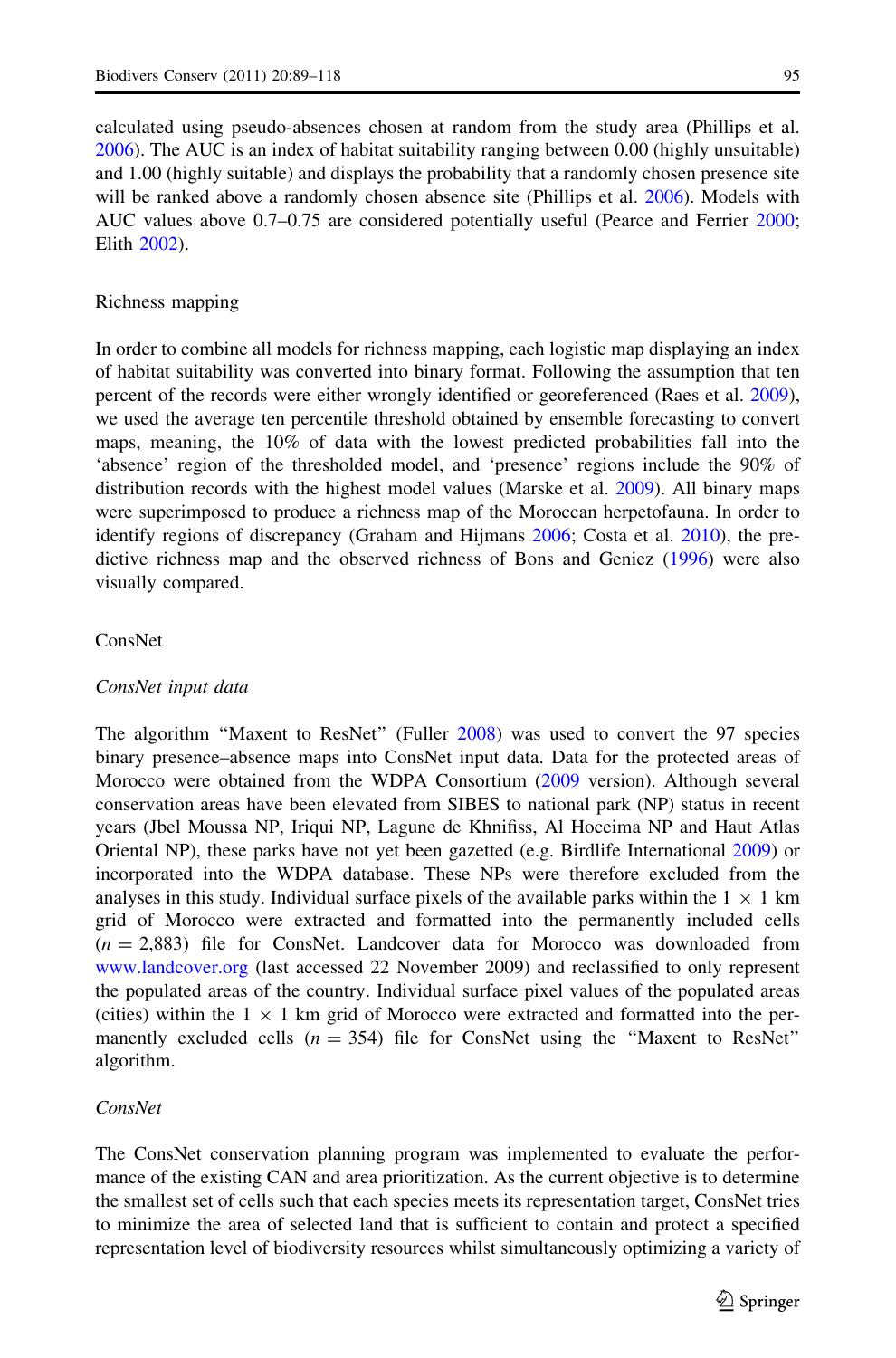costs and spatial criteria such as size, compactness, replication, connectivity and alignment (for a more detailed explanation of ConsNet see Ciarleglio et al. [2008,](#page-25-0) [2009](#page-25-0), [2010\)](#page-25-0). For performance evaluation of the existing CAN, ConsNet runs were initialized with the RF4 adjacency algorithm (Ciarleglio et al. [2008,](#page-25-0) [2009](#page-25-0), [2010](#page-25-0)), meaning that those cells that contain the rarest species which have not met the representation target are chosen first, and in the event of a tie, cells are chosen based on complementarity. Rarity-based initialization was chosen because it is known to result in more effective area selection (Pawar et al., [2007\)](#page-28-0) than species richness-based initialization (Garson et al. [2002](#page-26-0)). ConsNet runs for the area prioritization were also initialized with the RF4 adjacency algorithm, although the existing CAN was permanently included in all solutions for this analysis. This procedure identifies areas into which the existing protected network can be expanded (Pawar et al. [2007\)](#page-28-0). Expanding the existing network is preferred in this case because creating a completely new CAN is logistically and politically unfeasible (Pawar et al. [2007](#page-28-0)). In addition, Margules and Sarkar [\(2007](#page-27-0)) have argued that analyses of the extent to which existing conservation areas contribute to regional biodiversity goals might provide options for future rationalization.

Representation targets of 5% and 10% of the total expected occurrence of all species were used for both evaluations. These representation targets were used because a preliminary study on the existing and future (SIBES) CAN revealed that a higher setting was politically unfeasible due to the major increases in area that would be needed with these higher targets. All ConsNet runs were initialized with the minimum area problem (Intransitive Shape Objective, ITS) objective to seek a minimal cardinality solution and to improve the shape (compactness) of the solutions. ConsNet was run with the standard neighbourhood selection strategy for 1.000.000 iterations (Ciarleglio et al. [2008,](#page-25-0) [2009](#page-25-0), [2010\)](#page-25-0). The solutions generated were then improved by applying a basic selection strategy (using large neighbourhoods only), as recommended by Ciarleglio et al. ([2008,](#page-25-0) [2009](#page-25-0), [2010\)](#page-25-0).

## SIBES reserve network

Data on SIBES reserves (reserves, sensu Williams et al. [2005\)](#page-29-0) were collected from, and compared with, Franchimont and Saadaoui [\(2001](#page-26-0)), Madbouhi and Falaki [\(2003](#page-27-0)), Madbouhi [\(2006](#page-27-0)), and the Morocco 118/119 Assessment Team ([2008\)](#page-27-0). The locations of these reserves (Fig. [1](#page-4-0)b) were georeferenced in ArcGIS 9.2 to pointfiles as data for the perimeter of SIBES reserves is not yet available. SIBES reserves at each priority level and class were then visually analysed in ArcGIS by means of overlay and proximity (distance) with the 5% and 10% ConsNet solutions initialized on rarity with the existing CAN permanently included.

## **Results**

Species distribution modelling performance and richness mapping

A total of seven climatic variables (mean diurnal range, isothermality, mean temperature of wettest quarter, mean temperature of driest quarter, precipitation of wettest month, precipitation seasonality, and precipitation of warmest quarter) and one altitude variable were included in Maxent. The performance values of the 97 Maxent models resulted in an average testing AUC of  $0.845 \pm 0.020$  (range 0.339–0.999). Seventeen models had an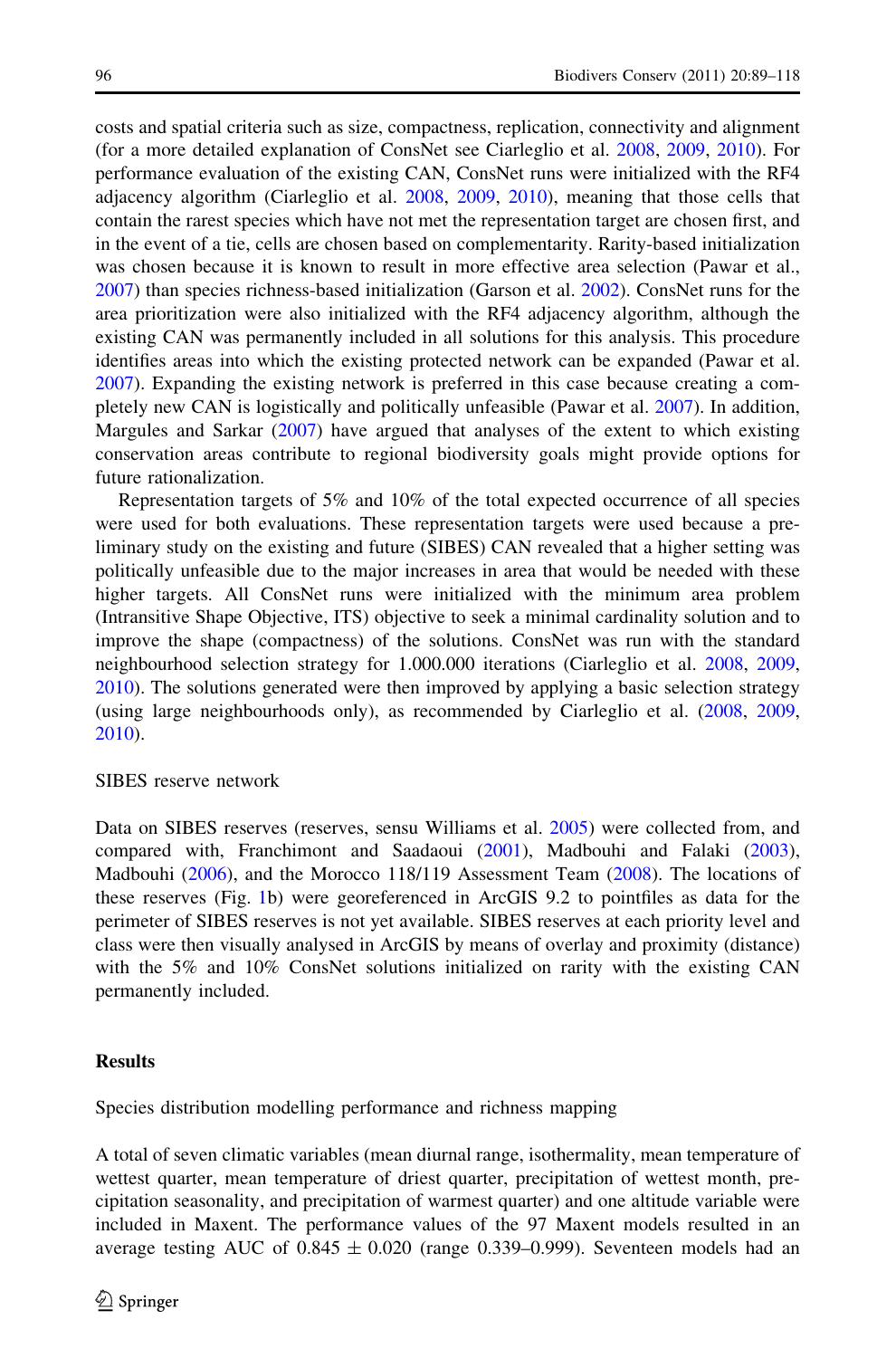<span id="page-8-0"></span>

Fig. 2 The maximum area under the curve (AUC) versus the predicted distribution in  $km^2$  and the number of coordinates used for Maxent modelling. Each point represents a species. Three species (Bufo mauritanicus, Chamaeleo chamaeleon, and Pelophylax saharicus) with a very large distribution and low AUC values were excluded from the analyses

AUC lower than 0.75, with ten of these having an AUC lower than 0.7 (Appendix 2). Narrowly distributed species had higher AUC values than widely distributed species and a very weak ( $r^2 = 0.051$ ) negative and non-significant relationship between the number of occurrence records and the AUC was recovered (Fig. 2). ConsNet solutions initialized on the basis of rarity with adjacency resulted in large 'connected' reserves with low edge/area ratios. The total number of clusters ranged from 29 to 43 (5–10% target) for the performance evaluation of the existing CAN, and from 30 to 36  $(5-10\%$  target) for the area prioritization. Species richness appears to be highest in four disjunct areas (Fig. [3](#page-9-0)): (1) the northernmost Tingitana peninsula, including the Atlantic lowlands and the western Rif Mountains; (2) the eastern Mediterranean coastline, including the Beni Snassen Mountains, the Gourougou Massif near Nador and the upper Moulouya Basin; (3) the Atlantic coastal area, including the area north of Agadir, the Souss valley and southwards to the border with the Western Sahara, including the Valée du Bas Drâa; and (4) the Middle Atlas region. Moderate to locally high richness is achieved along the Middle Atlas and High Atlas Mountains and the Sahara desert. Areas with relatively low species richness include the semi-desert plain of Marrakech and the semi-deserts east of the High Atlas between Aïn Benimathar in the north, Bouârfa in the south, and the Algerian border in the east. The Anti Atlas Mountains are also identified as having low species richness.

#### Performance evaluation of the existing and future CAN

Performance evaluation solutions show a reasonable to good overlap with the existing CAN at the 5% and 10% representation targets (Fig. [4](#page-10-0) a–b). However, the species-specific representation deficit in the existing CAN (Appendix 2) shows that only 11 of the 97 species (11.3%) have at least 5% representation in the existing conservation areas. Surprisingly, 60.8% of the 97 species have a representation lower than 1%. The maximum representation for any species is 8.37% (for Salamandra algira algira). Note, however, that data on the perimeter of Jbel Moussa NP, Iriqui NP, Lagune de Khnifiss, Al Hoceima NP and HAO NP were not available. These areas were therefore excluded from the analyses,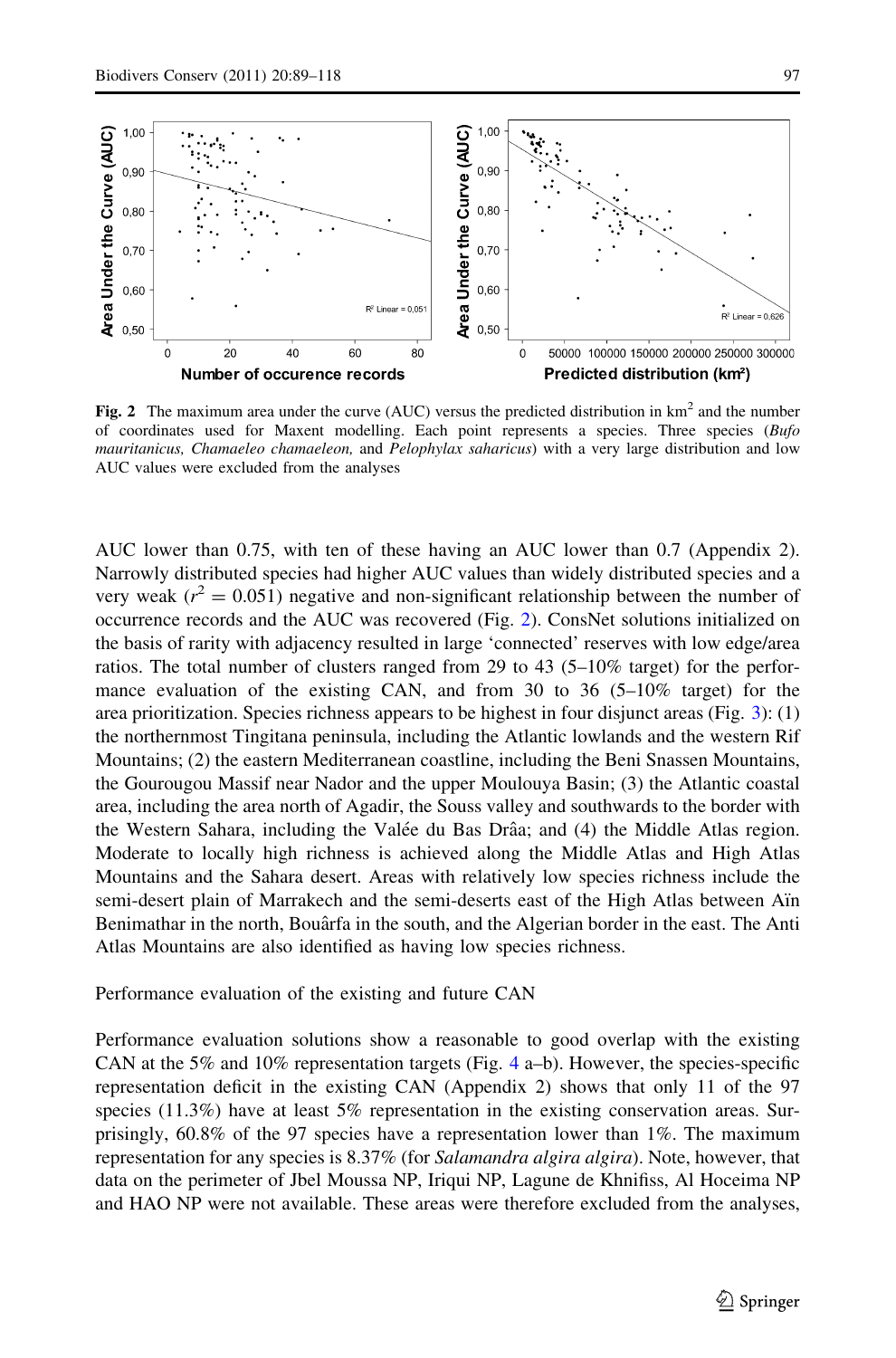<span id="page-9-0"></span>

Fig. 3 Richness overview of the Moroccan herpetofauna. Warmer colours indicate higher richness. High richness areas are indicated in the figure with polygons. (Color figure online)

which is likely to mean that the species-specific representation percentages given here are slightly lower than the actual percentages.

Evaluation of the existing CAN shows that a large increase in area is needed for both representation targets. This increase ranges from  $3.92\%$  (15.961 km<sup>2</sup>) to  $8.61\%$  $(35.057 \text{ km}^2)$  of the existing CAN. These projected areas have an overlap ranging from 8.23% to up to 29.85% with the existing CAN (Table [1](#page-10-0)).

An increase in projected area per target is especially clear along the Atlantic coast, the Mediterranean extreme north-western region, the north-eastern Moroccan coast, including the Beni Snassen Mountains, and several areas in the Sahara, notably the Vallée du Haut Drâa (Fig.  $4a-b$  $4a-b$ ).

The 45 priority 1 reserves of the SIBES network  $(6,537.87 \text{ km}^2 \text{ and } 1.61\% \text{ of total land})$ surface) show a reasonable overlap with the area prioritization for both representation targets (13.3% with a 5% target and 22.2% with a 10% target). The priority 1 terrestrial reserves, however, show a rather poor overlap, with a minimum of 4% (5% target) and a maximum of 12% (10% target). The 48 priority 2 reserves (2,412.35  $km^2$  and 0.59% of total land surface) show a low overlap with both representation targets (6.3% with a 5% target and 16.7% with a 10% target) Finally, the 60 priority 3 reserves (716.63 km<sup>2</sup> and 0.18% of total land surface) show a low overlap of 13.3% for both representation targets. (See Table [2](#page-11-0) and Appendix 4).

#### Area prioritization

The area prioritization solutions suggest that a slightly larger increase in area is needed than suggested by the existing CAN performance evaluation. This increase ranges from 3.98% (16.205 km<sup>2</sup>) to 8.67% (35.301 km<sup>2</sup>) of the existing CAN (Table [1\)](#page-10-0).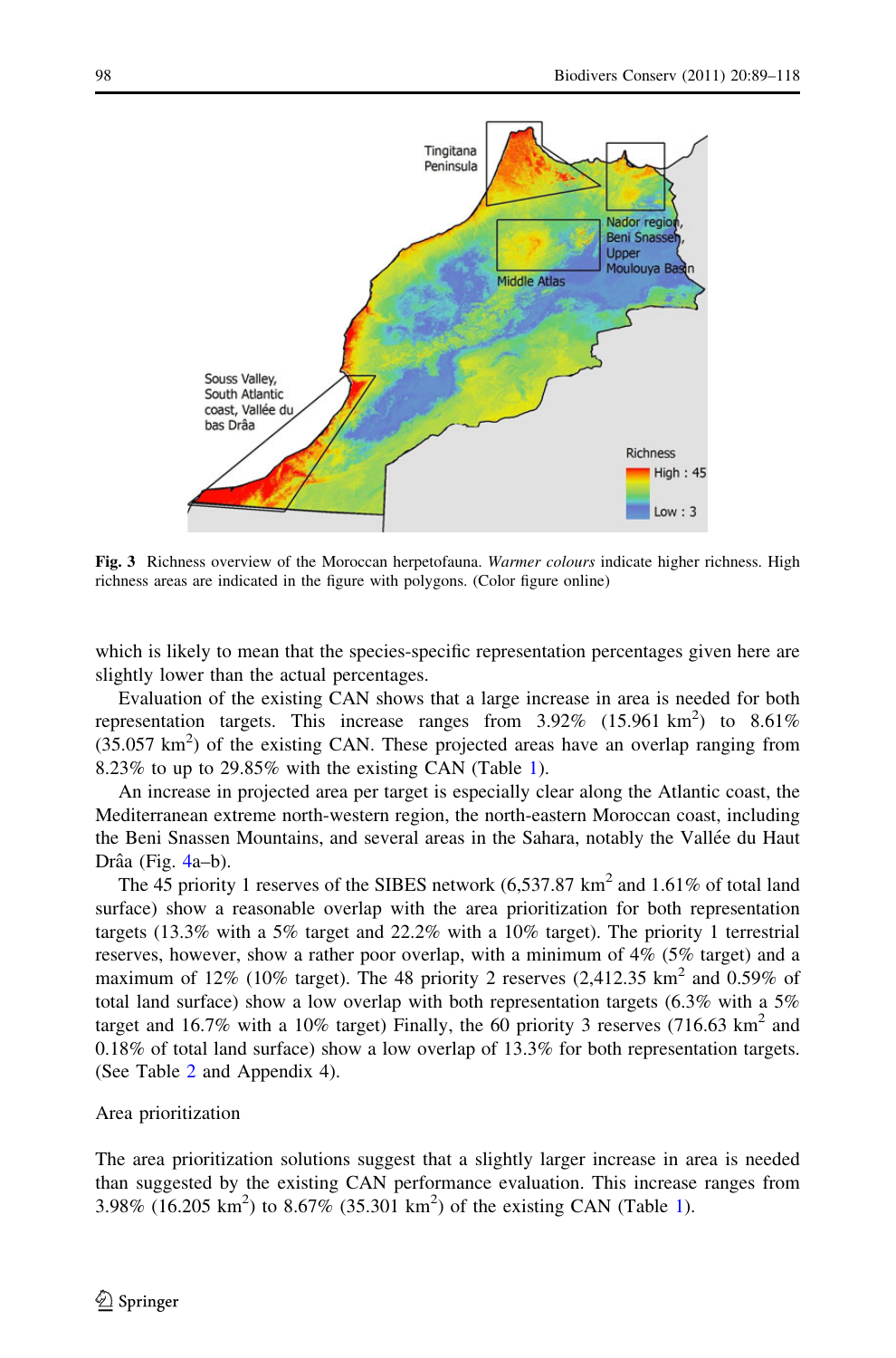<span id="page-10-0"></span>

Fig. 4 a–b Performance evaluation of the existing CAN (initialized by rarity) obtained by ConsNet analyses for 5% and 10% representation targets. Overlap areas with the existing CAN are indicated with red colour. The selected area (blue) increases per target. c–d Prioritization of the Moroccan CAN (initialized by rarity with the existing CAN permanently included in each solution) obtained by ConsNet analyses for the 5% and 10% representation targets. The selected area (blue) increases per target. See Table 1 for a numerical summary of these results. (Color figure online)

| Algorithm<br>initialization | Taxon<br>representation<br>target $(\% )$ | $(\%$ of total<br>area) | Area selected Change from the<br>existing protected<br>area network $(\% )$ | Intersection between the<br>existing protected area network<br>and prioritized areas $(\%)$ |
|-----------------------------|-------------------------------------------|-------------------------|-----------------------------------------------------------------------------|---------------------------------------------------------------------------------------------|
| Performance                 |                                           | 19,088 (4.69) 3.92      |                                                                             | 8.23                                                                                        |
| evaluation                  | 10                                        | 38,176 (9.38) 8.61      |                                                                             | 29.85                                                                                       |
| Area prioritization 5       |                                           | 19,339 (4.75) 3.98      |                                                                             | 100                                                                                         |
|                             | 10                                        | 38,427 (9.44) 8.67      |                                                                             | 100                                                                                         |

Table 1 Results of the performance evaluation of the Moroccan existing protected area network and area prioritization using ConsNet with 87 species. All areas are in km2

The increase in projected area per target is, in general, similar to that obtained when evaluating the conservation areas in terms of the increase in projected Atlantic coastal areas, along the Vallée du Haut Drâa, the northeast of the country, general Algerian border areas in the Sahara and the north-western Mediterranean region (Fig. 4c–d).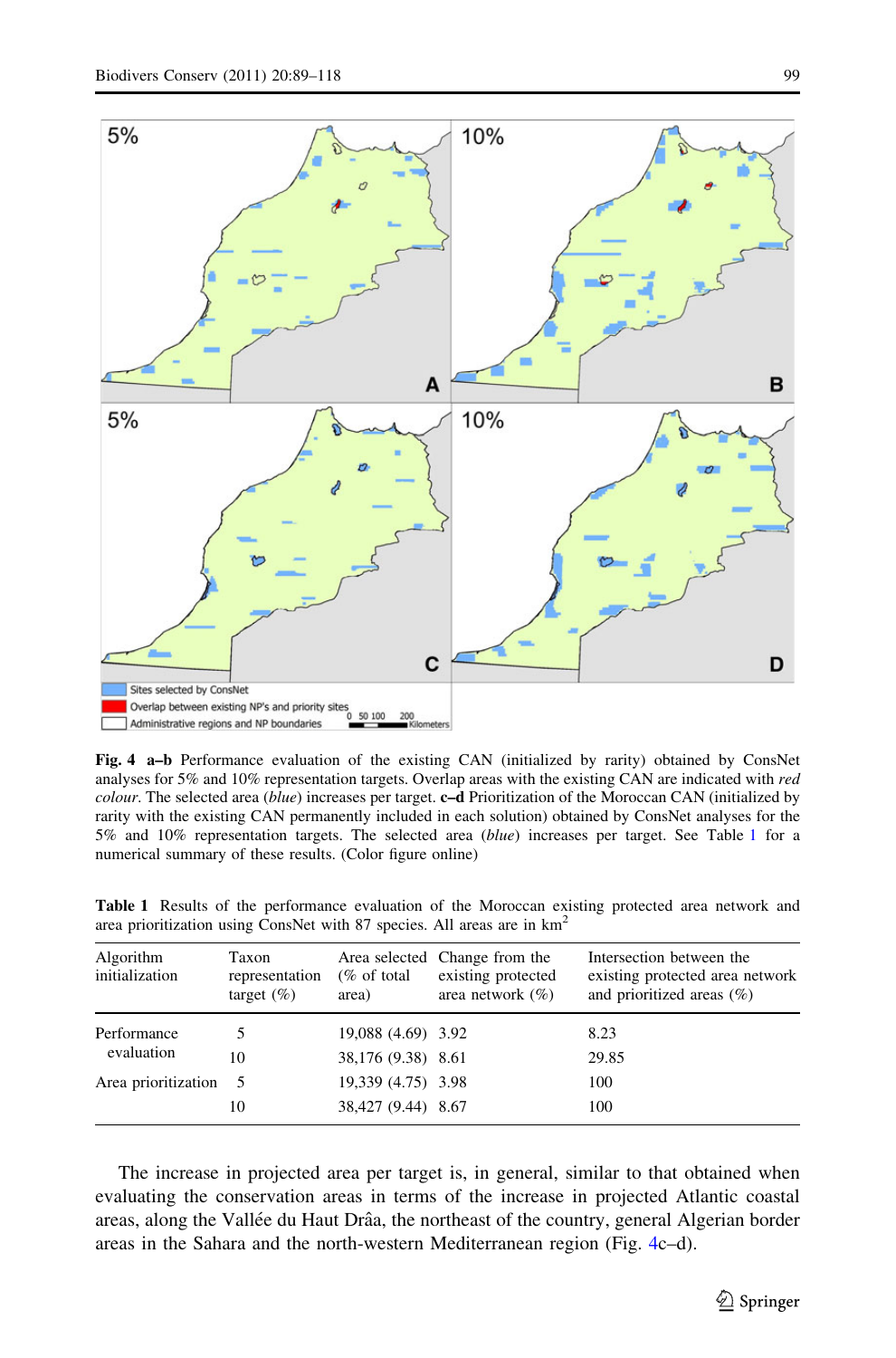<span id="page-11-0"></span>

|                      |                       | Priority 1 | Priority 2 | Priority 3 | Total    |
|----------------------|-----------------------|------------|------------|------------|----------|
| Terrestrial          | Number                | 25         | 21         | 33         | 79       |
|                      | Surface area $(km2)$  | 5.802.5    | 1,495.77   | 637.33     | 7,935.60 |
| Continental wetlands | Number                | 11         | 14         | 17         | 42       |
|                      | Surface area $(km^2)$ | 225.10     | 72.5       | 78.5       | 376.10   |
| Coastal wetlands     | Number                | 9          | 13         | 10         | 32       |
|                      | Surface area $(km2)$  | 510.27     | 844.08     | 0.8        | 1,355.15 |
| Total                | Number                | 45         | 48         | 60         | 153      |
|                      | Surface area $(km2)$  | 6.537.87   | 2.412.35   | 71,663     | 9,666.85 |
|                      | Total area $(\%)$     | 1.61       | 0.59       | 0.18       | 2.38     |

Table 2 Number and surface areas of the SIBES reserve network per priority level and class

## **Discussion**

Maxent model performance and implementation

With a resulting average AUC of  $0.845 \pm 0.020$ , which is above the 0.7–0.75 target value, Maxent was implemented 'moderately' successful (Swets [1988\)](#page-28-0). This can be explained by three shortcomings. It is well known that the use of coarse scale variables in distribution modelling can lead to inappropriate reserve location selection (e.g. Seo et al. [2009](#page-28-0)), therefore we chose a spatial scale of  $1 \times 1$  km, which probably also has a positive effect on model performance in comparison with coarser resolutions (Hernandez et al. [2006;](#page-26-0) Pawar et al. [2007](#page-28-0); Kaliontzopoulou et al. [2008](#page-27-0)). Secondly, the use of pseudo-absences can influence AUC values. While it is known that models based on random pseudo-absences have the lowest fit when compared to models with true absences (e.g. Wisz and Guisan [2009\)](#page-29-0), the gathering of true absences is often highly time- and material consuming (Kéry [2002\)](#page-27-0). Gathering true absences within the scale of the current project was not considered feasible. Finally, AUC values tend to be higher for the prediction of ecologically specialized or rare species when compared to the prediction of generalist species, relative to the study area described by the environmental data (e.g. Luoto et al. [2005;](#page-27-0) Elith et al. [2006;](#page-26-0) Hernandez et al. [2006;](#page-26-0) Jiménez-Valverde and Lobo [2007\)](#page-27-0). As the current study area is very large and is characterised by a high variation of climatic regions, it could be expected that narrowly distributed species within the study area will achieve a high AUC score due to comparison with the many absence sites (Elith et al. [2006](#page-26-0)). Indeed, in agreement with previous studies, most narrowly distributed species achieve both high to very high average AUC values (Fig. [2](#page-8-0)) and present a very good fit as regards their true distribution data (Bons and Geniez [1996\)](#page-25-0). As a result of the upper stated shortcomings, the use of AUC values as indicators of model performance is the subject of ongoing debate (e.g. Lobo et al. [2008](#page-27-0)) but is still widely used because other model improvement methods have only been developed very recently (Warren and Seifert [2010](#page-29-0); Phillips and Elith [2010\)](#page-28-0). Since these methods have not been used widely and require substantial methodological and theoretical immersion that is currently beyond the 'applied' scope of this paper, AUC was used despite the acknowledgeable shortcomings of this method.

Although the current average number of occurrence records per species is relatively low  $(22.37 \pm 24.58)$ , especially when compared to several previous studies (Elith et al. [2006;](#page-26-0) Hernandez et al. [2006;](#page-26-0) Pineda and Lobo [2009,](#page-28-0) but see Pawar et al. [2007](#page-28-0)), a very weak and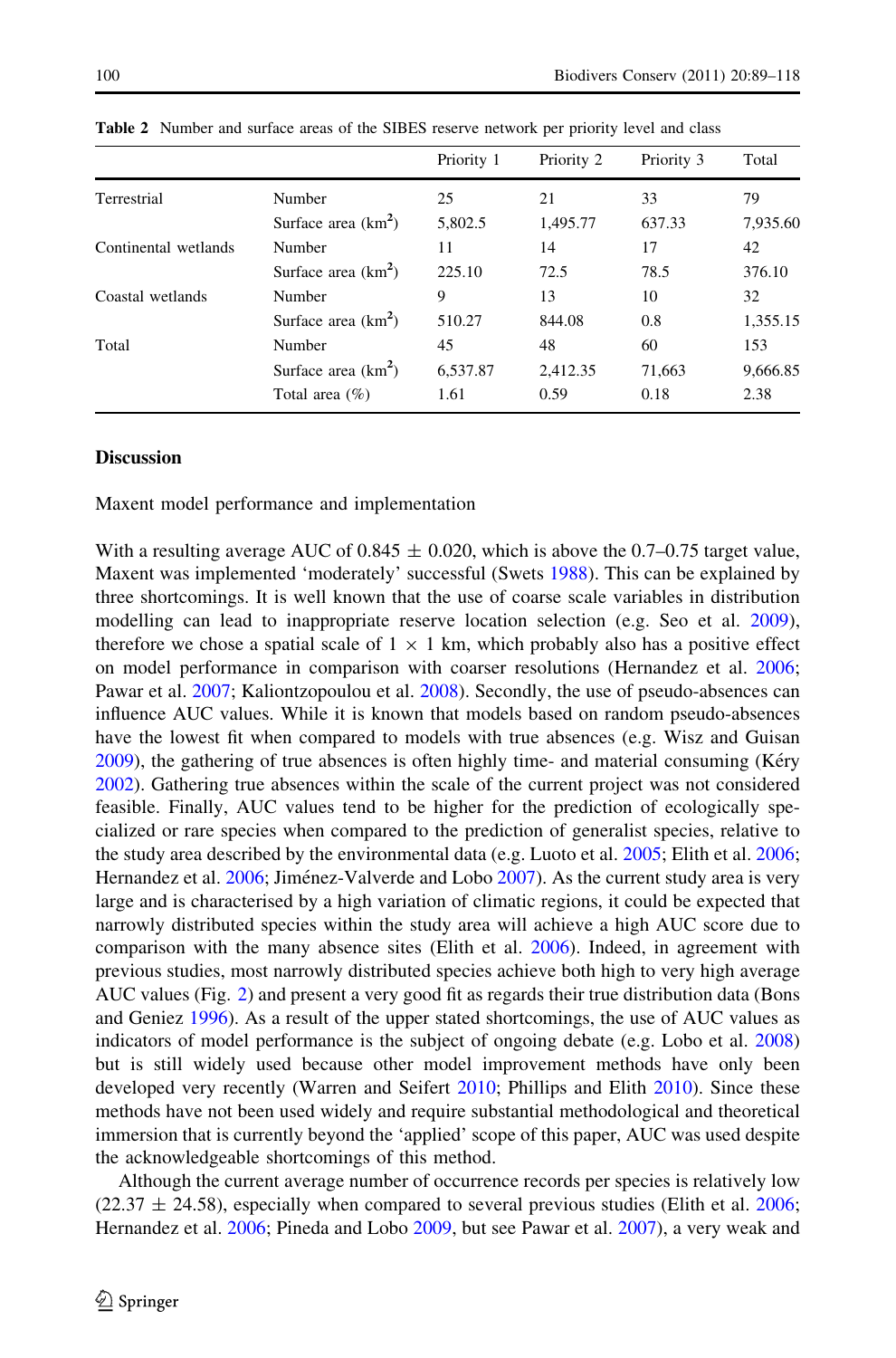non significant negative relationship between the number of occurrence records and the AUC was recovered (Fig. [2\)](#page-8-0). This might suggest that a larger number of occurrence records does not necessarily guarantee higher predictive accuracy, as is often concluded (e.g. Kadmon et al. [2003;](#page-27-0) Hernandez et al. [2006](#page-26-0); Wisz et al. [2008\)](#page-29-0) but occasionally refuted (Elith et al. [2006\)](#page-26-0). However, this is by no means conclusive as Maxent is known to achieve high predictive accuracy with few occurrence records and is relatively insensitive to low sample sizes when compared to other algorithms (e.g. Hernandez et al. [2006;](#page-26-0) Pearson et al. [2007;](#page-28-0) Wisz et al. [2008;](#page-29-0) Costa et al. [2010](#page-25-0)).

Despite several overviews (e.g. Liu et al. [2005](#page-27-0); Jiménez-Valverde and Lobo [2007;](#page-27-0) Pineda and Lobo [2009\)](#page-28-0), there is still no consensus on the ''best'' threshold method to be implemented when converting probability maps into binary format. Although a recent method proposed by Pineda and Lobo [\(2009](#page-28-0)) appears promising, the current choice for species-specific thresholds was based on expert knowledge of Moroccan herpetofaunal distribution. The ten percentile threshold was likewise chosen because of its widespread use (e.g. Urbina-Cardona and Loyola [2008](#page-29-0); Brito et al. [2009;](#page-25-0) Raes et al. [2009](#page-28-0)) and the possible error of some of the occurrence records used to model the species' distributions (Raes et al. [2009\)](#page-28-0).

Although an increasing number of studies have used probabilistic distribution data in conservation planning in recent years (e.g. Pawar et al. [2007;](#page-28-0) Sarkar et al. [2009](#page-28-0)), we used binary distribution data as this allowed us to identify regions of discrepancy (Graham and Hijmans [2006;](#page-26-0) Costa et al. [2010\)](#page-25-0) by means of comparison with Bons and Geniez ([1996](#page-25-0)) and our in-depth knowledge of Moroccan herpetofauna. However, the development and improvement of conservation planning software that can interpret probabilistic expectations (e.g. Ciarleglio et al. [2009](#page-25-0), [2010\)](#page-25-0) shows great promise and should be considered for any future conservation planning studies in Morocco.

#### Richness mapping

The predicted richness is largely in agreement with the richness map compiled from actual observations displayed by Bons and Geniez [\(1996](#page-25-0)). Indeed, both the semi-desert plain of Marrakech and the semi-deserts east of the High Atlas harbour low species richness, in agreement with our predictive map. There are, however, several differences between the predictive and actual observations. In the current analyses the Anti Atlas Mountains are characterized by relative low to very low species richness, which differs from the observations of Bons and Geniez [\(1996\)](#page-25-0). This might be attributable to a combination of unique climatic circumstances within the mountains with respect to the rest of Morocco and a relatively low number of species occurrence records from this region incorporated in the species models. Likewise, predictive species richness in the Sahara desert is moderate to high, whereas Bons and Geniez [\(1996](#page-25-0)) show relatively low numbers of actual observations from this area due both to the remoteness and deficiency of roads in the area and the nocturnal or cryptic behaviour displayed by several species (Schleich et al. [1996\)](#page-28-0). Hence, the use of predictive species distribution modelling proved very useful in this area.

The northernmost Tingitana peninsula is characterized by high species richness due both to the heterogeneous landscape of the Rif Mountains and Atlantic lowlands. Further eastwards, recurring areas of high richness along the coast from Al Hoceima to the Algerian border can again be explained by the heterogeneous landscape but also the occurrence of several narrowly distributed species in this area such as Chalcides mauritanicus, C. parallelus and Macroprotodon abubakeri (Fahd et al. [2005](#page-26-0)). Southern-lying areas of relatively high richness continue through the Middle Atlas and High Atlas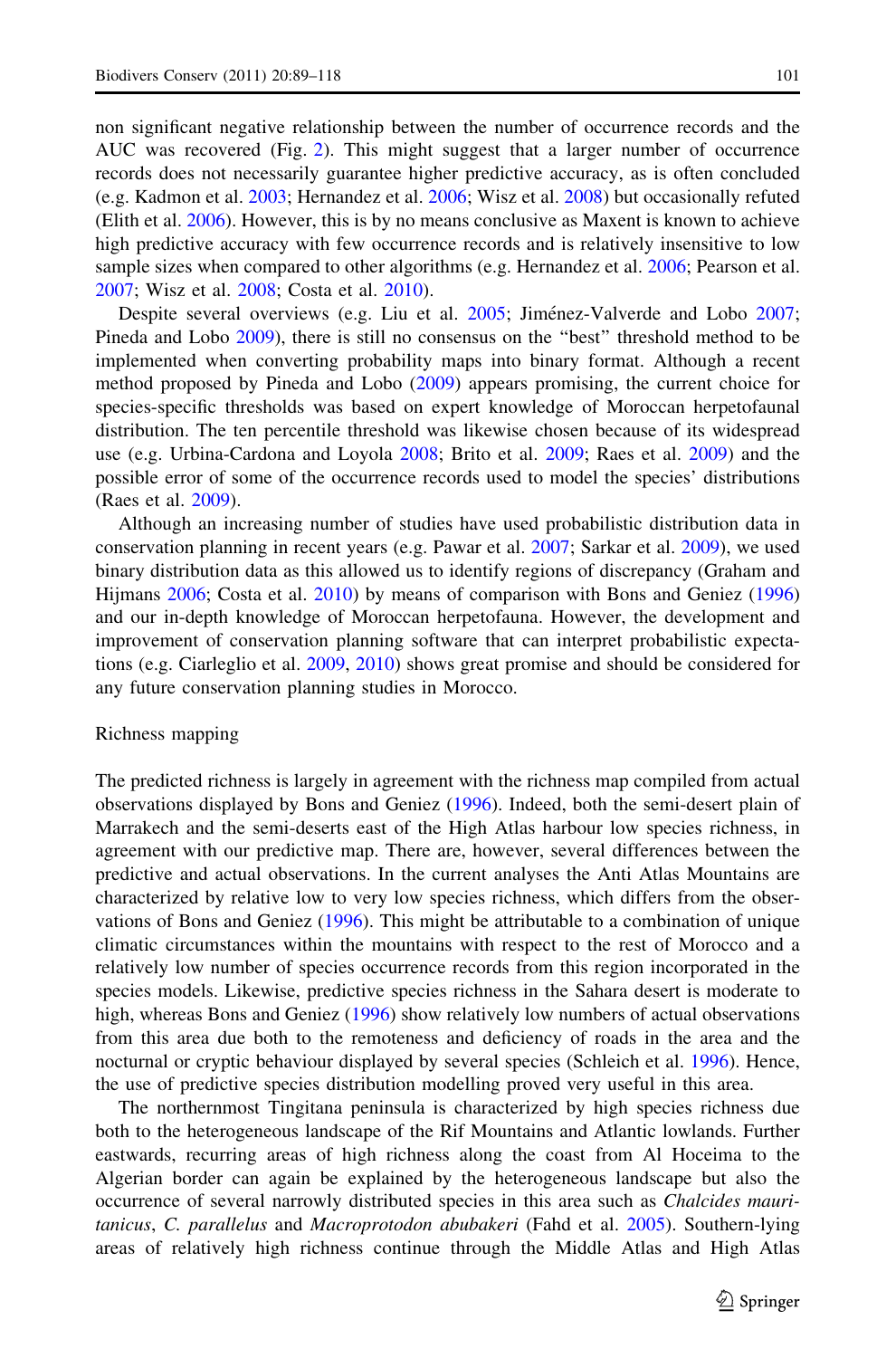Mountains towards Agadir, mostly due to the number of (largely) endemic species within these mountains, such as both *Quedenfeldtia* species, *Chalcides montanus* and *C. lanzai*, Atlantolacerta andreanszkyi, and Vipera monticola (Bons and Geniez [1996](#page-25-0)). The high richness along the Atlantic coastline southwards of Agadir is explained by southwards increasing numbers of reptile species confined to desert areas (Geniez et al. [2004\)](#page-26-0). The Atlantic coastal area around Essaouira (north of Agadir) is characterized by possible overprediction of several more southern occurring reptile species, since the High Atlas mountains, which reach the Atlantic coast near Agadir, seem to have functioned as a barrier for most of these species (albeit not for all; e.g. Bufo brongersmai, Naja haje). We therefore identify this area as a 'potential' distribution for these species and the actual species richness in this area might be lower. The Sahara desert all along the Algerian border in the south is characterized by moderate species richness due to the absence of most northern-occurring species and the presence of many desert-dwelling reptile taxa.

#### Performance evaluation of the existing and future CAN

The only known comprehensive area prioritization study for Morocco is the SIBES network (Appendix 4). Although the SIBES network was designed following a clear ecosystem level approach, the designation of sites for prioritization was based solely on expert judgement, thus meaning that this planning approach is not standardized or repeatable (Margules and Sarkar [2007](#page-27-0)). The absence of an algorithmic approach without clear representation targets also means that the complementarity that each area contributes to the full complement of biodiversity features, in this case ecosystems, cannot be measured. It is therefore not known what percentage of each ecosystem is protected under the future (SIBES) CAN. A network of conservation areas that represents the range of different environmental combinations in a region might be a sensible strategy for prioritizing areas (Margules and Sarkar [2007\)](#page-27-0). However, this method has several limitations as relationships between environmental classes and the distribution patterns of taxa can be unclear and difficult to quantify (Pressey [1992](#page-28-0)). Furthermore, some species may require a combination of environmental variables not recognized by a classification (Pressey [1992](#page-28-0)). It is therefore not remarkable that the results of the current study show some clear differences from those of Franchimont and Saadaoui ([2001\)](#page-26-0) and the Morocco 118/119 Assessment Team ([2008](#page-27-0)) (see Appendix 4).

The SIBES network represents a misleading overlap with the area prioritization solutions when looking at priority levels only. Coastal and continental wetlands are reasonably covered under the 10% representation target, whereas terrestrial sites are poorly covered under both presentation targets. Consequently, reptile and amphibian species that mainly live inland are not well protected under the future conservation area (SIBES) network.

#### Area prioritization

Despite the fact that many previous studies used sets of species covering entire taxa (e.g. all birds, mammals) as estimator surrogates for biodiversity (Margules and Sarkar [2007](#page-27-0)), most studies that have analyzed the performance of such taxonomic surrogate sets report pessimistic results (e.g. Prendergast et al. [1993](#page-28-0); Dobson et al. [1997;](#page-26-0) Lund and Rahbek [2002;](#page-27-0) Kati et al. [2004;](#page-27-0) Sarkar et al. [2005](#page-28-0)). The results of this study should therefore not be taken as an area prioritization study for overall biodiversity in the region.

Based on a lower overall species richness for amphibians compared to other Mediterranean EU countries, due to drier habitats and lower primary vegetation production and the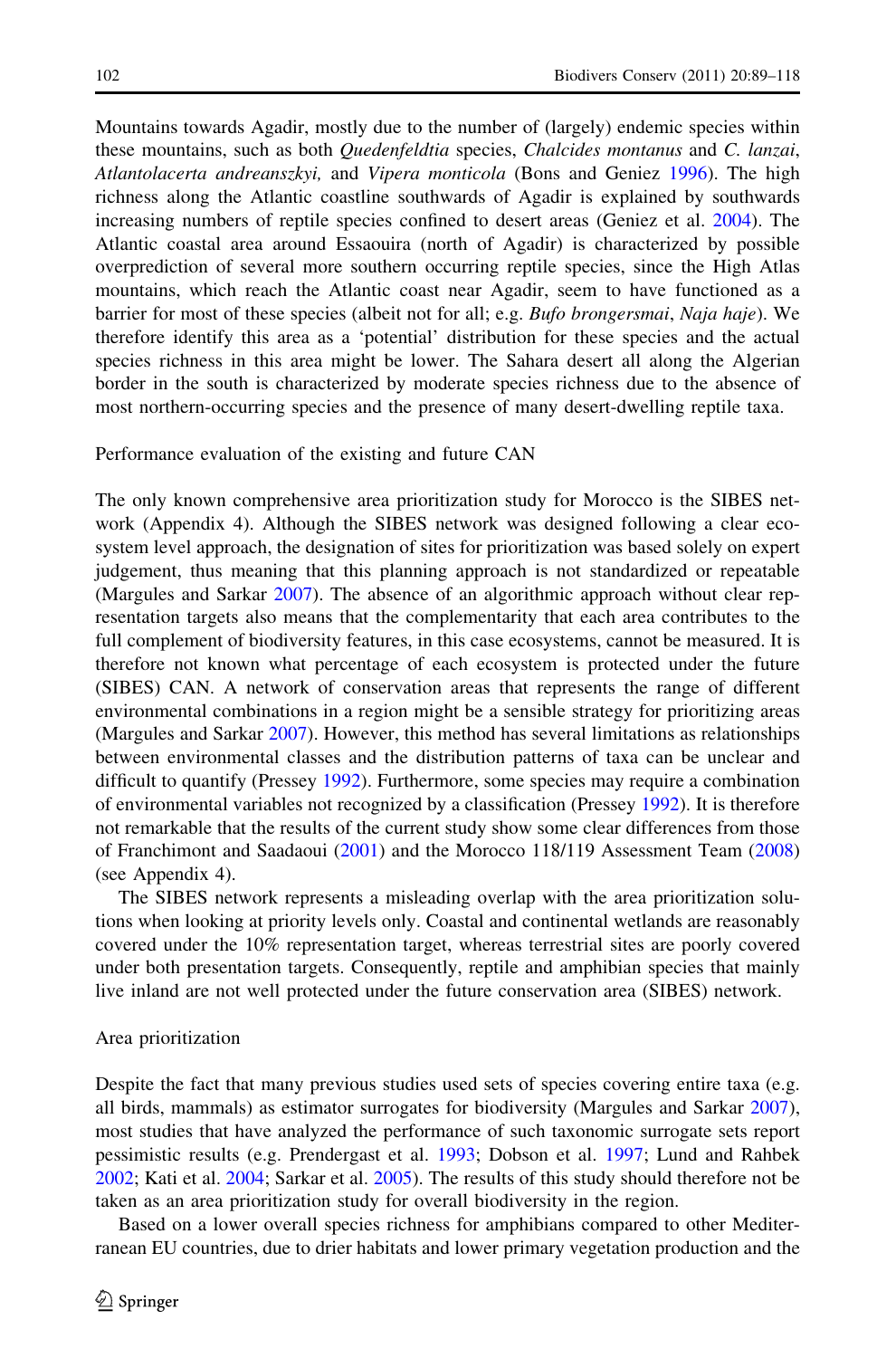fact that endemic North African reptiles and amphibians are relatively widespread where conservation costs are lower, Kark et al. ([2009\)](#page-27-0) selected very few priority areas in Morocco and North Africa. As this study used coarse-scaled ( $10 \times 10$  km) distribution data based on current Linnean shortfall IUCN taxonomy and only included the part of Morocco that belongs to the Mediterranean biome, we argue that the study by Kark et al. [\(2009](#page-27-0)) should be seen as a step forward towards a Euro-Mediterranean inter-country collaboration instead of a comprehensive area prioritization study for Morocco and the entire North African region.

Prioritization of areas reveals that a major increase in area is needed to achieve a better representation for reptiles and amphibians. For example, to achieve a representation of 10% for all 97 species, the area covered by the existing conservation areas would need to increase with 1,225.35% (to 38,427 km<sup>2</sup> from the current total of 3,136 km<sup>2</sup>). This seems unfeasibly high despite the fact that a representation target of 10% lies towards the lower end of the range reported for solutions globally (Kelley et al. [2002;](#page-27-0) Wilson et al. [2005;](#page-29-0) Pawar et al. [2007](#page-28-0)). Moreover, Soulé and Sanjayan [\(1998\)](#page-28-0) argue that global targets such as 10% and 12% might be too small for the persistence of many species. The maximum representation target (10%) chosen for this study might therefore not per se guarantee the persistence of species over time, but was mainly chosen for political expediency as the future CANs best solution (with all SIBES priority levels and National Parks included), with a size of 9,666.85  $km^2$ , does not even comes close to the 5% target (19,339  $km^2$ ) of this study.

#### Conclusions and recommendations

The Moroccan herpetofauna is poorly protected under the existing (NP) and future (SIBES) CAN. Evaluation of the existing CAN reveals that a major increase in conservation areas is needed to guarantee the persistence of individual herpetofauna species even under a global minimum representation target of 10%. Expansion of the existing CAN is especially needed along many parts of the Atlantic coast, the Mediterranean extreme north-western region, the north-eastern Moroccan coast and inland areas and several areas in the Sahara, notably vast proportions of the Vallée du Haut and Bas Drâa.

Urbina-Cardona and Flores-Villela [\(2010](#page-29-0)) showed that CANs for Mexican mammals had very little coincidence with those required to preserve herpetofauna. Hence, future comparative studies should be directed at incorporating additional taxonomic groups (e.g. birds, mammals) and probabilistic distribution data combined with expert judgement to develop an integrative network of conservation reserves for Morocco. Likewise, the implementation of new conservation planning techniques (e.g. Gordon et al. [2009](#page-26-0); Becker et al. [2010](#page-25-0); Carroll et al. [2010](#page-25-0); Edwards et al. [2010](#page-26-0); Orestes Cerdaira et al. [2010;](#page-27-0) Urbina-Cardona and Flores-Villela [2010](#page-29-0)) should guarantee the persistence of biodiversity in the Kingdom of Morocco over time.

Moreover, the prioritized and high richness areas identified in this study could be useful in focusing field expeditions searching for new herpetofauna species and distribution records.

Acknowledgments This project is conducted by the Society for the Preservation of Herpetological Diversity in cooperation with the University of Applied Sciences Van Hall Larenstein (Leeuwarden, the Netherlands) and the Cadi Ayyad University (Marrakech, Morocco). We would like to thank David Donaire, Sergé Bogaerts, El Hassan El Mouden and Salvador Carranza for their constant support and data sharing. Kees de Bie and Bert Toxopeus (ITC, Enschede, the Netherlands) kindly provided the NDVI data. Also, we would like to thank Trevon Fuller and Michael Ciarleglio for their help with the implementation of ConsNet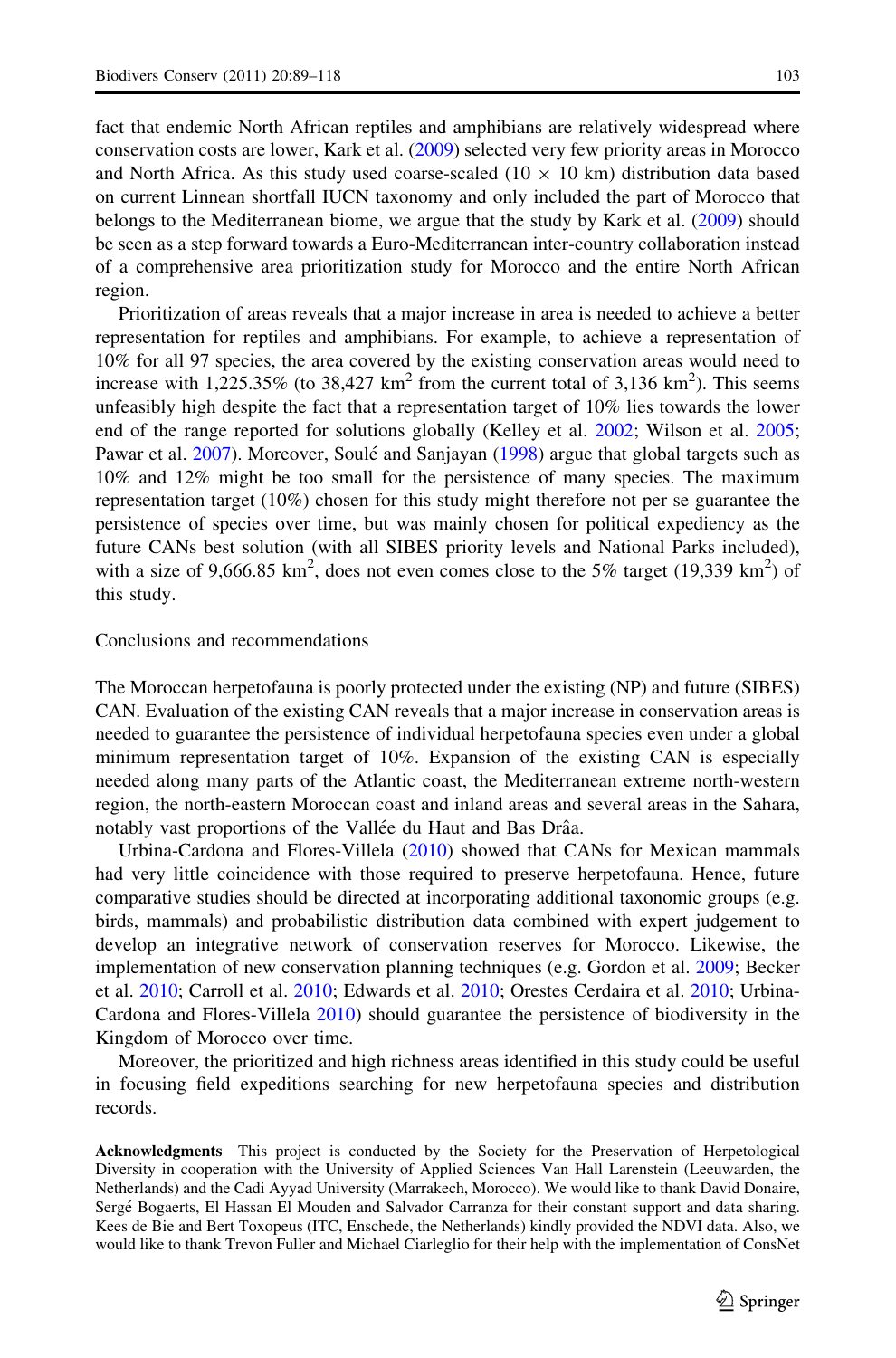and the MaxEnt to ResNet converter. The manuscript was highly improved by the comments of two anonymous referees. Fieldwork in Morocco in 2008–2009 was conducted under permit decision 84° issued by Haut Commissariat aux Eaux et Forêts et à la Lutte Contre la Désertification, issued to Philip de Pous. Philip de Pous was partially supported by donors of the Society for the Preservation of Herpetological Diversity.

## Appendix 1

Literature sources that were used to gather species occurrence records used for species distribution modelling.

- Arnold EN (1990) The two species of the Morocco day-geckoes, *Quedenfeldtia* (Reptilia: Gekkonidae). J Nat His 23: 757–762.
- Bons J (1963) Notes sur *Blanus cinereus* (Vandelli) description d'une sous-espèce Marocaine: Blanus cinereus mettetali ssp. nov. Bull Soc Sci Nat Phys Maroc 1–2:95–107.
- Bons J, Geniez P (1996) Amphibiens et Reptiles du Maroc (Sahara Occidental compris) Atlas biogéographique. Asociación Herpetológica Española, Barcelona.
- Brito JC (2003) Observations of amphibians and reptiles from north and west Africa– Morocco, Mauritania and Senegal. Bol Asoc Herpetol Esp 14:2–6.
- Brown RP, Suárez NM, Pestano J (2002) The Atlas mountains as a biogeographical divide in North–West Africa: evidence from mtDNA evolution in the Agamid lizard Agama impalearis. Mol Phylo Evol 24:324–332.
- Crochet P-A, Sweet SS, Mateo JA (2004) Recent records of the rare Psammodromus microdactylus (Boettger, 1881) in Morocco. Herpetozoa 17:184-186.
- Crochet P-A, Rasmussen JB, Wilms T et al (2008) Systematic status and correct nomen of the western North African cat snake: Telescopus tripolitanus (Werner, 1909) (Serpentes: Colubridae), with comments on the other taxa in the dhara-obtusus group. Zootaxa 1703:25–46.
- Escoriza D, López Ortiz R (2004) Nuevas citas para la Lagartija Tunecina (Psammodromus blanci)en el Rif. Bol Asoc Herpetol Esp 15:95.
- Fahd S, Benítez M, Brito JC et al (2005) Distributión de Vipera latasti en el Rif y otras citas herpetológicas para el norte de Marruecos. Bol Asoc Herpetol Esp 16:19–25.
- Fahd S, Barata M, Benítez M et al (2007) Presencia de la víbora hocicuda Vipera latastei en el Atlas Medio (Marruecos) y otras citas herpetológicas para la región. Bol Asoc Herpetol Esp 18:26–34.
- Fonseca MM, Brito JC, Rebelo H et al (2008) Genetic variation among spiny-footed lizards in the Acanthodactylus pardalis group from North Africa. Afr Zool 43:8–15.
- Fonseca MM, Brito JC, Paulo OS et al (2009) Systematic and phylogeographical assessment of the Acanthodactylus erythrurus group (Reptilia: Lacertidae) based on phylogenetic analyses of mitochondrial and nuclear DNA. Mol Phylo Evol 51:131–142.
- Fritz U, Barata M, Busack SD et al (2007) Impact of mountain chains, sea straits and peripheral populations on genetic and taxonomic structure of a freshwater turtle, Mauremys leprosa (Reptilia, Testudines, Geoemydidae). Zool Scripta 35:97–108.
- Fritz U, Harris DJ, Fahd S et al (2009) Mitochondrial phylogeography of Testudo graeca in the Western Mediterranean: old complex divergence in North Africa and recent arrival in Europe. Amph–Rep 30:63–80.
- Guicking D, Joger U, Wink M (2008) Molecular phylogeography of the viperine snake Natrix maura (Serpentes: Colubridae): evidence for strong intraspecific differentiation. Org Divers Evol 8:130–145.
- Guzman JL, Ceacero F, García-Muñoz E (2007) Nuevas citas de amfibios y reptiles en Marruecos. Munibe 25:82–87.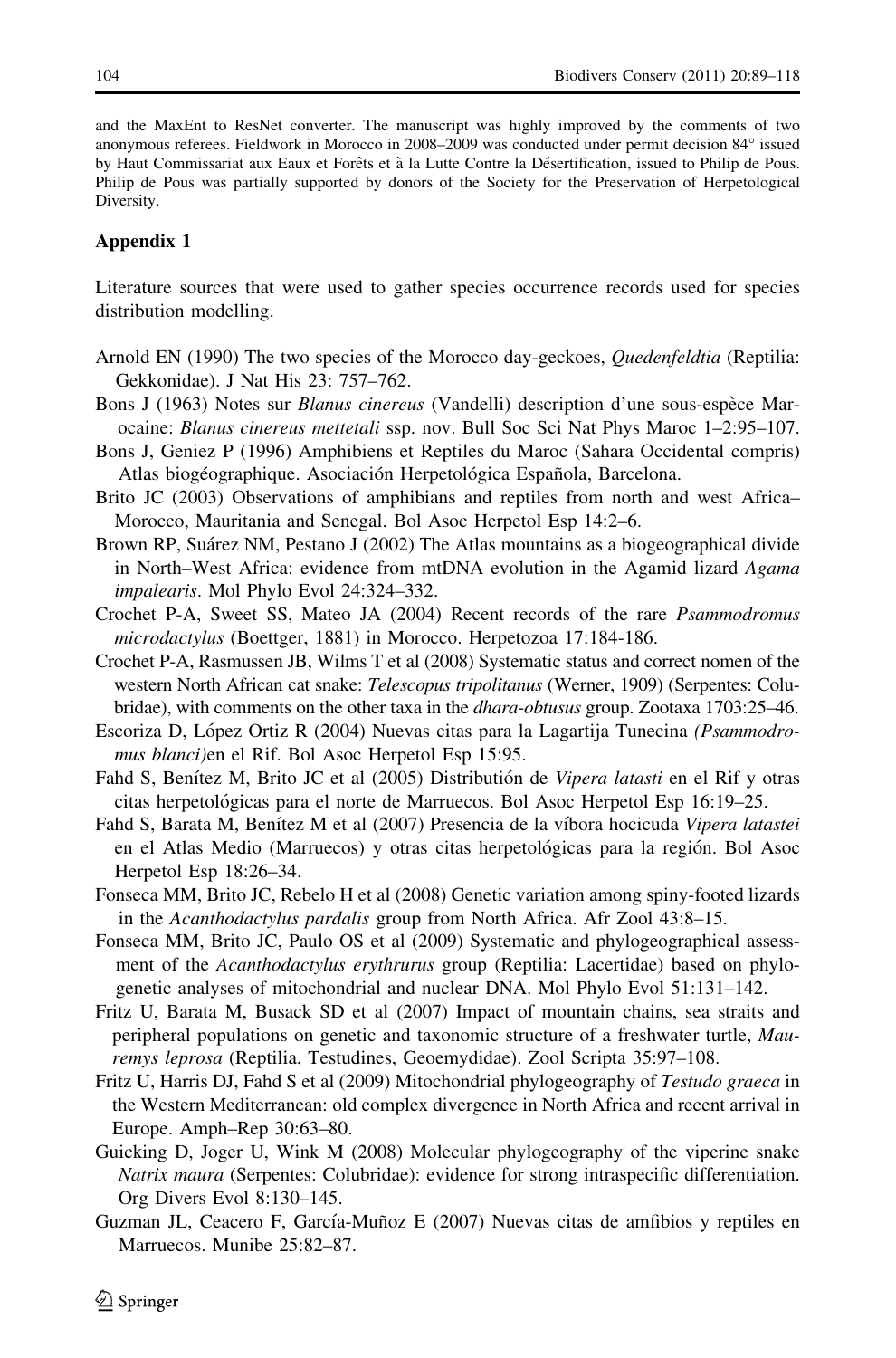- <span id="page-16-0"></span>Harris DJ, Batista V, Lymberakis P, Carretero MA (2004) Complex estimates of evolutionary relationships in Tarentola mauritanica (Reptilia: Gekkonidae) derived from mitochondrial DNA sequences. Mol Phylo Evol 30:855–859.
- Harris DJ, Vasconcelos R, Brito JC (2007) Genetic variation within African spiny-tailed lizards (Agamidae: Uromastyx) estimated using mitochondrial DNA sequences. Amph-Rep 28:1–6.
- Harris DJ, Carretero MA, Brito JC et al (2008) Data on the distribution of the terrestrial herpetofauna of Morocco: records from 2001–2006. Herp Bull 103:19–28.
- Herrmann H-W, Herrmann PA, Geniez P (2000) Zur verbreitung von Echis leucogaster Roman, 1972 in Marokko. Salamandra 36:203–207.
- Herrmann PA, Herrmann HW (2003) New records and natural history notes for amphibians and reptiles from Southern Morocco. Herpetol Rev 34:76–77.
- In den Bosch HAJ (2005) Psammodromus microdactylus (Boettger, 1881), a rare lizard species? Pod@rcis 6:2-35.
- Kapli P, Lymberakis P, Poulakakis N et al (2008) Molecular phylogeny of three *Mesalina* (Reptilia: Lacertidae) species (M. guttulata, M. brevirostris and M. bahaeldini) from North Africa and the Middle East: another case of paraphyly? Mol Phylo Evol 49: 102–110.
- Mellado J, Mateo JA (1992) New records of Moroccan herpetofauna. Herpetol J 2: 58–61.
- Perera A, Harris DJ (2009) Genetic variability within the Oudri's fan-footed gecko Ptyodactylus oudrii in North Africa assessed using mitochondrial and nuclear DNA sequences. Mol Phylo Evol 54:634–639.
- Rato C, Harris DJ (2008) Genetic variation within Saurodactylus and its phylogenetic relationships within the Gekkonoidea estimated from mitochondrial and nuclear DNA sequences. Amph–Rep 29:25–34.
- Wade E (2001) Review of the false smooth snake genus *Macroprotodon* (Serpentes, Colubridae) in Algeria with a description of a new species. Bull Nat Hist Mus London (Zool) 67:85–107.

## Appendix 2

See Table 3.

Table 3 Amphibian and reptile species used in the Moroccan herpetofauna conservation assessment, with the number of point localities used for Maxent modelling, AUC values, regional red list status (following Pleguezuelos et al. [2010\)](#page-28-0), predicted distribution, predicted distribution in the existing protected area network and percent of protected habitat in the existing protected area network given for each species

| Taxon                                         | Number<br>of point<br>localities | <b>AUC</b>     | Current<br><b>IUCN</b> status | Predicted<br>distribution<br>(km <sup>2</sup> ) | Predicted<br>distribution in<br>protected areas<br>(km <sup>2</sup> ) | Protected<br>habitat<br>(%) |
|-----------------------------------------------|----------------------------------|----------------|-------------------------------|-------------------------------------------------|-----------------------------------------------------------------------|-----------------------------|
| Salamandra algira<br>tingitana                | 21                               | 0.998          | VU                            | 1.550                                           | $\Omega$                                                              | 0                           |
| Salamandra algira algira<br>Pleurodeles waltl | 36<br>16                         | 0.986<br>0.980 | VU<br>NT                      | 9.402<br>21,329                                 | 787<br>52                                                             | 8.37<br>0.24                |
|                                               |                                  |                |                               |                                                 |                                                                       |                             |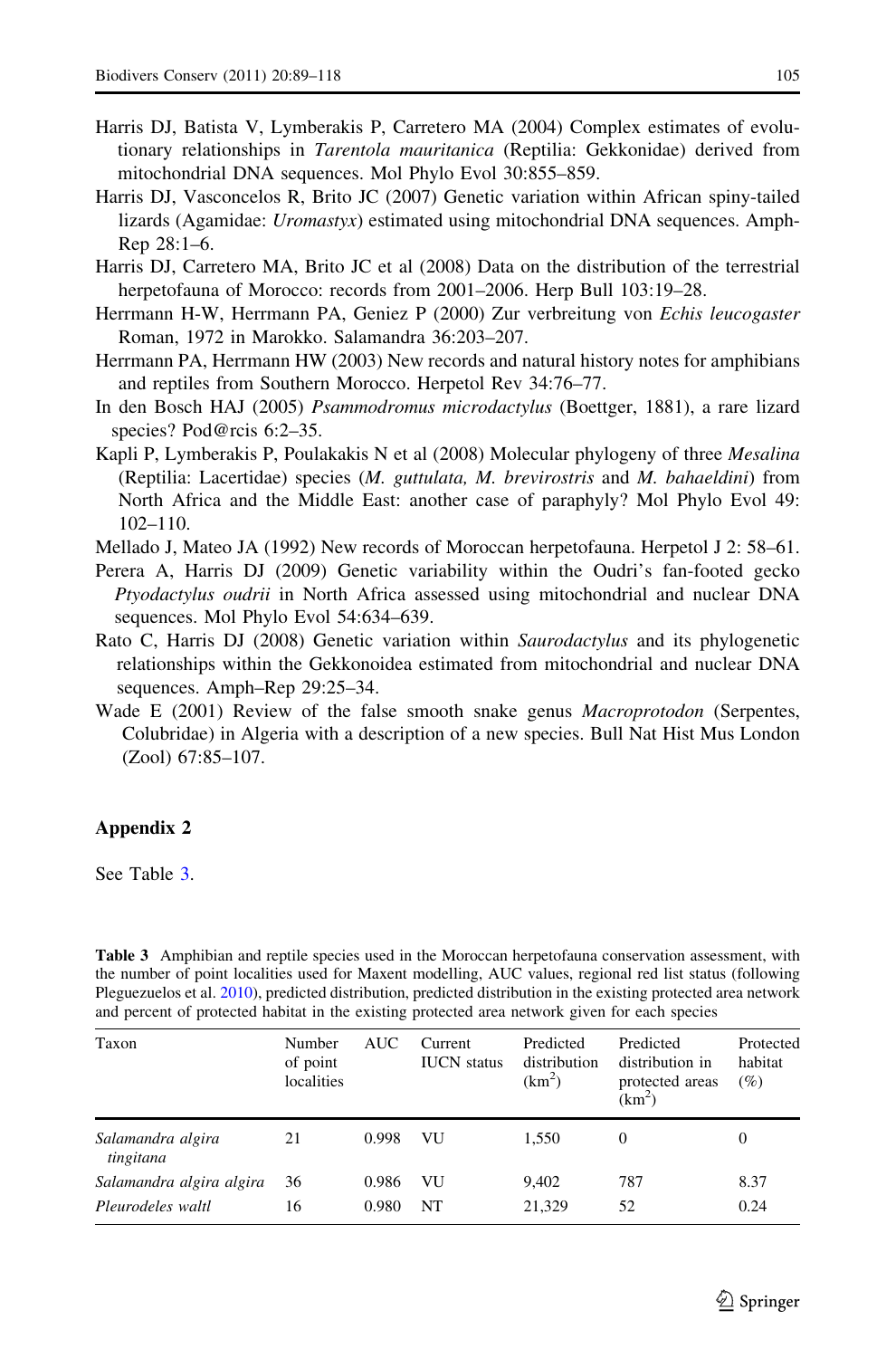| Taxon                                         | Number<br>of point<br>localities | <b>AUC</b> | Current<br><b>IUCN</b> status | Predicted<br>distribution<br>(km <sup>2</sup> ) | Predicted<br>distribution in<br>protected areas<br>(km <sup>2</sup> ) | Protected<br>habitat<br>$(\%)$ |
|-----------------------------------------------|----------------------------------|------------|-------------------------------|-------------------------------------------------|-----------------------------------------------------------------------|--------------------------------|
| Alytes maurus                                 | 42                               | 0.984      | NT                            | 10,439                                          | 727                                                                   | 6.96                           |
| <b>Discoglossus</b><br>$scovazzi + D.$ pictus | 30                               | 0.792      | $LC + NE$                     | 88,405                                          | 2,509                                                                 | 2.84                           |
| Pelobates varaldii                            | 27                               | 0.985      | EN                            | 13,748                                          | $\overline{0}$                                                        | $\boldsymbol{0}$               |
| Bufo bufo                                     | 24                               | 0.826      | NT                            | 113,011                                         | 2,592                                                                 | 2.29                           |
| Bufo boulengeri                               | 53                               | 0.755      | LC                            | 175,706                                         | 2,050                                                                 | 1.17                           |
| Amietophrynus<br>mauritanicus                 | 153                              | 0.596      | LC                            | 253,110                                         | 2,760                                                                 | 1.09                           |
| Bufo brongersmai                              | 43                               | 0.805      | NT                            | 122,258                                         | 261                                                                   | 0.21                           |
| Hyla meridionalis                             | 71                               | 0.777      | LC                            | 159,639                                         | 2.834                                                                 | 1.78                           |
| Pelophylax saharicus                          | 187                              | 0.584      | LC                            | 252,136                                         | 2,719                                                                 | 1.08                           |
| Testudo graeca                                | 30                               | 0.797      | LC                            | 174,157                                         | 1,684                                                                 | 0.97                           |
| Emys orbicularis<br>occidentalis              | 22                               | 0.923      | VU                            | 33,705                                          | 1,266                                                                 | 3.76                           |
| Mauremys leprosa<br>leprosa                   | 28                               | 0.889      | LC                            | 112,523                                         | 979                                                                   | 0.87                           |
| Mauremys leprosa<br>saharicus                 | 12                               | 0.790      | LC                            | 112,842                                         | 261                                                                   | 0.23                           |
| Tarentola mauritanica                         | 32                               | 0.650      | LC                            | 164,907                                         | 1.486                                                                 | 0.9                            |
| Tarentola boehmei                             | 14                               | 0.818      | LC                            | 89,248                                          | $\overline{2}$                                                        | $\mathbf{0}$                   |
| Tarentola deserti                             | 14                               | 0.969      | LC                            | 16,899                                          | $\overline{0}$                                                        | $\mathbf{0}$                   |
| Tarentola chazaliae                           | 12                               | 0.972      | LC                            | 11,412                                          | 216                                                                   | 1.89                           |
| Hemidactylus turcicus                         | 7                                | 0.990      | LC                            | 6,589                                           | 41                                                                    | 0.62                           |
| Ouedenfeldtia<br>trachyblepharus              | 7                                | 0.965      | NT                            | 19,803                                          | 931                                                                   | 4.7                            |
| Quedenfeldtia moerens                         | 10                               | 0.934      | LC                            | 41,397                                          | 987                                                                   | 2.38                           |
| Ptyodactylus oudrii                           | 27                               | 0.740      | LC                            | 140,346                                         | 35                                                                    | 0.02                           |
| Stenodactylus<br>mauritanicus                 | 16                               | 0.741      | LC                            | 113,691                                         | $\mathbf{0}$                                                          | $\mathbf{0}$                   |
| Stenodactylus petrii                          | 10                               | 0.973      | LC                            | 24,958                                          | $\Omega$                                                              | $\boldsymbol{0}$               |
| Saurodactylus brosseti                        | 24                               | 0.870      | LC                            | 67,764                                          | 261                                                                   | 0.39                           |
| Saurodactylus<br>mauritanicus                 | 10                               | 0.947      | LC                            | 16,141                                          | $\theta$                                                              | $\mathbf{0}$                   |
| Saurodactylus<br>fasciatus                    | 10                               | 0.900      | NT                            | 21,206                                          | 85                                                                    | 0.4                            |
| Tropiocolotes<br>algericus                    | 10                               | 0.700      | LC                            | 91,582                                          | $\mathbf{0}$                                                          | $\boldsymbol{0}$               |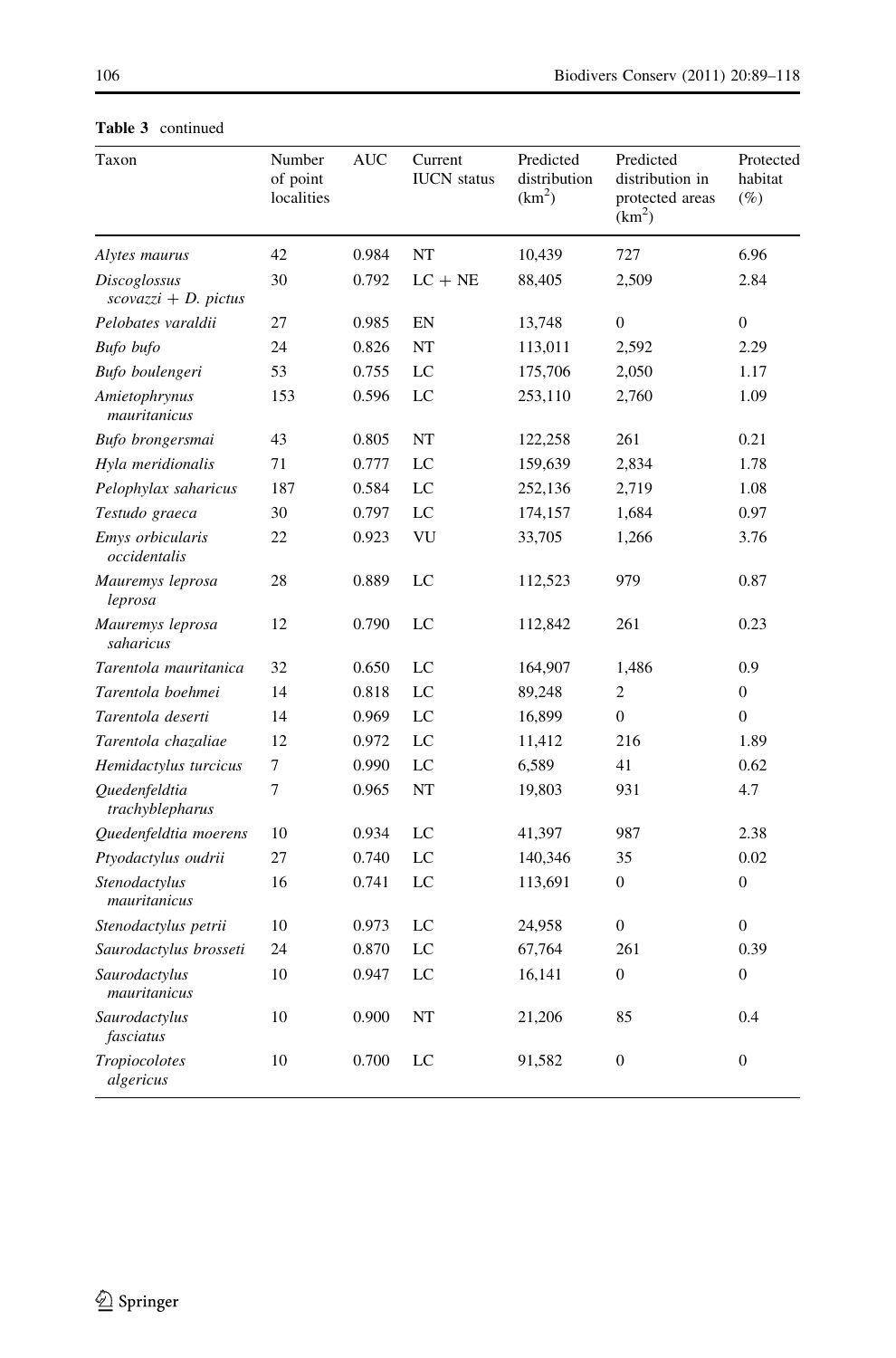| Taxon                                                     | Number<br>of point<br>localities | <b>AUC</b> | Current<br><b>IUCN</b> status | Predicted<br>distribution<br>$(km^2)$ | Predicted<br>distribution in<br>protected areas<br>$(km^2)$ | Protected<br>habitat<br>$(\%)$ |
|-----------------------------------------------------------|----------------------------------|------------|-------------------------------|---------------------------------------|-------------------------------------------------------------|--------------------------------|
| Chamaeleo chamaeleon                                      | 9                                | 0.339      | LC                            | 381,759                               | 2,599                                                       | 0.68                           |
| Agama impalearis<br>North of Great Atlas                  | 28                               | 0.782      | LC                            | 84,206                                | 1,629                                                       | 1.93                           |
| Agama impalearis<br>South of Great Atlas                  | 22                               | 0.559      | LC                            | 238,460                               | 294                                                         | 0.12                           |
| Trapelus mutabilis                                        | 10                               | 0.781      | LC                            | 141,622                               | $\mathbf{0}$                                                | $\mathbf{0}$                   |
| Uromastyx nigriventris                                    | 10                               | 0.784      | LC                            | 151,026                               | $\theta$                                                    | $\mathbf{0}$                   |
| Varanus griseus                                           | 10                               | 0.673      | LC                            | 88,733                                | $\mathbf{0}$                                                | $\mathbf{0}$                   |
| Timon tangitanus $+$<br>T. pater                          | 37                               | 0.874      | $LC + NE$                     | 35,594                                | 2,182                                                       | 6.13                           |
| Atlantolacerta<br>andreanszkyi                            | 11                               | 0.991      | NT                            | 12,462                                | 775                                                         | 6.22                           |
| Scelarcis perspicillata                                   | 10                               | 0.860      | LC                            | 34,849                                | 1,971                                                       | 5.66                           |
| Podarcis "vaucheri"                                       | 18                               | 0.927      | LC                            | 42,646                                | 2,131                                                       | 5                              |
| Psammodromus algirus                                      | 26                               | 0.799      | LC                            | 108,776                               | 1,860                                                       | 1.71                           |
| Psammodromus blanci                                       | 8                                | 0.911      | NT                            | 21,270                                | $\mathbf{0}$                                                | 0                              |
| Psammodromus<br>microdactylus                             | 20                               | 0.857      | EN                            | 27,054                                | 1,285                                                       | 4.75                           |
| Ophisops occidentalis                                     | 8                                | 0.951      | LC                            | 14,741                                | $\mathbf{0}$                                                | $\overline{0}$                 |
| Mesalina olivieri                                         | 15                               | 0.708      | $_{\rm LC}$                   | 108,423                               | 261                                                         | 0.24                           |
| Mesalina simoni                                           | 9                                | 0.808      | LC                            | 31,599                                | 108                                                         | 0.34                           |
| Mesalina guttulata                                        | 14                               | 0.747      | LC                            | 140,644                               | $\overline{0}$                                              | $\mathbf{0}$                   |
| Mesalina rubropunctata                                    | 14                               | 0.966      | LC                            | 44,523                                | $\mathbf{0}$                                                | $\overline{0}$                 |
| Acanthodactylus<br>erythrurus complex                     | 34                               | 0.773      | LC                            | 136,783                               | 2,729                                                       | $\overline{c}$                 |
| Acanthodactylus<br>$maculatus +$<br>A. busacki            | 11                               | 0.760      | $LC + LC$                     | 103,758                               | 261                                                         | 0.25                           |
| Acanthodactylus<br>boskianus                              | 25                               | 0.856      | LC                            | 67,326                                | 49                                                          | 0.07                           |
| Acanthodactylus dumerili                                  | 8                                | 0.944      | LC                            | 21,745                                | $\overline{0}$                                              | $\mathbf{0}$                   |
| Acanthodactylus longipes                                  | 5                                | 0.966      | NT                            | 12,433                                | $\boldsymbol{0}$                                            | $\boldsymbol{0}$               |
| Acanthodactylus aureus                                    | 16                               | 0.985      | LC                            | 10,917                                | 192                                                         | 1.76                           |
| Chalcides ocellatus<br>ocellatus                          | 24                               | 0.771      | LC                            | 115,877                               | $\mathbf{0}$                                                | $\mathbf{0}$                   |
| Chalcides ocellatus<br>subtypicus<br>incl. C. o. tiligugu | 37                               | 0.980      | LC                            | 21,730                                | 47                                                          | 0.22                           |
| Chalcides manueli                                         | 13                               | 0.923      | VU                            | 11,437                                | 113                                                         | 0.99                           |
| Chalcides colosi                                          | 14                               | 0.968      | LC                            | 10,980                                | 648                                                         | 5.9                            |
| Chalcides lanzai +<br>C. montanus                         | 17                               | 0.961      | $NT + NT$                     | 21,678                                | 1,525                                                       | 7.03                           |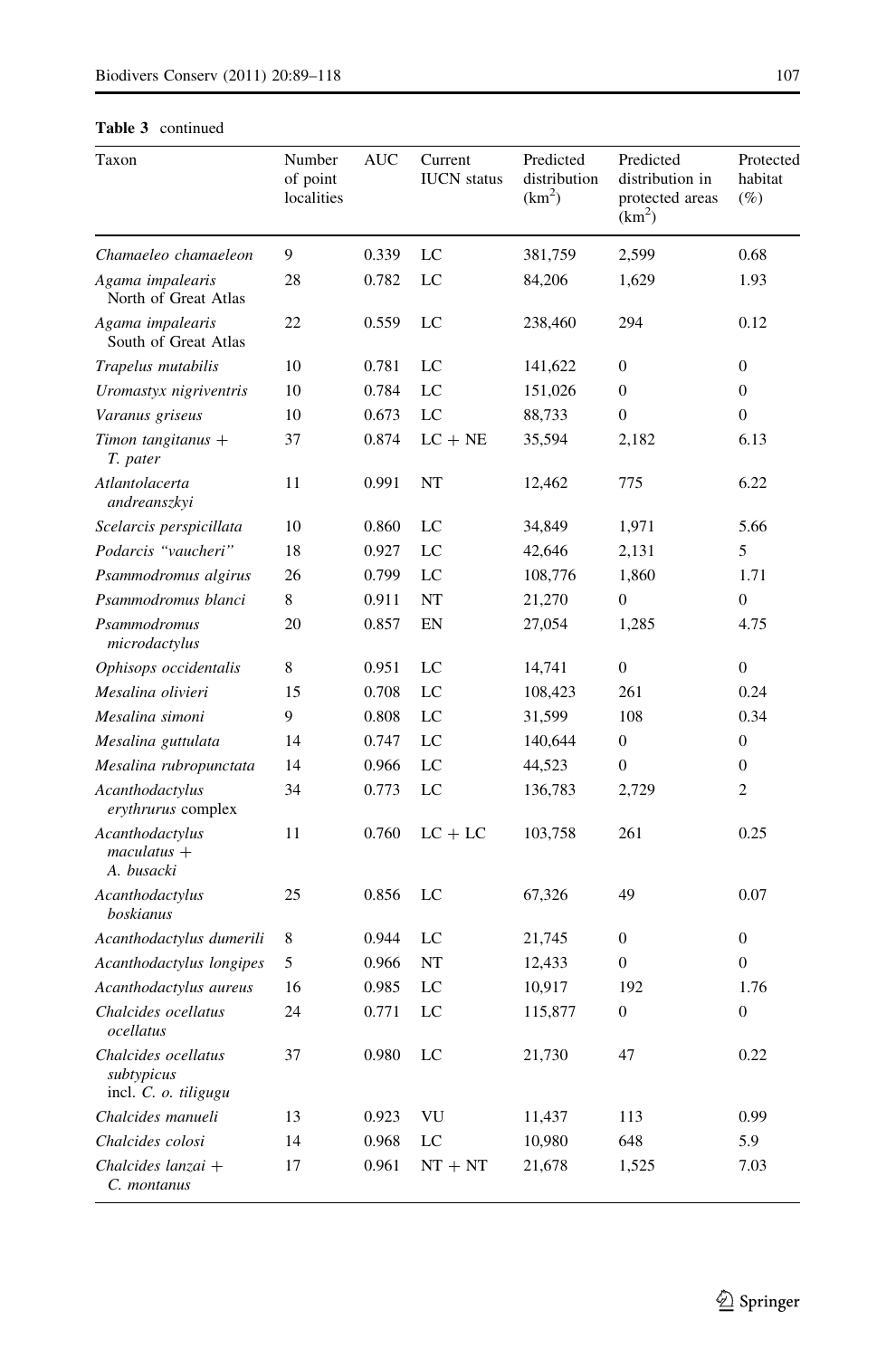| Taxon                                                   | Number<br>of point<br>localities | <b>AUC</b> | Current<br><b>IUCN</b> status | Predicted<br>distribution<br>(km <sup>2</sup> ) | Predicted<br>distribution in<br>protected areas<br>(km <sup>2</sup> ) | Protected<br>habitat<br>$(\%)$ |
|---------------------------------------------------------|----------------------------------|------------|-------------------------------|-------------------------------------------------|-----------------------------------------------------------------------|--------------------------------|
| Chalcides pseudostriatus                                | 26                               | 0.899      | NT                            | 68,196                                          | 1,205                                                                 | 1.77                           |
| Chalcides minutus                                       | 29                               | 0.951      | VU                            | 45,072                                          | 808                                                                   | 1.79                           |
| Chalcides mauritanicus                                  | $\overline{7}$                   | 0.996      | EN                            | 2,000                                           | $\overline{0}$                                                        | 0                              |
| Chalcides parallelus                                    | 5                                | 0.999      | EN                            | 1,103                                           | $\mathbf{0}$                                                          | $\overline{0}$                 |
| Chalcides polylepis                                     | 25                               | 0.754      | LC                            | 118,611                                         | 374                                                                   | 0.32                           |
| Chalcides mionecton                                     | 12                               | 0.942      | LC                            | 29,091                                          | 261                                                                   | 0.9                            |
| Chalcides<br>sphenopsiformis                            | 8                                | 0.994      | LC                            | 6,652                                           | 152                                                                   | 2.29                           |
| Chalcides boulengeri                                    | 20                               | 0.924      | LC                            | 52,654                                          | $\mathbf{0}$                                                          | $\boldsymbol{0}$               |
| Scincus albifasciatus                                   | 15                               | 0.971      | LC                            | 20,231                                          | $\mathbf{0}$                                                          | $\overline{0}$                 |
| Eumeces algeriensis                                     | 22                               | 0.825      | LC                            | 112,215                                         | 347                                                                   | 0.31                           |
| Hyalosaurus koellikeri                                  | 22                               | 0.803      | LC                            | 96,481                                          | 2,410                                                                 | 2.5                            |
| <b>Blanus</b> tingitanus                                | 10                               | 0.821      | LC                            | 16,122                                          | 767                                                                   | 4.76                           |
| Blanus mettetali                                        | 22                               | 0.792      | LC                            | 123,773                                         | 1,185                                                                 | 0.96                           |
| Trogonophis wiegmanni<br>wiegmanni                      | 13                               | 0.938      | LC                            | 39,976                                          | 161                                                                   | 0.4                            |
| Trogonophis wiegmanni<br>elegans                        | 21                               | 0.851      | LC                            | 123,193                                         | 2,306                                                                 | 1.87                           |
| Myriopholis<br>macrorhynchus                            | 11                               | 0.831      | LC                            | 108.891                                         | $\mathbf{0}$                                                          | $\mathbf{0}$                   |
| Hemorrhois hippocrepis                                  | 26                               | 0.696      | LC                            | 161,382                                         | 2.001                                                                 | 1.24                           |
| Hemorrhois algirus                                      | 22                               | 0.845      | LC                            | 42,581                                          | 24                                                                    | 0.06                           |
| Spalerosophis<br>dolichospilus                          | 10                               | 0.784      | LC                            | 132,739                                         | $\mathbf{0}$                                                          | $\overline{0}$                 |
| Coronella girondica<br>amaliae                          | 14                               | 0.916      | LC                            | 42,275                                          | 2,148                                                                 | 5.08                           |
| Macroprotodon abubakeri,<br>M. brevis and M. cucullatus | 32                               | 0.788      | DD NT LC                      | 269,681                                         | 2,816                                                                 | 1.04                           |
| Telescopus tripolitanus                                 | 8                                | 0.578      | DD                            | 66,067                                          | $\boldsymbol{0}$                                                      | $\boldsymbol{0}$               |
| Lytorhynchus diadema                                    | 10                               | 0.762      | $_{\rm LC}$                   | 116,029                                         | $\Omega$                                                              | $\overline{0}$                 |
| Boaedon fuliginosus                                     | 16                               | 0.912      | VU                            | 27,931                                          | 261                                                                   | 0.93                           |
| Dasypeltris sahalensis                                  | 10                               | 0.866      | <b>VU</b>                     | 78,788                                          | 261                                                                   | 0.33                           |
| Natrix natrix                                           | 17                               | 0.969      | NT                            | 41,167                                          | 1,981                                                                 | 4.81                           |
| Natrix maura                                            | 49                               | 0.751      | LC                            | 168,587                                         | 2,011                                                                 | 1.19                           |
| $Malpolon$ monspessulanus $+$<br>M. insignitus          | 35                               | 0.743      | $LC + NE$                     | 239,863                                         | 2,847                                                                 | 1.19                           |
| Scutophis moilensis                                     | 10                               | 0.780      | LC                            | 86,728                                          | $\boldsymbol{0}$                                                      | 0                              |
| Psammophis schokari                                     | 24                               | 0.679      | LC                            | 273,254                                         | 977                                                                   | 0.36                           |
| Naja haje                                               | 16                               | 0.791      | Not evaluated                 | 122,045                                         | 261                                                                   | 0.21                           |
| Vipera latastei                                         | 17                               | 0.969      | NT                            | 18,624                                          | 940                                                                   | 5.05                           |
| Vipera monticola                                        | 18                               | 0.955      | NT                            | 16,230                                          | 1,006                                                                 | 6.2                            |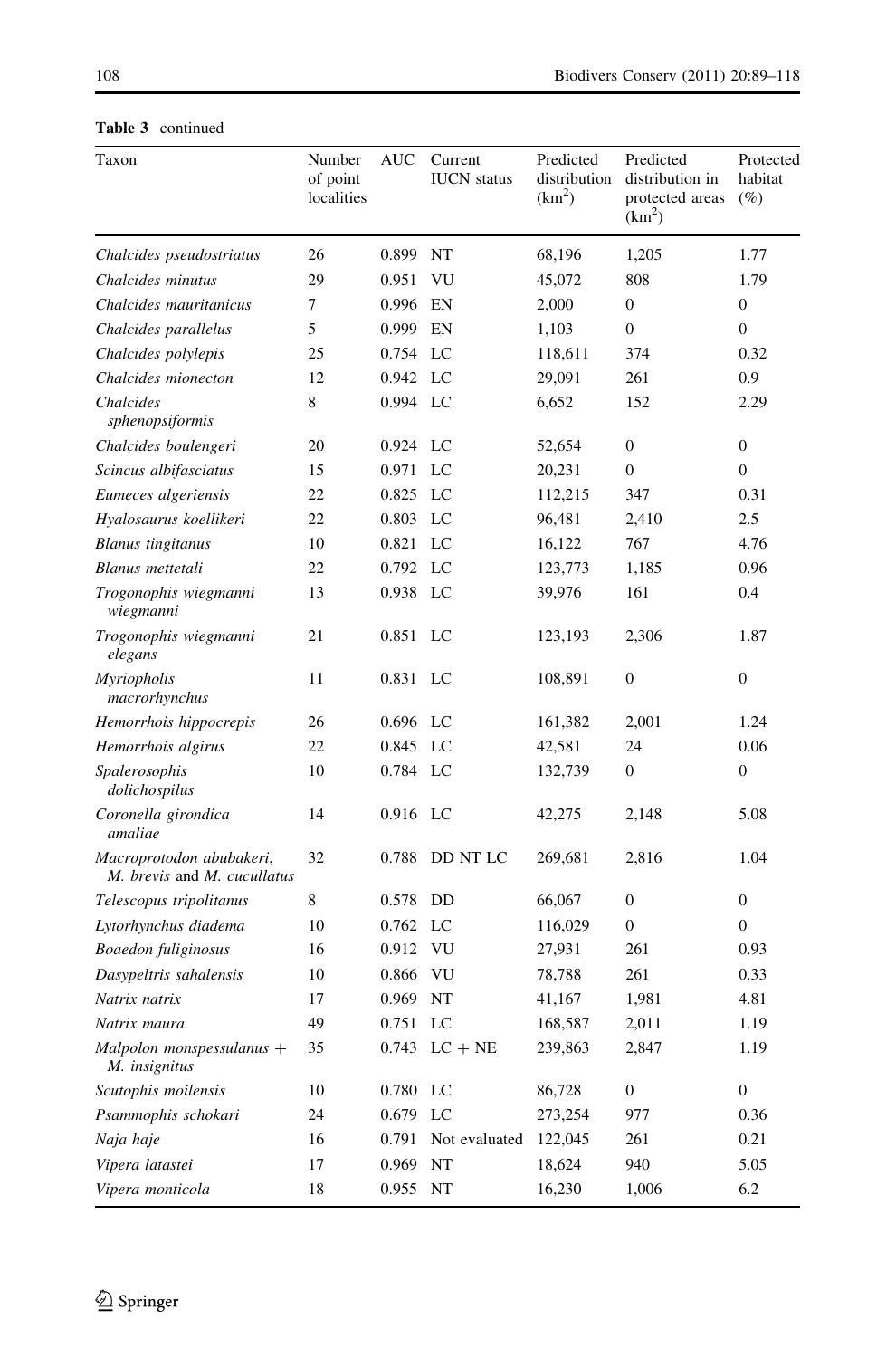| Taxon              | Number<br>of point<br>localities | <b>AUC</b> | Current<br><b>IUCN</b> status | Predicted<br>distribution<br>(km <sup>2</sup> ) | Predicted<br>distribution in<br>protected areas<br>$(km^2)$ | Protected<br>habitat<br>$(\%)$ |
|--------------------|----------------------------------|------------|-------------------------------|-------------------------------------------------|-------------------------------------------------------------|--------------------------------|
| Daboia mauritanica | 42                               | 0.691      | NT                            | 182,134                                         | 1,217                                                       | 0.67                           |
| Cerastes cerastes  | 10                               | 0.746      | LC                            | 106,668                                         | $\theta$                                                    | $\overline{0}$                 |
| Cerastes vipera    | 18                               | 0.966      | LC                            | 18,955                                          | $\Omega$                                                    | $\overline{0}$                 |
| Bitis arietans     | 13                               | 0.859      | VU                            | 26,481                                          | 187                                                         | 0.71                           |
| Echis leucogaster  | 4                                | 0.748      | VU                            | 23,792                                          | $\Omega$                                                    | 0                              |

## Appendix 3

See Table 4.

Table 4 Metadata table with all the environmental variables used in this study

| Ecogeographical parameters                                                   | Period    | Source                            |
|------------------------------------------------------------------------------|-----------|-----------------------------------|
| Annual mean temperature $1 \times 1$ km                                      | 1950-2000 | BioClim (Hijmans et al. 2005)     |
| Mean diurnal range: mean of monthly<br>(max temp – min temp) $1 \times 1$ km | 1950-2000 | BioClim (Hijmans et al. 2005)     |
| Isothermality: (P2/P7) $\times$ 100 1 $\times$ 1 km                          | 1950-2000 | BioClim (Hijmans et al. 2005)     |
| Temperature seasonality (sd $\times$ 100) 1 $\times$ 1 km                    | 1950-2000 | BioClim (Hijmans et al. 2005)     |
| Max temperature of warmest month $1 \times 1$ km                             | 1950-2000 | BioClim (Hijmans et al. 2005)     |
| Min temperature of coldest month $1 \times 1$ km                             | 1950-2000 | BioClim (Hijmans et al. 2005)     |
| Temperature annual range (P5–P6) $1 \times 1$ km                             | 1950-2000 | BioClim (Hijmans et al. 2005)     |
| Mean temperature of wettest quarter $1 \times 1$ km                          | 1950-2000 | BioClim (Hijmans et al. 2005)     |
| Mean temperature of driest quarter $1 \times 1$ km                           | 1950-2000 | BioClim (Hijmans et al. 2005)     |
| Mean temperature of warmest quarter $1 \times 1$ km                          | 1950-2000 | BioClim (Hijmans et al. 2005)     |
| Mean temperature of coldest quarter $1 \times 1$ km                          | 1950-2000 | BioClim (Hijmans et al. 2005)     |
| Annual precipitation $1 \times 1$ km                                         | 1950-2000 | BioClim (Hijmans et al. 2005)     |
| Precipitation of wettest month $1 \times 1$ km                               | 1950-2000 | BioClim (Hijmans et al. 2005)     |
| Precipitation of driest month $1 \times 1$ km                                | 1950-2000 | BioClim (Hijmans et al. 2005)     |
| Precipitation seasonality (coefficient of variation)<br>$1 \times 1$ km      | 1950-2000 | BioClim (Hijmans et al. 2005)     |
| Precipitation of wettest quarter $1 \times 1$ km                             | 1950-2000 | BioClim (Hijmans et al. 2005)     |
| Precipitation of driest quarter $1 \times 1$ km                              | 1950-2000 | BioClim (Hijmans et al. 2005)     |
| Precipitation of warmest quarter $1 \times 1$ km                             | 1950-2000 | BioClim (Hijmans et al. 2005)     |
| Precipitation of coldest quarter $1 \times 1$ km                             | 1950-2000 | BioClim (Hijmans et al. 2005)     |
| NDVI $1 \times 1$ km                                                         | 1998-2008 | ITC Enschede (de Bie et al. 2008) |
| Geology                                                                      | 2002      | Persits et al. $(2002)$           |
| Altitude                                                                     | 2005      | <b>USGS</b>                       |
| Landcover $1 \times 1$ km                                                    | 1981-1994 | Hansen et al. $(2000)$            |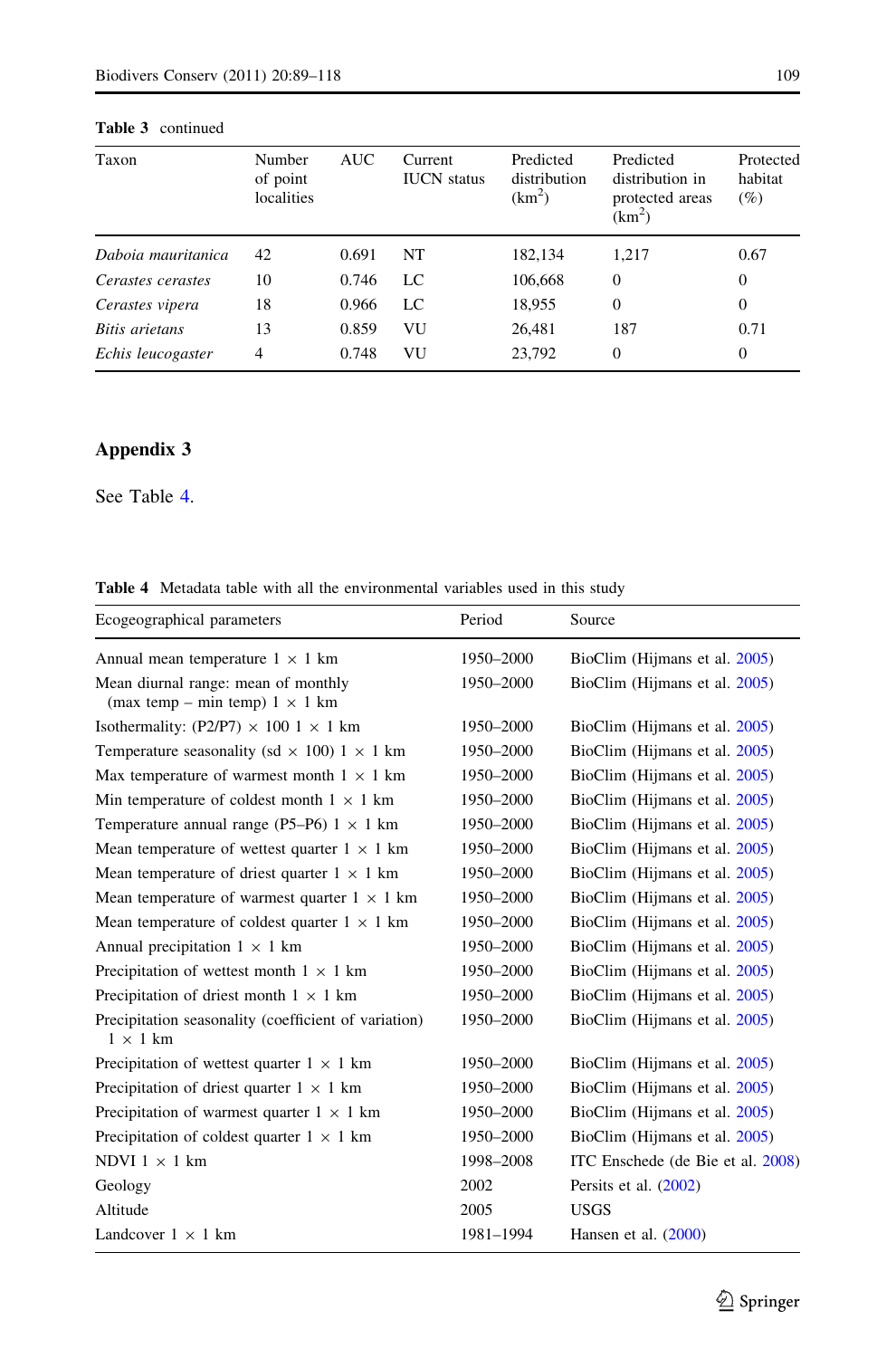## Appendix 4

See Table 5.

Table 5 The SIBES reserves used for evaluation in this study with priority level, location and size given per reserve. For the SIBES performance analyses overlay and proximity with the ConsNet rarity with the existing protected area network permanently included was made for each representation target (5% and 10%). SIBES reserves that fall within a solution are indicated with an X, whereas figures stand for distance (km) from the edge of the nearest ConsNet solution

| Name                      | Code            | Priority       | Latitude<br>(N) | Longitude<br>(W) | Size<br>(hectares) | 5%  | 10% |
|---------------------------|-----------------|----------------|-----------------|------------------|--------------------|-----|-----|
| Continental wetlands (42) |                 |                |                 |                  |                    |     |     |
| Lac de Tislite            | H34             | 1              | 32 12 00        | 05 38 00         | 250                |     |     |
| Aguelmam-Afennourir       | H <sub>21</sub> | 1              | 33 17 00        | 05 16 00         | 600                | X   | X   |
| Oued Tizguit              | H17             | 1              | 33 34 00        | 05 05 00         | 800                | X   | X   |
| Dayet Er-Roumi            | H9              | 1              | 33 45 00        | 06 12 00         | 150                |     |     |
| Dwiyate                   | H <sub>10</sub> | 1              | 34 03 00        | 05 06 00         | 200                |     |     |
| Barrage Mohammed V        | H <sub>2</sub>  | 1              | 34 41 00        | 02 57 00         | 6500               | 7.2 | 7.2 |
| Barrage Al Massira        | H <sub>29</sub> | 1              | 32 30 00        | 07 30 00         | 14000              |     |     |
| Daya Mamora               | H6              | 1              | 34 07 00        | 06 36 00         | ????               |     |     |
| Oued El Bared             | H12             | 1              | 33 57 00        | 04 00 00         | 10                 | Χ   |     |
| Assif n'Ouarzane          | H37             | $\mathbf{1}$   | 31 10 00        | 07 57 00         | ????               | X   | X   |
| Assif n' Aït Mizane       | H38             | 1              | 31 03/31 13     | 07 54/07 57      | ????               | 3.2 | X   |
| Aguelmane Sidi Ali        | H <sub>25</sub> | $\overline{c}$ | 33 05 00        | 04 59 00         | 500                |     |     |
| Barrage Mansour Ad Dahbi  | H42             | $\overline{c}$ | 30 58 00        | 06 41 00         | 5000               |     | 6.1 |
| Oued Lakhdar              | H35             | $\overline{2}$ | 31 42 00        | 06 32 00         | 10                 |     |     |
| Sebkha Zima               | H30             | $\overline{c}$ | 32 05 00        | 08 40 00         | 300                |     |     |
| Lac d'Isli                | H33             | $\overline{c}$ | 32 13 00        | 05 32 00         | 400                |     |     |
| Barrage El Maleh          | H8              | $\overline{c}$ | 33 30 00        | 07 20 00         | 900                |     |     |
| Source de Tit Zill        | H <sub>20</sub> | $\overline{c}$ | 33 20 00        | 04 53 00         | 10                 |     |     |
| Aïn Bou Adel              | H <sub>3</sub>  | $\overline{c}$ | 34 33 00        | 04 30 00         | 10                 |     |     |
| Aguelmane N'Tifounassine  | H <sub>22</sub> | $\overline{c}$ | 33 09 00        | 05 06 00         | 50                 | 9.3 | 9.4 |
| Guelta Tamda              | H13             | $\overline{c}$ | 33 50 13        | 04 04 00         | ????               |     |     |
| Lac d'Ifni                | H39             | $\overline{c}$ | 31 02 00        | 07 53 00         | 35                 | X   | X   |
| Daya Tamezguidat          | H43             | $\overline{c}$ | 31 06 00        | 04 03 00         | ????               | 6.4 |     |
| Gorges d'A'azzi           | H19             | 2              | 33 29 00        | 04 37 00         | ????               |     |     |
| Wad Zegzel amout          | H1              | $\overline{c}$ | 34 48/34 52     | 02 21/02 24      | ????               |     | X   |
| Barrage Idriss premier    | H11             | 3              | 34 07 00        | 04 40 00         | 4000               |     | 4.8 |
| Dayet Iffer               | H14             | 3              | 33 36 00        | 04 54 00         | 20                 | 6.5 | 6.5 |
| Dayet Ifrah               | H18             | 3              | 33 34 00        | 04 56 00         | 250                | 3.4 | 3.4 |
| Plan d'eau Zerrouka I     | H <sub>16</sub> | 3              | 33 33 00        | 05 05 00         | 10                 |     | X   |
| Plan d'eau Amghass        | H <sub>23</sub> | 3              | 33 23 00        | 05 27 00         | 10                 |     | 7.0 |
| Aguelmam Ouiouane         | H <sub>24</sub> | 3              | 33 08 00        | 05 21 00         | 30                 |     |     |
| Aguelmane Abekhane        | H28             | 3              | 32 40 00        | 05 31 00         | 40                 |     |     |
| Aguelmane Azigza          | H26             | 3              | 32 58 00        | 05 26 00         | 600                |     |     |
| Aguelmane Mi'Ammi         | H27             | 3              | 32 54 00        | 05 22 00         | 60                 |     |     |
| Merja Bokka               | Η4              | 3              | 34 22 00        | 06 16 00         | 10                 | 5.1 | 5.1 |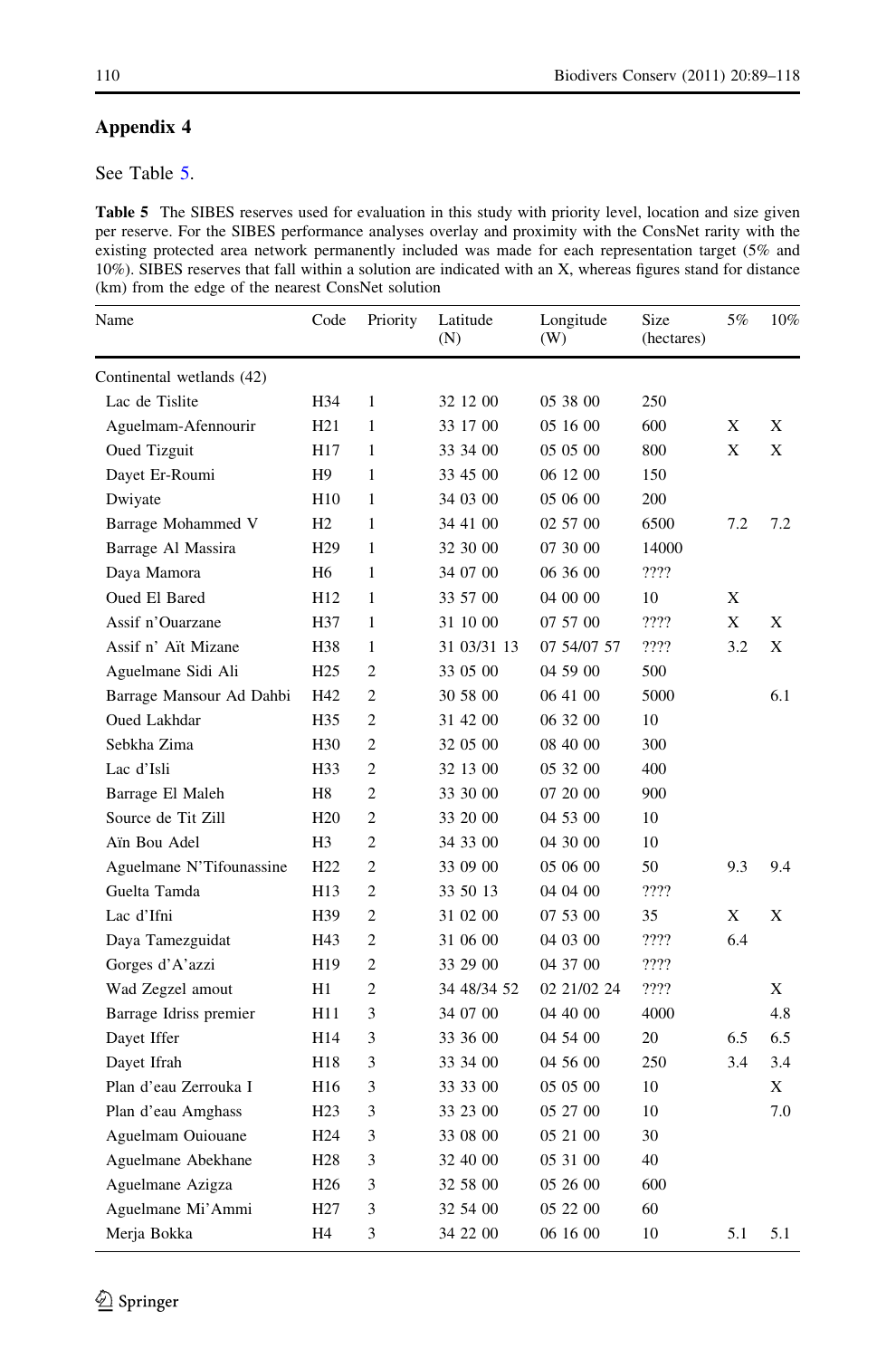| Name                   | Code            | Priority                    | Latitude<br>(N) | Longitude<br>(W) | Size<br>(hectares) | 5%  | 10% |
|------------------------|-----------------|-----------------------------|-----------------|------------------|--------------------|-----|-----|
| Dayet Aoua             | H15             | 3                           | 33 39 00        | 05 02 00         | 300                | Χ   | X   |
| <b>Oued Fouarate</b>   | H5              | 3                           | 34 10 00        | 06 32 00         | 400                | 8.5 | 8.5 |
| Cascades d'Oufoud      | H32             | 3                           | 32 00 00        | 06 44 00         | 100                |     |     |
| Sahb Al Majnoun        | H31             | 3                           | 32 07 00        | 07 45 00         | 2000               |     |     |
| Source Tizi-n-Test     | H41             | 3                           | 34 09 00        | 04 44 00         | 10                 |     |     |
| Assif N'Tifnoute       | H40             | 3                           | 31 01 00        | 07 51 00         | 10                 | Χ   | Χ   |
| Assi Rerhaya           | H36             | 3                           | 3108/31 21      | 07 55/07 59      | ????               | X   | Χ   |
| Coastal wetlands (32)  |                 |                             |                 |                  |                    |     |     |
| Archipel Essaouira     | L26             | 1                           | 31 30 00        | 09 48 00         | 27                 |     |     |
| Dunes d'Essaouira      | L25             | 1                           | 31 22 00        | 09 48 00         | 11000              |     | 9.8 |
| Embouchure Moulouya    | L1              | 1                           | 35 06 00        | 02 22 00         | 2700               |     | X   |
| Embouchure du Tamri    | L27             | 1                           | 30 43 00        | 09 51 00         | 900                | 7.0 | 7.9 |
| Merja Zerga            | L16             | 1                           | 34 51 00        | 06 16 00         | 7000               | X   | X   |
| Sidi Bou Ghaba         | L18             | 1                           | 34 15 00        | 6 39 00          | 800                | 6.4 | 9.1 |
| Sidi Moussa Oualidia   | L24             | 1                           | 32 40 00        | 8 50 00          | 6000               |     |     |
| Foum Assaka            | L <sub>30</sub> | 1                           | 29 07 00        | 10 25 00         | 19000              |     |     |
| Marais de Larache      | L12             | 1                           | 35 07 00        | 06 00 00         | 3600               |     | Χ   |
| Ilots de Bou Regreg    | L20             | 2                           | 34 00 00        | 06 49 00         | 5                  |     |     |
| Cap des 3 Fourches     | L3              | $\overline{c}$              | 35 26 00        | 02 59 00         | 8000               | 9.4 |     |
| Cap Ghir               | L28             | 2                           | 30 35 00        | 09 43 00         | 4000               | 5.1 | 4.9 |
| Falaise de Sidi Moussa | L19             | $\overline{c}$              | 34 07 00        | 06 45 00         | 300                |     |     |
| Embouchure Oued Drâa   | L32             | $\overline{c}$              | 28 25 00        | 10 45 00         | 40000              |     | X   |
| Ilot de Skhirat        | L31             | $\overline{c}$              | 33 53 00        | 07 04 00         | 3                  |     |     |
| Jorf Lasfar            | L23             | $\overline{c}$              | 33 10 00        | 08 38 00         | 300                |     | 5.7 |
| Oued Cheibeka          | L33             | $\overline{c}$              | 28 17 00        | 11 32 00         | 3500               |     | X   |
| Oued Tahadart          | L11             | $\overline{c}$              | 35 34 00        | 06 00 00         | 14000              |     |     |
| Sebkha Bou Areg        | L <sub>2</sub>  | $\overline{c}$              | 35 10 00        | 02 45 00         | 14000              |     |     |
| Merja Halloufa         | L15             | 2                           | 34 58 00        | 06 15 00         | 300                |     | X   |
| Merja Oulad Skhar      | L13             | $\overline{c}$              | 35 04 00        | 06 13 00         | 1.5                |     | 5.1 |
| Merja Bargha           | L14             | $\overline{c}$              | 35 02 00        | 06 13 00         | ????               |     | 6.1 |
| Baie de Haouzia        | L22             | 3                           | 33 18 00        | 08 24 00         | 10                 | Χ   | X   |
| Cap Spartel            | L10             | 3                           | 35 47 00        | 05 45 00         | 10                 |     | 9.7 |
| Cirque d'El Jebha      | L5              | 3                           | 35 12 00        | 04 39 00         | 10                 |     |     |
| Cote Rhomara           | L6              | 3                           | 35 20 00        | 04 50 00         | 10                 |     |     |
| Oued Amma Fatma        | L34             | 3                           | 28 13 00        | 11 46 00         | 10                 |     | 3.3 |
| Oued El Ouar           | L35             | $\ensuremath{\mathfrak{Z}}$ | 28 12 00        | 11 52 00         | 10                 |     | 7.8 |
| Plage Blanche          | L31             | $\ensuremath{\mathfrak{Z}}$ | 28 55 00        | 10 30 00         | $10\,$             |     |     |
| Sansouire du Sebou     | L17             | $\ensuremath{\mathfrak{Z}}$ | 34 18 00        | 06 37 00         | $10\,$             | X   | 3.6 |
| Koudiet Taifour        | L7              | $\ensuremath{\mathfrak{Z}}$ | 35 41 00        | 05 15 00         | ????               | 5.2 |     |
| Lagune de Smir         | $^{\rm L8}$     | 3                           | 35 44 00        | 05 20 00         | ????               | X   |     |
| Terrestrial sites (79) |                 |                             |                 |                  |                    |     |     |
| Ademine                | 58              | $\,1$                       | 30 19 00        | 09 20 00         | 3500               | X   | 8.3 |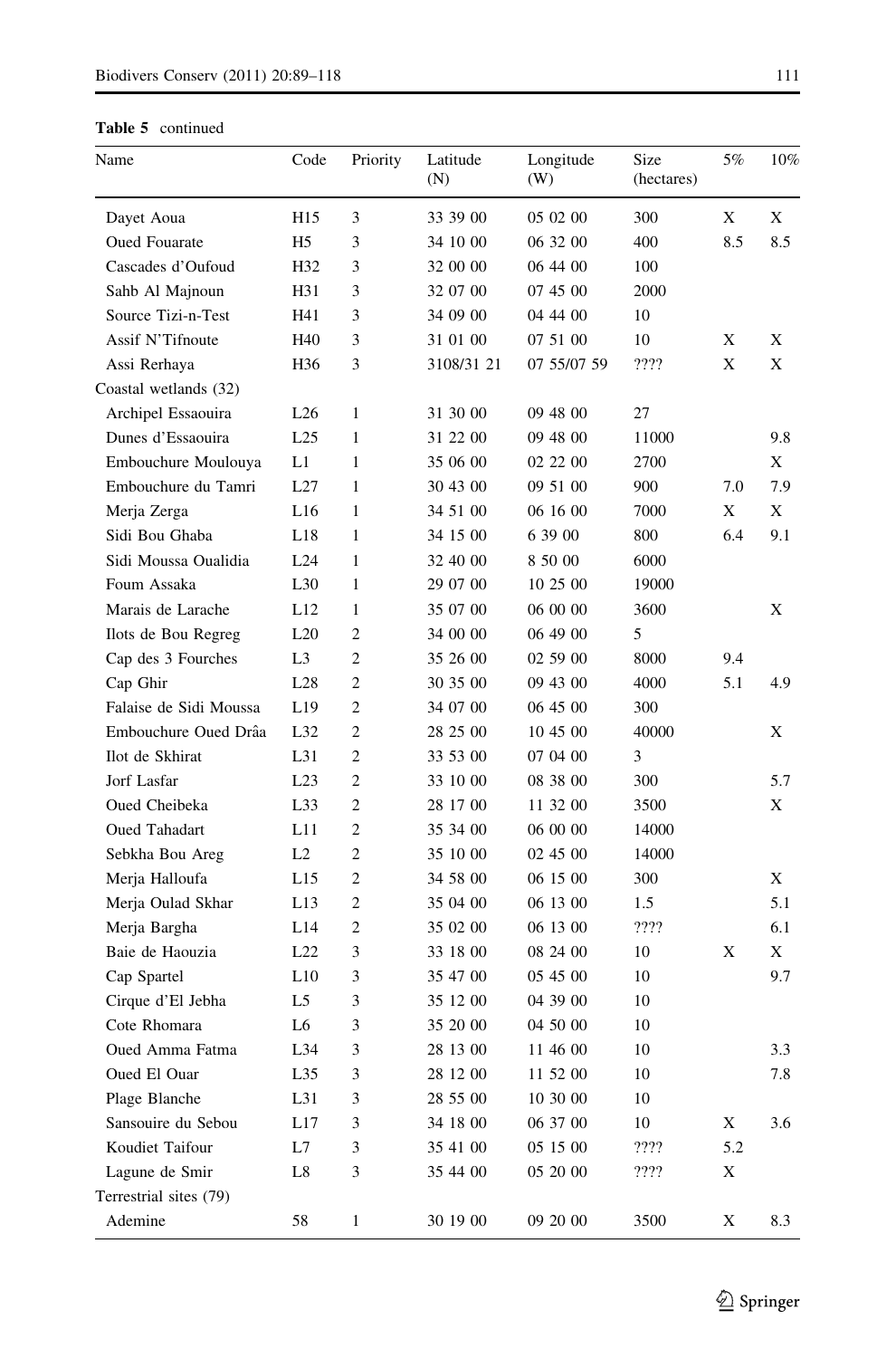| Name                             | Code            | Priority       | Latitude<br>(N) | Longitude<br>(W) | Size<br>(hectares) | 5%  | 10% |
|----------------------------------|-----------------|----------------|-----------------|------------------|--------------------|-----|-----|
| Aghbar                           | 54              | $\mathbf{1}$   | 30 55 00        | 08 24 00         | 6500               |     |     |
| Ain Asmama                       | 56              | $\mathbf{1}$   | 30 50 00        | 09 14 00         | 22000              |     |     |
| Ait Oumribet                     | 75              | $\mathbf{1}$   | 28 50 00        | 08 45 00         | 71000              |     | 3.4 |
| Aqqa Wabzaza                     | 50              | $\mathbf{1}$   | 31 57 00        | 06 20 00         | 3000               |     |     |
| Beni Snassene                    | 14              | $\mathbf{1}$   | 34 50 00        | 02 24 00         | 6750               |     | X   |
| Beni Zemmour                     | 41              | $\mathbf{1}$   | 32 46 00        | 06 05 00         | 10500              |     |     |
| Bou Iblane I                     | 20a             | $\mathbf{1}$   | 33 45 00        | 04 09 00         | 12000              |     |     |
| Bou Naceur                       | 21              | $\mathbf{1}$   | 33 35 00        | 03 52 00         | 14000              |     |     |
| Bou Riah-Beddouz                 | 38              | $\mathbf{1}$   | 33 18 00        | 06 24 00         | 4000               |     |     |
| El Harcha                        | 35              | $\mathbf{1}$   | 33 31 00        | 06 07 00         | 3700               |     |     |
| Jbel Bouhachem                   | 5               | $\mathbf{1}$   | 35 13 00        | 05 28 00         | 8000               |     |     |
| Jbel Krouz                       | 69              | $\mathbf{1}$   | 32 15 09        | 01 35 05         | 60000              |     | Х   |
| Jbel Lalla Outka                 | 10              | 1              | 34 45 00        | 04 50 00         | 4000               |     |     |
| Jbel Tichoukt                    | 23              | $\mathbf{1}$   | 33 28 00        | 04 38 00         | 12500              |     |     |
| Kharrouba                        | 36              | 1              | 33 33 00        | 05 50 00         | 6300               |     |     |
| Lalla Chafia                     | 16              | 1              | 34 04 00        | 02 30 00         | 26000              |     | Х   |
| Mamora                           | 31              | 1              | 34 07 00        | 06 36 00         | 5000               |     |     |
| Merzouga                         | 70              | $\mathbf{1}$   | 31 10 00        | 04 00 00         | 22700              |     |     |
| Msseyed                          | 77              | 1              | 28 15 00        | 10 25 00         | 175000             |     | 8.5 |
| <b>Oued Cherrat</b>              | 33              | $\mathbf{1}$   | 33 40 00        | 06 58 00         | 11300              |     |     |
| Oued Mird                        | 72              | 1              | 30 12 00        | 05 18 00         | 60000              |     |     |
| Oued Tighzer                     | 76              | 1              | 28 19 00        | 09 20 00         | 21000              |     |     |
| Tafingoult                       | 59              | $\mathbf{1}$   | 30 45 00        | 08 22 00         | 3000               |     |     |
| Tamga                            | 49              | 1              | 31 59 37        | 06 06 57         | 8500               |     |     |
| Aghbalou N'Arbi                  | 26              | $\overline{c}$ | 33 10 00        | 04 58 00         | 14000              |     |     |
| Azrou Akechar                    | 12              | $\overline{c}$ | 34 48 00        | 03 50 00         | 2000               |     |     |
| Bou Iblane 2                     | 20 <sub>b</sub> | $\overline{c}$ | 33 50 00        | 04 10 00         | 2500               |     |     |
| Brikcha                          | 6               | $\overline{c}$ | 34 56 00        | 05 31 00         | 670                |     |     |
| Deroua                           | 42              | $\overline{c}$ | 32 18 00        | 06 36 00         | 700                | X   |     |
| El Aderj                         | 19              | $\overline{c}$ | 33 37 00        | 04 22 00         | 6000               |     |     |
| Jaaba                            | 25              | $\overline{c}$ | 33 32 00        | 05 13 00         | 1800               | 5.0 | Х   |
| Jbel Amsittene                   | 57              | $\overline{c}$ | 31 10 00        | 09 38 00         | 3500               |     | Х   |
| Jbel Ayachi                      | 46              | $\overline{c}$ | 32 35 00        | 04 50 00         | 20000              |     |     |
| Jbel Kest                        | 62              | $\overline{c}$ | 29 47 00        | 08 58 00         | 13000              |     |     |
| Jbel Taghioult                   | 45              | $\overline{c}$ | 32 36 00        | 04 08 00         | 10000              |     |     |
| Jbel Tazerkount                  | 29              | $\overline{c}$ | 32 10 00        | 06 30 00         | 15000              |     |     |
| Jbel Tizirane                    | 8               | $\sqrt{2}$     | 35 02 00        | 04 56 00         | 1100               | 9.0 | 7.1 |
| Khatouat                         | 39              | $\sqrt{2}$     | 33 13 00        | 06 52 00         | 5000               |     |     |
| Koudiat Tidighine                | 9               | $\sqrt{2}$     | 34 51 00        | 04 31 00         | 4000               |     |     |
| Marais de la Palmeraie Marrakech | 43              | $\sqrt{2}$     | 31 42 00        | 08 02 00         | 250                | X   | 6.6 |
| M'Sabih Talaa                    | 44              | $\sqrt{2}$     | 31 54 00        | 08 35 47         | 1987               | 9.3 | X   |
| Oasis de Tissint                 | 73              | $\sqrt{2}$     | 29 50 00        | 07 15 00         | 31000              |     | 8.4 |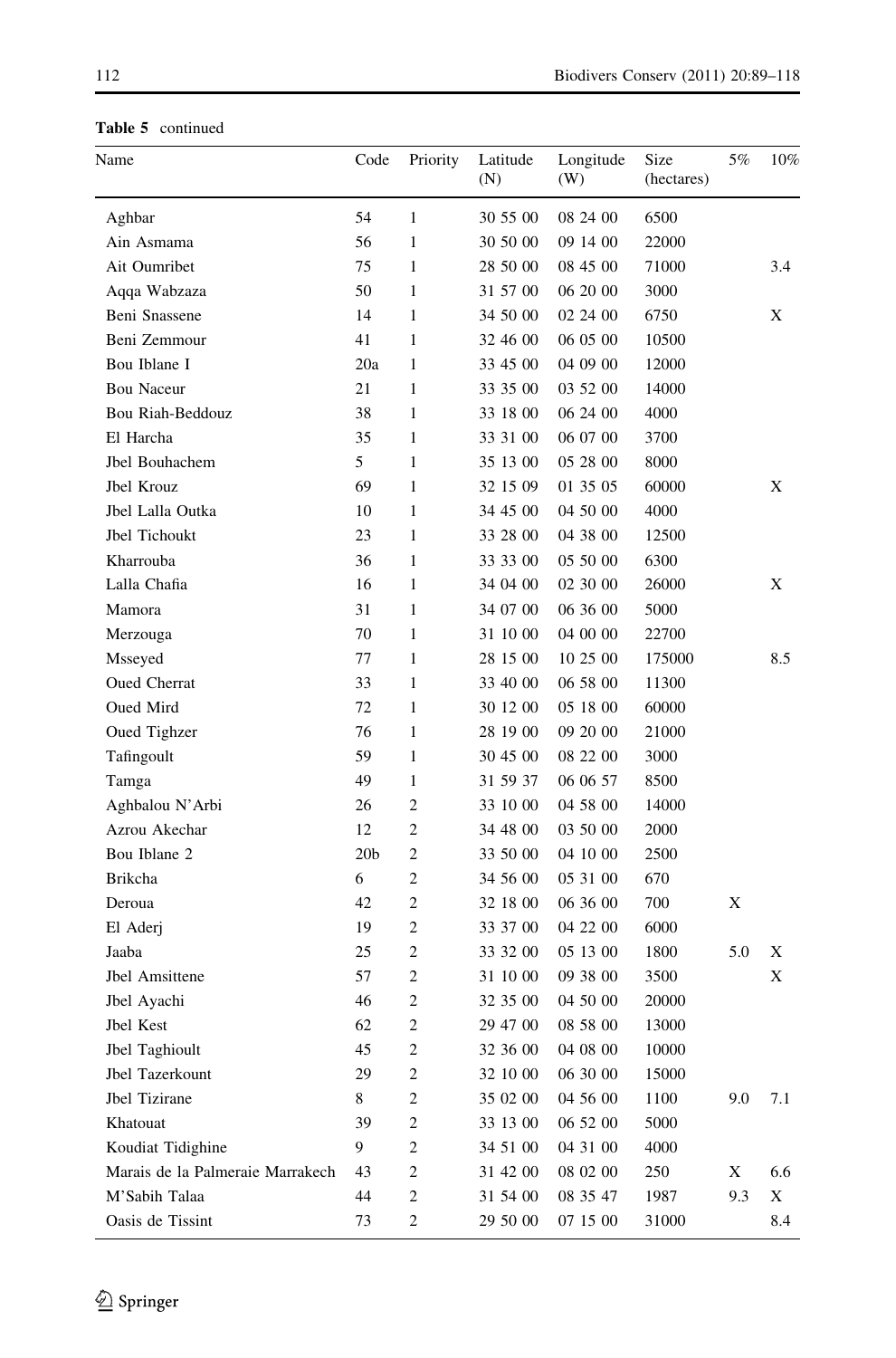<span id="page-24-0"></span>

| Name              | Code           | Priority       | Latitude<br>(N) | Longitude<br>(W) | Size<br>(hectares) | 5%  | 10% |
|-------------------|----------------|----------------|-----------------|------------------|--------------------|-----|-----|
| Ouardane          | 40             | $\overline{c}$ | 33 06 00        | 05 51 00         | 3000               |     |     |
| Perdicaris        | $\mathbf{1}$   | $\overline{2}$ | 35 47 00        | 05 52 00         | 70                 |     |     |
| Tizi-n-Ait Ouirra | 28             | $\overline{c}$ | 32 33 00        | 05 59 00         | 14000              |     |     |
| Ait Er Kha        | 64             | 3              | 29 22 00        | 09 38 00         | 4000               |     | X   |
| Anezi             | 63             | 3              | 29 36 00        | 09 23 00         | 10                 |     |     |
| Assads            | 60             | 3              | 30 10 00        | 08 40 00         | 10                 |     |     |
| Ben Karrich       | $\overline{c}$ | 3              | 35 28 00        | 05 28 00         | 22100              |     |     |
| Bou Tferda        | 48             | 3              | 32 15 00        | 05 55 00         | 10                 |     |     |
| Bou Timezguida    | 65             | 3              | 29 10 00        | 10 01 00         | 10                 |     | 9.0 |
| Bouzemmour        | 20c            | 3              | 33 38 00        | 04 03 00         | 10                 |     |     |
| Chekhar           | 15             | 3              | 34 20 06        | 01 57 14         | 10000              |     |     |
| Dar Lahoussine    | 61             | 3              | 29 57 00        | 09 18 00         | 1000               |     |     |
| El Kheng          | 68             | 3              | 31 51 00        | 04 33 00         | 4000               |     |     |
| Grotte d'Akhyam   | 47             | 3              | 31 55 00        | 05 35 00         | 10                 |     |     |
| Imaoun            | 74             | 3              | 29 35 00        | 08 18 00         | 10                 |     |     |
| Imi-N-Ifri        | 51             | 3              | 31 44 00        | 06 58 00         | 10                 |     |     |
| Jbel Amergou      | 11             | 3              | 34 30 00        | 05 08 00         | 10                 |     |     |
| Jbel Gourougou    | 13             | 3              | 35 13 00        | 03 00 00         | 10                 | X   | X   |
| Jbel Haabib       | 3              | 3              | 35 28 00        | 05 46 00         | 5000               |     |     |
| Jbel Ouarirt      | 18             | 3              | 34 05 00        | 03 52 00         | 10                 | X   | X   |
| Jbel Sarghro      | 66             | 3              | 30 51 23        | 06 06 28         | 10                 |     |     |
| Jbel Zerhoun      | 30             | 3              | 34 02 00        | 05 30 00         | 2000               |     |     |
| Khemis Es Sahel   | 4              | 3              | 35 15 00        | 06 03 00         | 1000               |     |     |
| Oued Korifla      | 32             | 3              | 33 43 00        | 06 45 00         | 2000               |     |     |
| Lalla Mimouna     | 17             | 3              | 34 01 00        | 02 51 00         | 800                |     |     |
| Ment              | 37             | 3              | 33 16 00        | 05 56 00         | 10                 |     |     |
| Msissi            | 71             | 3              | 31 12 00        | 04 51 00         | 10                 |     |     |
| Oued Todra        | 67             | 3              | 31 36 00        | 05 34 00         | 10                 |     |     |
| Outat El Haj      | 22             | 3              | 33 26 00        | 03 48 00         | 10000              |     |     |
| Sidi Meskour      | 52             | 3              | 31 31 00        | 07 01 00         | 10                 |     |     |
| Souk El Had       | 7              | 3              | 35 01 00        | 05 23 00         | 343                |     |     |
| Takeltount        | 24             | 3              | 33 36 00        | 04 54 00         | 10                 | 6.6 | 6.5 |
| Talarhine         | 27             | 3              | 32 53 00        | 05 15 00         | 300                |     |     |
| Tichka            | 55             | 3              | 30 54 00        | 08 36 00         | 10                 |     |     |
| Tsili             | 34             | 3              | 33 28 00        | 06 23 00         | 1000               |     |     |
| Vallee de Telouat | 53             | 3              | 31 17 00        | 07 16 00         | 10                 |     |     |

## References

Aellen V (1951) Contribution à l'herpétologie du Maroc. Bull Soc Sc Nat Maroc 31:153-199 Ajbiloua R, Marañón T, Arroyo J (2006) Ecological and biogeographical analyses of Mediterranean forests

of northern Morocco. Acta Oecologia 29:104–113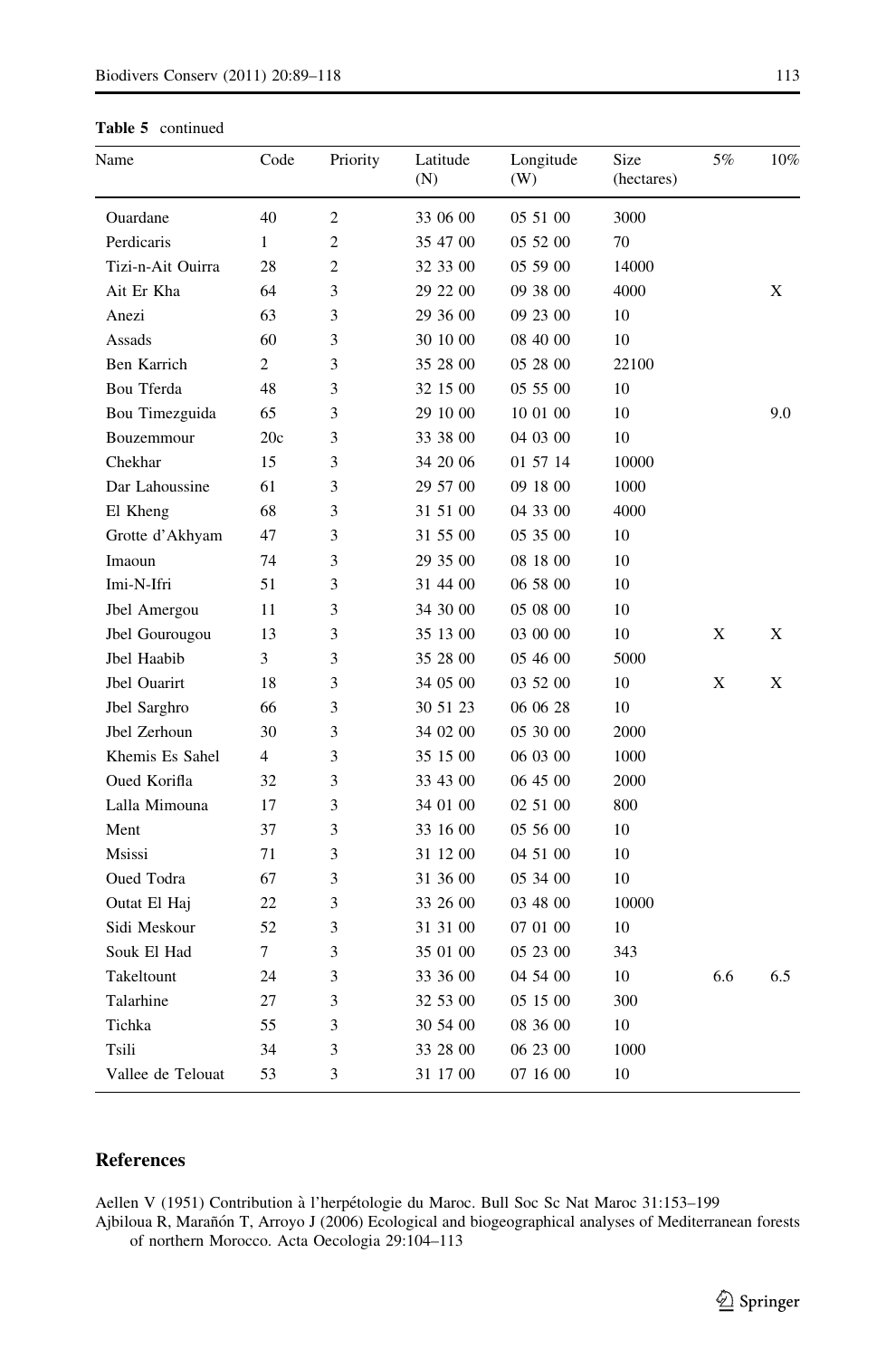<span id="page-25-0"></span>Arau´jo MB, New N (2007) Ensemble forecasting of species distributions. Trends Ecol Evol 22:42–47

- Arntzen JW, Alexandrino J (2004) Ecological modelling of genetically differentiated forms of the Iberian endemic golden-striped salamander, Chioglossa lusitanica. Herpetol J 14:137–141
- Bakarr MI, Lockwood M (2006) Establishing protected areas. In: Lockwood M, Worboys GL, Kothari A (eds) Managing protected areas—a global guide. Earthscan Publications Ltd, Camden
- Barbero M, Bonin G, Loisel R et al (1990) Changes and disturbances of forest ecosystems caused by human activities in the western part of the mediterranean basin. Plant Ecol 87(2):151–173
- BCEOM-SECA (1995) Tome 1: Plan directeur des aires protégées du Maroc. Volume no. 2: Les sites d'intérêt biologique et écologique du domaine continental. Administration des Eaux et Forêts et de la Conservation des Sols, Ministère de l'Agriculture et de la Mise en Valeur Agricole, Rabat
- Becker CG, Loyola RD, Haddad CFB et al (2010) Integrating species life-history traits and patterns of deforestation in amphibian conservation planning. Divers Distrib 16(1):10–19
- Belsley DA, Kuh E, Welsch RE (1980) Regression diagnostics: identifying influential data and sources of collinearity. John Wiley, New York
- Beukema W, de Pous P, Donaire D et al (2010) Biogeography and contemporary climatic differentiation among Moroccan Salamandra algira. Biol J Linn Soc 101:626–641
- BirdLife International (2009) Important bird area factsheet: Parc National du Haut Atlas Oriental, Morocco. <http://www.birdlife.org>. Accessed 4 Jan 2010
- Bons J (1960) Aperçu sur le peuplement herpétologique de Maroc oriental. Soc Sc Nat Phys Maroc 40:53–74
- Bons J (1972) Herpétologie marocaine: I. Liste commentée des amphibiens et reptiles du Maroc. Soc Sc Nat Phys Maroc 52:107–126
- Bons J (1973) Herpétologie marocaine: II. Origines, évolution et particularités du peuplement herpétologique du Maroc. Soc Sc Nat Phys Maroc 53:63–110
- Bons J, Geniez P (1996) Amphibiens et reptiles du Maroc (Sahara Occidental compris) Atlas Biogéographique. Asociación Herpetológica Española, Barcelona
- Boulenger G (1891) Catalogue of the Reptiles and Batrachians of Barbary (Morocco, Algeria, Tunisia) based chiefly upon the Notes and Collections made in 1880–1884 by M. Fernand Lataste. Trans Zool Soc London 13:93–164
- Brito JC, Acosta AL, Álvares F et al (2009) Biogeography and conservation of taxa from remote regions: An application of ecological-niche based models and GIS to North-African Canids. Biol Conserv 142(12):3020–3029
- Brown RP, Suárez NM, Pestano J (2002) The Atlas Mountains as a biogeographical divide in North–West Africa: evidence from mtDNA evolution in the Agamid lizard Agama impalearis. Mol Phylogenet Evol 24(2):324–332
- Burgess N, Hales J, Underwood E et al (2004) Terrestrial ecoregions of Africa and Madagascar: a conservation assessment. Island Press, Washington DC
- Carranza S, Arnold EN, Ph Geniez et al (2008) Radiation, multiple dispersal and parallelism in Moroccan skinks, Chalcides and Sphenops (Squamata: Scincidae), with comments on Scincus and Scincopus and the age of the Sahara Desert. Mol Phylogenet Evol 46:1071–1094
- Carroll C, Dunk JR, Moilanen A (2010) Optimizing resiliency of reserve networks to climate change: multispecies conservation planning in the Pacific Northwest, USA. Glob Chang Biol 16(3):891–904
- Cayuela L, Golicher DJ, Newton AC et al (2009) Species distribution modeling in the tropics: problems, potentialities, and the role of biological data for effective species conservation. Trop Conserv Sci 2(3):319–352
- Ciarleglio M, Sarkar S, Barnes JW (2008) ConsNet manual, V.1.10. University of Texas at Austin, Biodiversity and and Biocultural Conservation Laboratory, Austin, TX
- Ciarleglio M, Barnes JW, Sarkar S (2009) ConsNet: new software for the selection of CANswith spatial and multi-criteria analyses. Ecography 32:205–209
- Ciarleglio M, Barnes JW, Sarkar S (2010) ConsNet—a tabu search approach to the spatially coherent CAN design problem. J Heuristics 16(4):537–557
- WDPA Consortium (2009) World database on protected areas. World Conservation Union (IUCN) and UNEP-World Conservation Monitoring Centre (UNEP-WCMC). <http://www.wdpa.org/Download.aspx> . Accessed 23 June 2009
- Costa GC, Nogueira C, Machado RB et al (2010) Sampling bias and the use of ecological niche modelling in conservation planning: a field evaluation in a biodiversity hotspot. Biodivers Conserv 19(3):883–899
- Cuttelod A, García N, Abdul Malak D et al (2008) The Mediterranean: a biodiversity hotspot under threat. In: Vié JC, Hilton-Taylor C, Stuart SN (eds) The 2008 review of the IUCN red list of threatened species. IUCN Gland, Switzerland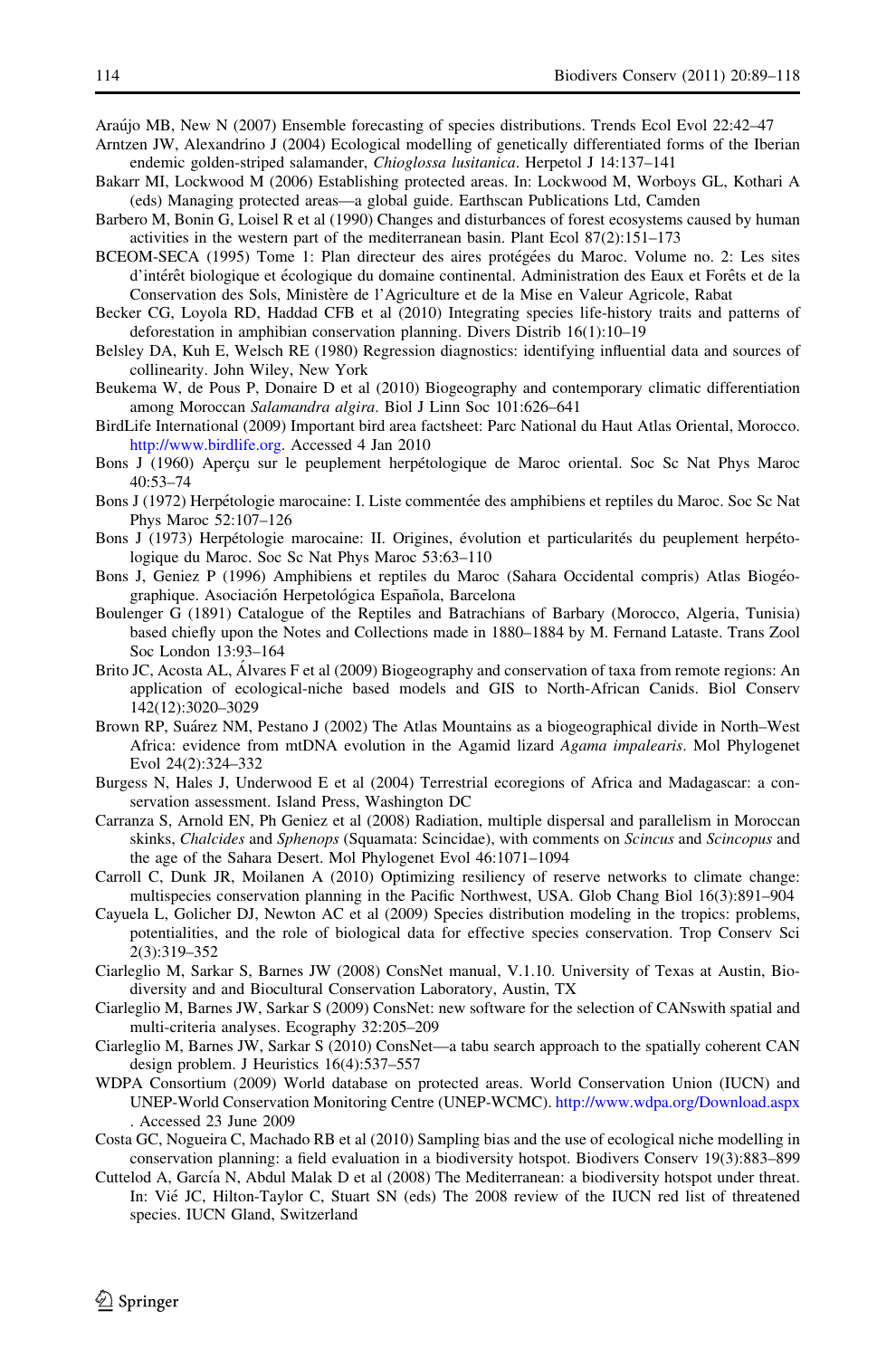- <span id="page-26-0"></span>de Bie CAJM, Khan MR, Toxopeus AG et al (2008) Hypertemporal image analysis for crop mapping and change detection. In: ISPRS 2008. Proceedings of the XXI congress: Silk road for information from imagery: the International Society for Photogrammetry and Remote Sensing, Beijing, China, July 2008. Comm. VII, WG VII/5. Beijing: ISPRS, 2008. pp 803–812
- Dobson AP, Rodriguez JP, Roberts WM et al (1997) Geographical distributions of endangered species in the United States. Science 275:550–553
- Edwards HJ, Elliott IA, Pressey RL et al (2010) Incorporating ontogenetic dispersal, ecological processes and conservation zoning into reserve design. Biol Conserv 143(2):470–557
- Elith J (2002) Quantitative methods for modelling species habitat: comparative performance and an application to Australian plants. In: Ferson S, Burgman M (eds) Quantitative methods for conservation biology. Springer, New York, pp 39–58
- Elith J, Graham CH, Anderson RP et al (2006) Novel methods improve prediction of species' distributions from occurrence data. Ecography 29:129–151
- Esteban LG, De Palacios P, Rodríguez-Losada Aguado L (2010) Abies pinsapo forests in Spain and Morocco: threats and conservation. Oryx 44(2):276–284
- Fahd S, Benítez M, Brito JC (2005) Distribución de Vipera latasti en el Rif y otras cites herpetológicas para el norte de Marruecos. Bol Asoc Herpetol Esp 16:19–25
- Fahd S, Barata M, Benitez M (2007) Presencia de la víbora hocicuda Vipera latastei en el Atlas Medio (Marruecos) y otras citas herpetológicas para la región. Bol Asoc Herpetol Esp 18:26–34
- Fonseca MM, Brito JC, Rebelo H et al (2008) Genetic variation among spiny-footed lizards in the Acanthodactylus pardalis group from North Africa. Afr Zool 43:8–15
- Fonseca MM, Brito JC, Paulo OS (2009) Systematic and phylogeographical assessment of the Acanthodactylus erythrurus group (Reptilia: Lacertidae) based on phylogenetic analyses of mitochondrial and nuclear DNA. Mol Phylogenet Evol 51:131–142
- Franchimont J, Saadaoui EM (2001) Natural study on biodiversity—synthesis report. Ministery of Territorial Planning, Water and Environment, Rabat
- Fritz U, Fritzsch G, Lehr E et al (2005) The Atlas Mountains, not the Strait of Gibraltar, as a biogeographic barrier for Mauremys leprosa (Reptilia: Testudines). Salamandra 41(3):97–106
- Fuller T (2008) Maxent to ResNet Version 2.0. Biodiversity and Biocultural Conservation Laboratory University of Texas at Austin, Technical Note No. 47
- Fuller T, Munguia M, Mayfield M et al (2006) Incorporating connectivity into conservation planning: a multi-criteria case study from Central Mexico. Biol Conserv 133:131–142
- Garson J, Aggarwal A, Sarkar S (2002) ResNet Manual V.1.2. University of Texas at Austin, Biodiversity and Biocultural Conservation Labaratory, Austin, TX
- Gascon C, Collins JP, Moore RD et al (2005) Amphibian conservation action plan. IUCN/SCC Amphibian Specialist Group, Gland, Switzerland and Cambridge, UK
- Gaston KJ (1996) Biodiversity: a biology of numbers and difference. Chapman and Hall, London
- Geniez P, Mateo JA, Geniez M et al (2004) The amphibians and reptiles of the Western Sahara. Edition Chimaira, Frankfurt am Main
- Gibbons JW, Burke VJ, Lovich JE et al (1997) Perceptions of species abundance, distribution, and diversity: lessons from four decades of sampling on a government-managed reserve. Environ Manage 21:259–268
- Gordon A, Simondson D, White M et al (2009) Integrating conservation planning and landuse planning in urban landscapes. Landsc Urban Plan 91:183–194
- Graham CH, Hijmans RJ (2006) A comparison of methods for mapping species ranges and species richness. Glob Ecol Biogeogr 15:578–587
- Haight RG, Snyder SA (2009) Integer programming methods for reserve selection and design. In: Moilanen A, Wilson KA, Possingham HP (eds) Spatial conservation prioritization. Oxford University Press Inc, New York
- Hansen M, DeFries R, Townshend JRG et al (2000) Global land cover classification at 1 km resolution using a decision tree classifier. Int J Remote Sens 21:1331–1365
- Harris DJ, Carretero MA, Perera A et al (2003) Complex patterns of genetic diversity within *Lacerta* (Teira) perspicillata: preliminary evidence from 12S rRNA sequence data. Amphib–Reptil 24:386–390
- Harris DJ, Carretero MA, Brito JC et al (2008) Data on the distribution of the terrestrial herpetofauna of Morocco: records from 2001–2006. Herpetol Bull 104:19–28
- Hediger H (1935) Herpetologische Beobachtung in Marokko. Verh Nat Ges Basel 46:1–49
- Hernandez PA, Graham CH, Master LL et al (2006) The effect of sample size and species characteristics on performance of different species distribution modelling methods. Ecography 29:773–785
- Hijmans RJ, Cameron SE, Parra JL et al (2005) Very high resolution interpolated climate surfaces for global land areas. Int J Climatol 25:1965–1978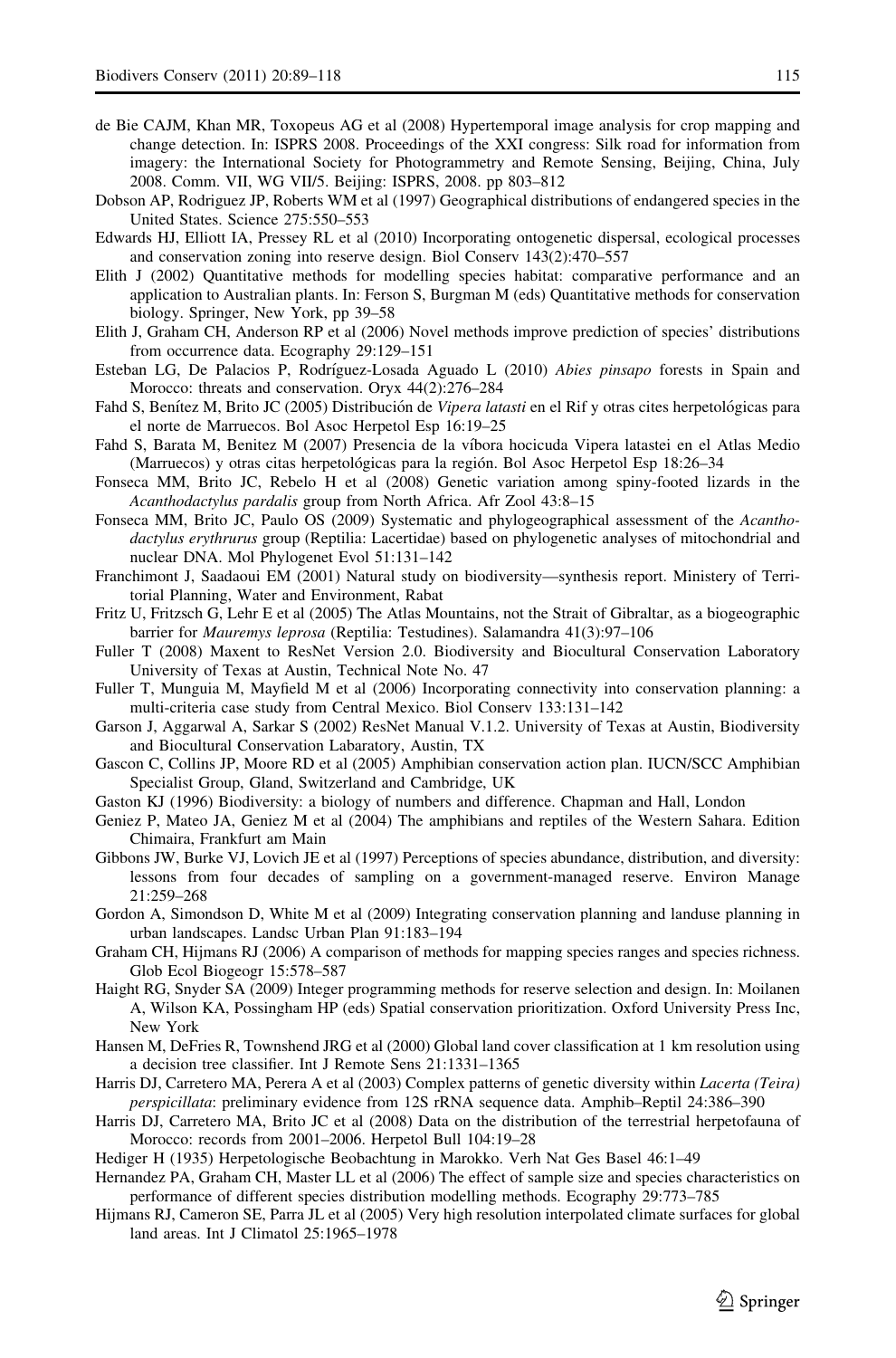- <span id="page-27-0"></span>Hyne RV, Wilson S, Byrne M (2009) Frogs as bioindicators of chemical usage and farm practices in an irrigated agricultural area. Final Report to Land & Water Australia
- Jiménez-Valverde A, Lobo JM (2007) Threshold criteria for conversion of probability of species presence to either–or presence–absence. Acta Oecol 31:361–369
- Kadmon R, Farber O, Danin A (2003) A systematic analysis of factors affecting the performance of climatic envelope models. Ecol Appl 13:853–867
- Kadmon R, Farber O, Danin A (2004) Effect of roadside bias on the accuracy of predictive maps produced by bioclimatic models. Ecol Appl 14:401–413
- Kaliontzopoulou A, Brito JC, Carretero MA et al (2008) Modelling the partially unknown distribution of wall lizards (Podarcis) in North Africa: ecological affinities, potential areas of occurrence, and methodological constraints. Can J Zool 86:992–1001
- Kark S, Levin N, Grantham HS et al (2009) Between-country collaboration and consideration of costs increase conservation planning efficiency in the Mediterranean Basin. PNAS 106(36):15368–15373
- Kati V, Devillers P, Dufrene M et al (2004) Testing the value of six taxonomic groups as biodiversity indicators at a local scale. Conserv Biol 18:667–675
- Kelley C, Garson J, Aggarwal A et al (2002) Place prioritization for biodiversity reserve network design: a comparison of the SITES and ResNet software packages for coverage and efficiency. Divers Distrib 8:297–306
- Kéry M (2002) Inferring the absence of a species—a case study of snakes. J Wildl Manage 66:330–338
- Liu C, Berry PM, Dawson TP et al (2005) Selecting thresholds of occurrence in the prediction of species distributions. Ecography 28:385–393
- Lobo JM, Jiménez-Valverde A, Real R (2008) AUC: a misleading measure of the performance of predictive distribution models. Glob Ecol Biogeogr 17:145–151
- Lund MP, Rahbek C (2002) Cross-taxon congruence in complementarity and conservation of temperate biodiversity. Anim Conserv 5:163–171
- Luoto M, Pöyry K, Heikkinen RK et al (2005) Uncertainty of bioclimate envelope models based on geographical distribution of species. Glob Ecol Biogeogr 14:575–584
- Madbouhi M (2006) Sites d'Intérêts Biologique et Ecologique. Centre d'Echange d'Information sur la Biodiversité du Maroc. [http://ma.chm-cbd.net.](http://ma.chm-cbd.net) Accessed 6 Jan 2010
- Madbouhi M, Falaki H (2003) Rapport thématique sur les zones protégées du Maroc. Ministère de l'Aménagement du Territoire de l'Eau et de l'Environnement, Rabat
- Margules CR (1989) Introduction to some Australian developments in conservation evaluation. Biol Conserv 50:1–11
- Margules CR, Pressey RL (2000) Systematic conservation planning. Nature 405:243–253
- Margules CR, Sarkar S (2007) Systematic conservation planning. Cambridge University Press, Cambridge
- Margules CR, Pressey RL, Williams PH (2002) Representing biodiversity: data and procedures for identifying priority areas for conservation. J Biosc 27(4):309–326
- Marske KA, Leschen RAB, Barker GM et al (2009) Phylogeography and ecological niche modelling implicate coastal refugia and trans-alpine dispersal of a New Zealand fungus beetle. Mol Ecol 18(24):5126–5142
- McGregor HV, Dupont L, Stuut JBW et al (2009) Vegetation change, goats, and religion: a 2000-year history of land use in southern Morocco. Quat Sci Rev 28:1434–1448
- Mellado J, Dakki M (1988) Inventaire commenté des amphibiens et reptiles du Maroc. Bull Inst Sci Rabat 12:171–181
- Messerli B, Winiger M (1992) Climate, environmental change, and resources of the African mountains from the Mediterranean to the equator. Mt Res Dev 12:315–336
- Meynard CN, Howell CA, Quinn JF (2009) Comparing alternative systematic conservation planning strategies against a politically driven conservation plan. Biodivers Conserv 18(12):3061–3083
- Mikesell MW (1960) Deforestation in northern Morocco. Science 132(3425):441–448
- Morocco 118/119 Assessment Team (2008) Morocco biodiversity and tropical forestry assessment. ECO-DIT Inc., Arlington
- Myers N, Mittermeier RA, Mittermeier CG et al (2000) Biodiversity hotspots for conservation priorities. Nature 403:853–858
- Ochoa-Ochoa L, Urbina-Cardona JN, Vazquez L et al (2009) The effects of governmental protected areas and social initiatives for land protection on the conservation of Mexican amphibians. PLoS ONE 4(9):e6878
- Orestes Cerdaira J, Pinto LS, Cabeza M et al (2010) Species specific connectivity in reserve-network design using graphs. Biol Conserv 143(2):408–415
- Parish R, Funnell DC (1999) Climate change in mountain regions: some possible consequences in the Moroccan High Atlas. Glob Environ Chang 9:45–58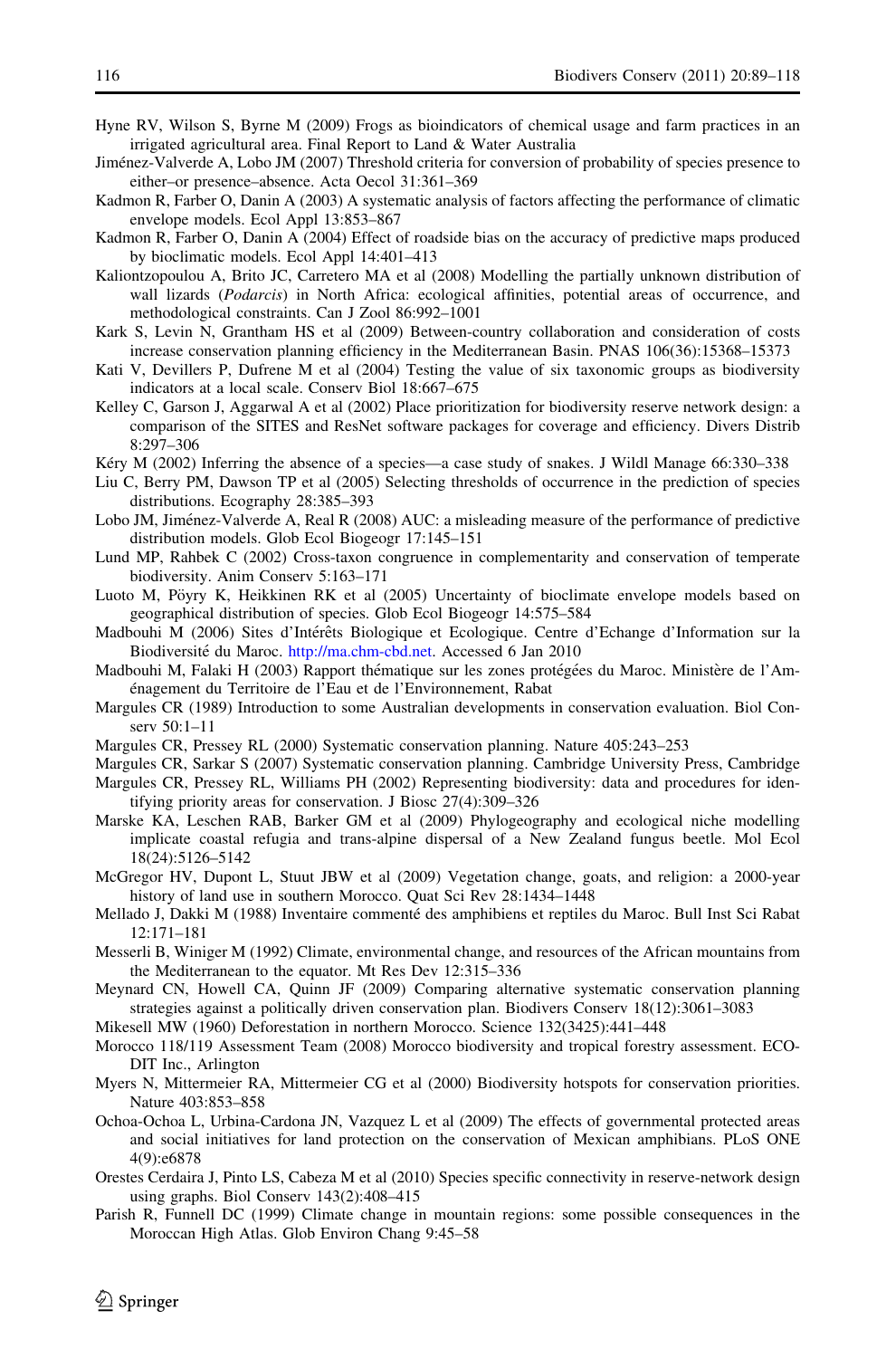<span id="page-28-0"></span>Pasteur G, Bons J (1959) Les Batraciens du Maroc. Trav Inst Sc Chérif Sér Zool 17:1–241

- Pawar S, Koo MS, Kelley C et al (2007) Conservation assessment and prioritization areas in Northeast India: priorities for amphibians and reptiles. Biol Conserv 136:346–361
- Pearce J, Ferrier S (2000) Evaluating the predictive performance of habitat models developed using logistic regression. Ecol Modell 133:225–245
- Pearson RG, Raxworthy CJ, Nakamura M et al (2007) Predicting species distributions from small numbers of occurrence records: a test case using cryptic geckos in Madagascar. J Biogeogr 34:102–117
- Perera A, Vasconcelos R, Harris DJ (2007) Complex patterns of morphological and mtDNA variation in Lacerta perspicillata (Reptilia; Lacertidae). Biol J Linnean Soc 90:479–490
- Peres CA, Terborgh JW (1995) Amazonian nature reserves: an analysis of the defensibility status of existing conservation units and design criteria for the future. Conserv Biol 9:34–46
- Persits F, Ahlbrandt T, Tuttle M et al. (2002) Map showing geology, oil and gas fields and geologic provinces of Africa, U.S. Geological Survey Open-File Report 97-470A, U.S. Geological Survey, Denver
- Phillips SJ, Elith J (2010) POC plots: calibrating species distribution models with presence only data. Ecology 91(8):2476–2484
- Phillips SJ, Anderson RP, Shapire RE (2006) Maximum entropy modelling of species geographic distributions. Ecol Modell 190:231–259
- Pineda E, Lobo JM (2009) Assessing the accuracy of species distribution models to predict amphibian species richness patterns. J Anim Ecol 78:182–190
- Pinho C, Harris DJ, Ferrand N (2008) Non-equilibrium estimates of gene flow inferred from nuclear genealogies suggest that Iberian and North African wall lizards (Podarcis spp.) are an assemblage of incipient species. BMC Evol Biol 8:63
- Pleguezuelos JM, Brito JC, Fahd S et al (2010) Setting conservation priorities for the Moroccan herpetofauna: the utility of regional red lists. Oryx 44(4):501–508
- Prendergast JR, Quinn RM, Lawton JH et al (1993) Rare species, the coincidence of diversity hotspots and conservation strategies. Nature 365:335–337
- Pressey RL (1992) Nature conservation in rangelands: lessons from research on reserve selection in New South Wales. Rangeland J 14:214–226
- Pressey RL (1994) Ad hoc reservation: forward or backward steps in developing representative systems. Conserv Biol 8:662–668
- Puigdefábregas J, Mendizabal T (1998) Perspectives on desertification: western Mediterranean. J Arid Environ 39:209–224
- Raes N, Roos MC, Ferry Slik JW et al (2009) Botanical richness and endemicity patterns of Borneo derived from species distribution models. Ecography 32:180–192
- Recuero E, Iraola A, Rubio X et al (2007) Mitochondrial differentiation and biogeography of Hyla meridionalis (Anura: Hylidae): an unusual phylogeographic pattern. J Biogeogr 34:1207–1219
- Sánchez-Cordero V, Cirelli V, Munguía M et al (2005) Place prioritization for biodiversity representation using species' ecological niche modelling. Biodivers Informatics 2:11–23
- Sarkar S, Justus J, Fuller T et al (2005) Effectiveness of environmental surrogates for the selection of CANs. Conserv Biol 19:815–825
- Sarkar S, Pressey RL, Faith D et al (2006) Biodiversity conservation planning tools: present status and challenges for the future. Annu Rev Environ Resour 31:123–159
- Sarkar S, Sanchez-Cordero V, Londono MC et al (2009) Systematic conservation assessment for the Mesoamerica, Chocó, and Tropical Andes biodiversity hotspots: a preliminary analysis. Biodivers Conserv 18(7):1793–1828
- Schleich H, Kästle W, Kabisch K (1996) Amphibians and reptiles of North Africa. Koenigstein. Koeltz Scientific Books, Koenigstein
- Seo C, Thorne JH, Hannah L et al (2009) Scale effects in species distribution models: implications for conservation planning under climate change. Biol Lett 5:39–43
- Shafer CL (1999) National park and reserve planning to protect biologically diversity: some basic elements. Landsc Urban Plan 44:123–155
- Sobrino JA, Raissouni N (2000) Toward remote sensing methods for land cover dynamic monitoring: application to Morocco. Int J Remote Sens 21(2):353–366
- Soulé ME, Sanjayan MA (1998) Conservation targets: do they help? Science 279:260–261
- Swets JA (1988) Measures of the accuracy of diagnostic systems. Science 240:1285–1293
- Tarkhnishvili D, Kaya U, Gavashelishvili A et al (2008) Ecological divergence between two evolutionary lineages of the Caucasian salamander: evidence from GIS analysis. Herpetol J 18:155–163
- Thieme ML (2005) Freshwater ecoregions of Africa and Madagascar: a conservation assessment. Island Press, Washington DC